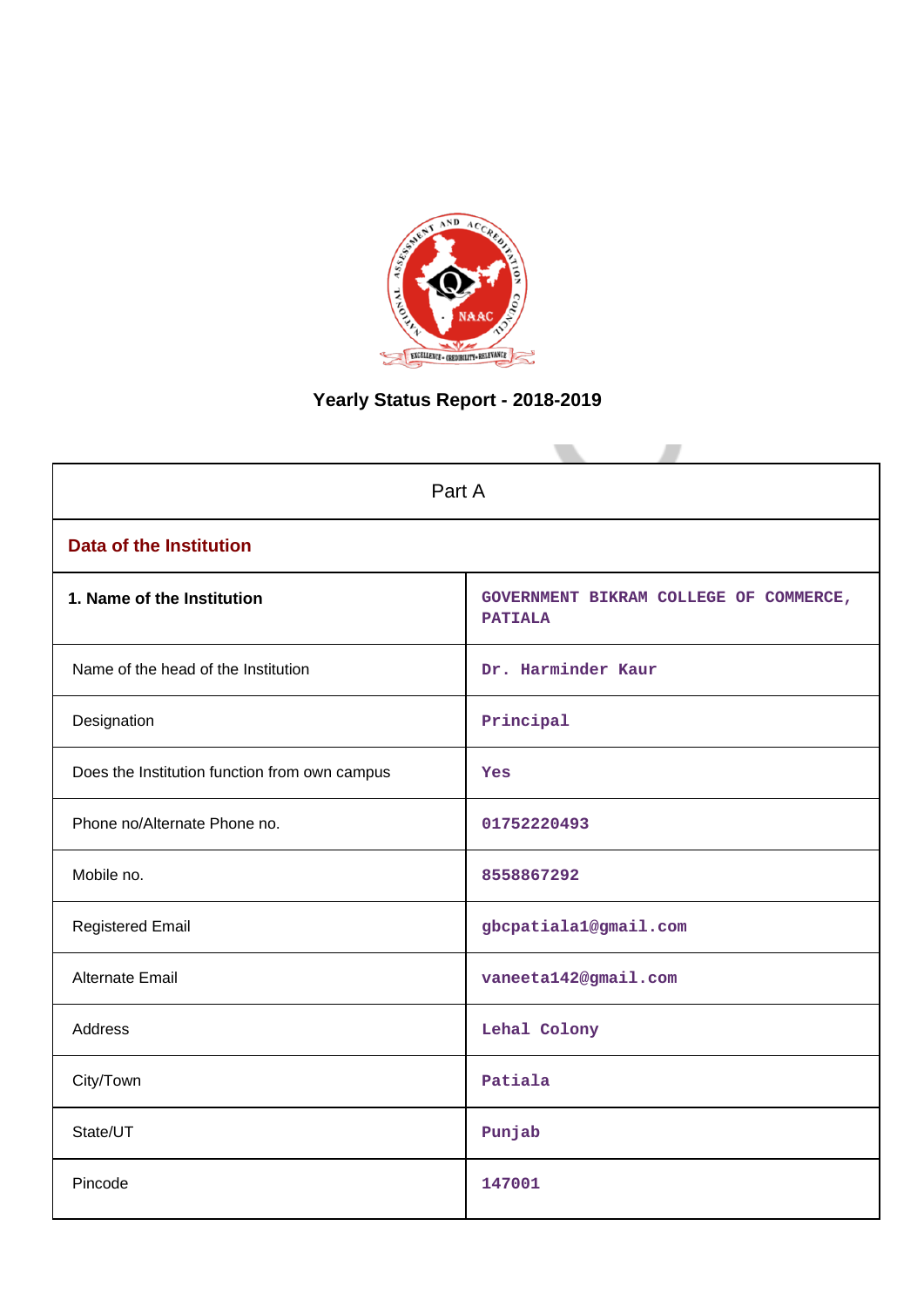| 2. Institutional Status                                                  |                                                                                                                     |             |                                                                           |                          |             |
|--------------------------------------------------------------------------|---------------------------------------------------------------------------------------------------------------------|-------------|---------------------------------------------------------------------------|--------------------------|-------------|
| Affiliated / Constituent                                                 |                                                                                                                     |             | Affiliated                                                                |                          |             |
| Type of Institution                                                      |                                                                                                                     |             | Co-education                                                              |                          |             |
| Location                                                                 |                                                                                                                     |             | Urban                                                                     |                          |             |
| <b>Financial Status</b>                                                  |                                                                                                                     |             | state                                                                     |                          |             |
| Name of the IQAC co-ordinator/Director                                   |                                                                                                                     |             | Dr. Kusum Lata                                                            |                          |             |
| Phone no/Alternate Phone no.                                             |                                                                                                                     |             | 01752220493                                                               |                          |             |
| Mobile no.                                                               |                                                                                                                     |             | 9501030599                                                                |                          |             |
| <b>Registered Email</b>                                                  |                                                                                                                     |             |                                                                           | kusumbansa1672@gmail.com |             |
| Alternate Email                                                          |                                                                                                                     |             | vaneeta142@yahoo.co.in                                                    |                          |             |
| 3. Website Address                                                       |                                                                                                                     |             |                                                                           |                          |             |
| Web-link of the AQAR: (Previous Academic Year)                           |                                                                                                                     |             | http://gbcpatiala.ac.in/                                                  |                          |             |
| the year                                                                 | 4. Whether Academic Calendar prepared during                                                                        |             | Yes                                                                       |                          |             |
| if yes, whether it is uploaded in the institutional website:<br>Weblink: |                                                                                                                     |             | http://gbcpatiala.ac.in/images/2018-19.<br>pdf                            |                          |             |
| <b>5. Accrediation Details</b>                                           |                                                                                                                     |             |                                                                           |                          |             |
| Cycle                                                                    | Grade                                                                                                               | <b>CGPA</b> | Year of                                                                   | Validity                 |             |
|                                                                          |                                                                                                                     |             | Accrediation                                                              | Period From              | Period To   |
| $\mathbf{1}$                                                             | $B++$                                                                                                               | 82.5        | 2005                                                                      | $21 - Sep - 2005$        | 21-Sep-2010 |
| 6. Date of Establishment of IQAC                                         |                                                                                                                     |             | $20 - \text{Mar} - 2006$                                                  |                          |             |
| 7. Internal Quality Assurance System                                     |                                                                                                                     |             |                                                                           |                          |             |
|                                                                          |                                                                                                                     |             | Quality initiatives by IQAC during the year for promoting quality culture |                          |             |
|                                                                          | Item /Title of the quality initiative by<br>Date & Duration<br>Number of participants/ beneficiaries<br><b>IQAC</b> |             |                                                                           |                          |             |
| No Data Entered/Not Applicable!!!                                        |                                                                                                                     |             |                                                                           |                          |             |
|                                                                          |                                                                                                                     |             |                                                                           |                          |             |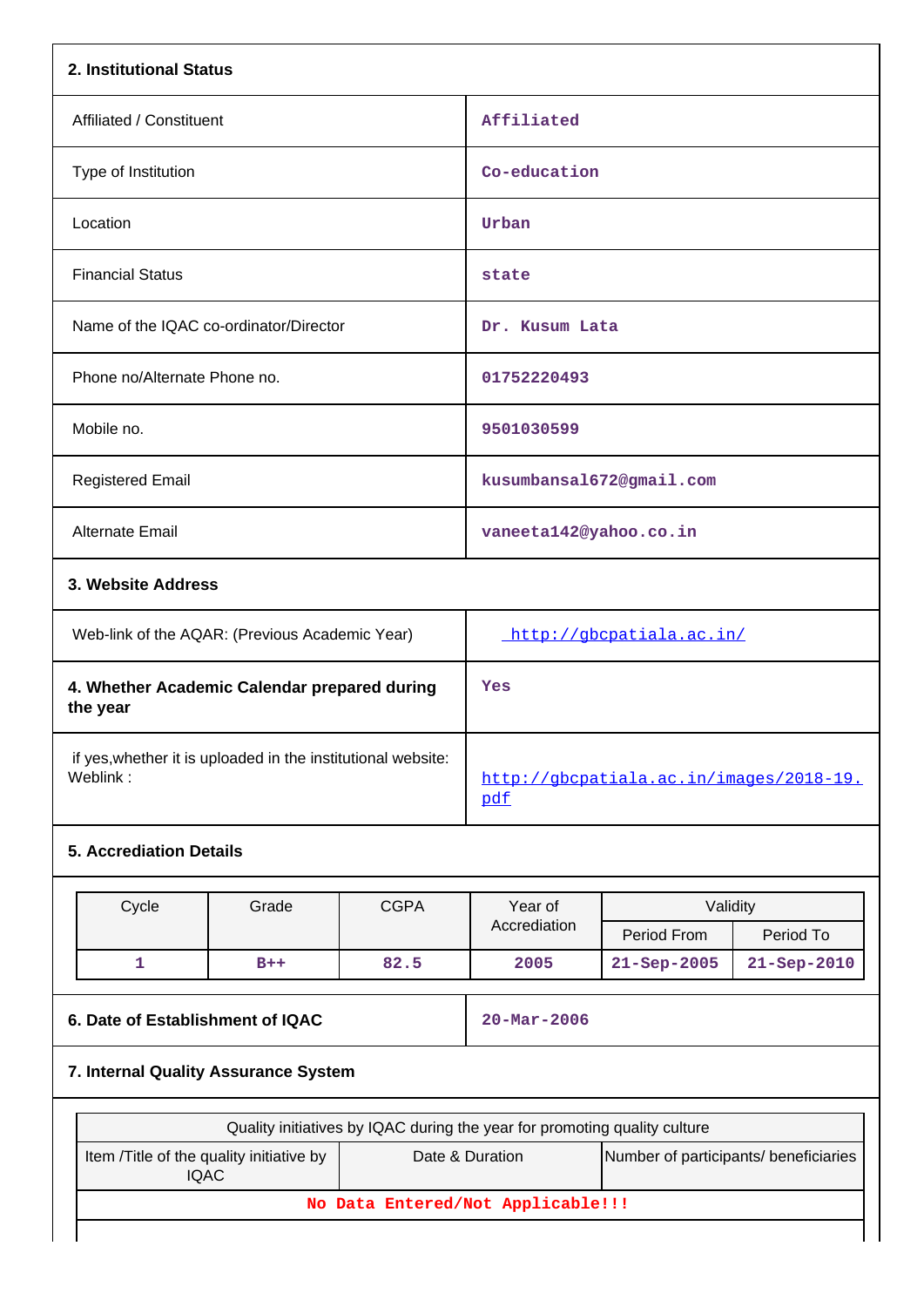| 8. Provide the list of funds by Central/ State Government- UGC/CSIR/DST/DBT/ICMR/TEQIP/World<br><b>Bank/CPE of UGC etc.</b>                                                                                                                                         |                                                                                                            |                                                         |                       |           |             |  |
|---------------------------------------------------------------------------------------------------------------------------------------------------------------------------------------------------------------------------------------------------------------------|------------------------------------------------------------------------------------------------------------|---------------------------------------------------------|-----------------------|-----------|-------------|--|
| Institution/Departmen<br>t/Faculty                                                                                                                                                                                                                                  | Scheme                                                                                                     | Year of award with<br><b>Funding Agency</b><br>duration |                       |           | Amount      |  |
| N.A.                                                                                                                                                                                                                                                                | N.A.                                                                                                       |                                                         | N.A.                  | 2019<br>0 | $\mathbf 0$ |  |
|                                                                                                                                                                                                                                                                     |                                                                                                            |                                                         | No Files Uploaded !!! |           |             |  |
| 9. Whether composition of IQAC as per latest<br>Yes<br><b>NAAC</b> guidelines:                                                                                                                                                                                      |                                                                                                            |                                                         |                       |           |             |  |
| Upload latest notification of formation of IQAC                                                                                                                                                                                                                     |                                                                                                            |                                                         | View File             |           |             |  |
| 10. Number of IQAC meetings held during the<br>1<br>year :                                                                                                                                                                                                          |                                                                                                            |                                                         |                       |           |             |  |
| The minutes of IQAC meeting and compliances to the<br>decisions have been uploaded on the institutional<br>website                                                                                                                                                  |                                                                                                            |                                                         | Yes                   |           |             |  |
|                                                                                                                                                                                                                                                                     | Upload the minutes of meeting and action taken report<br>View File                                         |                                                         |                       |           |             |  |
| during the year?                                                                                                                                                                                                                                                    | 11. Whether IQAC received funding from any of<br><b>No</b><br>the funding agency to support its activities |                                                         |                       |           |             |  |
| 12. Significant contributions made by IQAC during the current year(maximum five bullets)                                                                                                                                                                            |                                                                                                            |                                                         |                       |           |             |  |
| Significant contribution in students overall personality development e.g<br>Accountability, Responsibility, As Civilised Indian Citizen.                                                                                                                            |                                                                                                            |                                                         |                       |           |             |  |
| The maintenance of college campus, infrastructure and other extended facilities.                                                                                                                                                                                    |                                                                                                            |                                                         |                       |           |             |  |
| The IQAC regularly intervene and make suggestions in the following activities /<br>processes of the college in order to strove institutional quality assurance. a.<br>Website updation b. Faculty appraisal c. Feedback from stakeholders d. Student<br>Progression |                                                                                                            |                                                         |                       |           |             |  |
| Quality improvement in the academics                                                                                                                                                                                                                                |                                                                                                            |                                                         |                       |           |             |  |
| No Files Uploaded !!!                                                                                                                                                                                                                                               |                                                                                                            |                                                         |                       |           |             |  |
| 13. Plan of action chalked out by the IQAC in the beginning of the academic year towards Quality                                                                                                                                                                    |                                                                                                            |                                                         |                       |           |             |  |

**Enhancement and outcome achieved by the end of the academic year**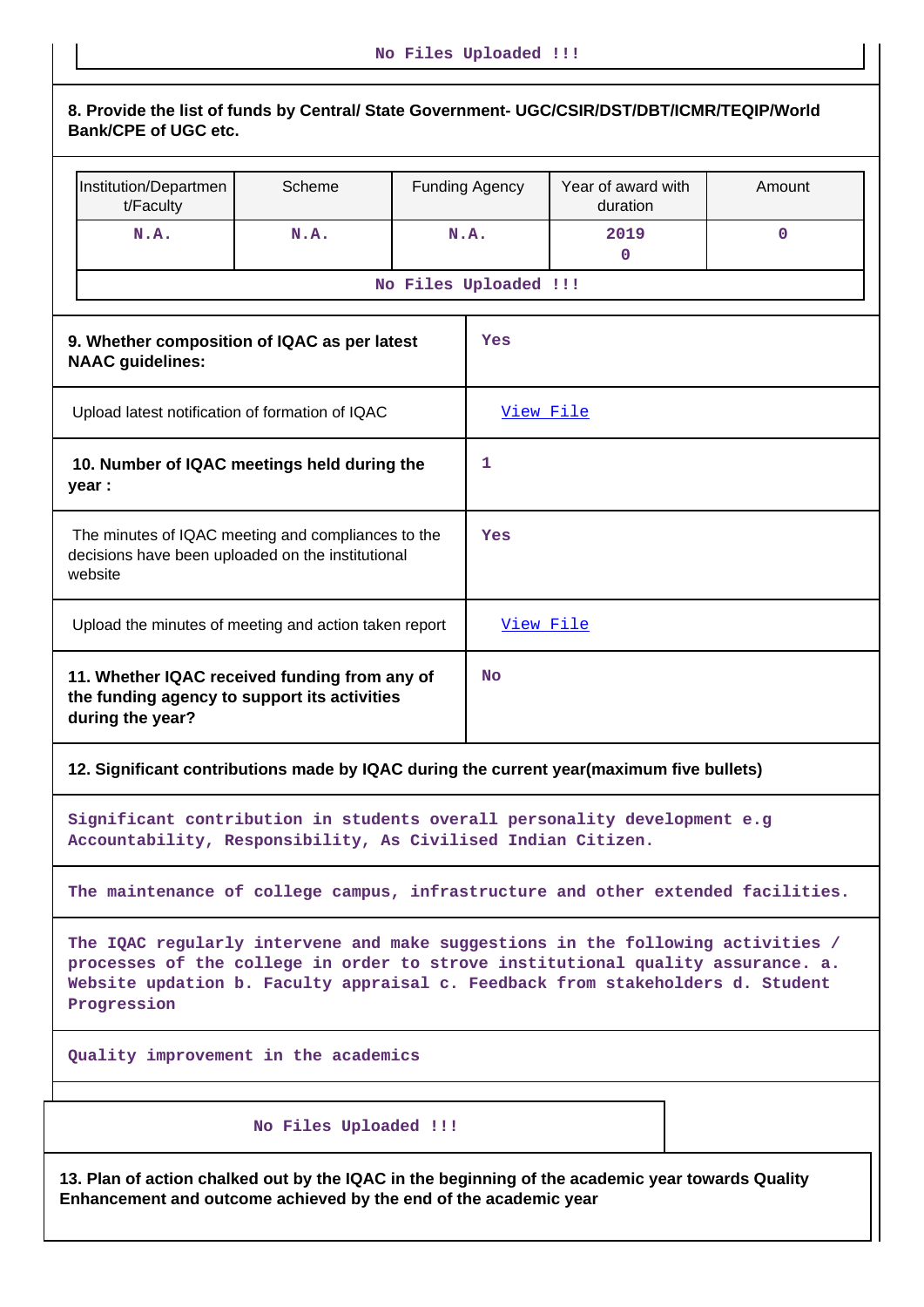|                                                                                                                      | Plan of Action                                                                                      | Achivements/Outcomes                                                                                                                                                                                                                                                                                                                                                                                                                                                                                                                                                                                                                                                                                                                                                                                                                                                                             |  |
|----------------------------------------------------------------------------------------------------------------------|-----------------------------------------------------------------------------------------------------|--------------------------------------------------------------------------------------------------------------------------------------------------------------------------------------------------------------------------------------------------------------------------------------------------------------------------------------------------------------------------------------------------------------------------------------------------------------------------------------------------------------------------------------------------------------------------------------------------------------------------------------------------------------------------------------------------------------------------------------------------------------------------------------------------------------------------------------------------------------------------------------------------|--|
|                                                                                                                      | To increase the access of higher<br>education to women of this border area                          | College successfully enrolled 742 girl<br>students in various courses offered by<br>the institution at UG and PG Level.                                                                                                                                                                                                                                                                                                                                                                                                                                                                                                                                                                                                                                                                                                                                                                          |  |
|                                                                                                                      |                                                                                                     | No Files Uploaded !!!                                                                                                                                                                                                                                                                                                                                                                                                                                                                                                                                                                                                                                                                                                                                                                                                                                                                            |  |
|                                                                                                                      | 14. Whether AQAR was placed before statutory<br>body?                                               | <b>No</b>                                                                                                                                                                                                                                                                                                                                                                                                                                                                                                                                                                                                                                                                                                                                                                                                                                                                                        |  |
| 15. Whether NAAC/or any other accredited<br>body(s) visited IQAC or interacted with it to<br>assess the functioning? |                                                                                                     | <b>No</b>                                                                                                                                                                                                                                                                                                                                                                                                                                                                                                                                                                                                                                                                                                                                                                                                                                                                                        |  |
| 16. Whether institutional data submitted to<br>AISHE:                                                                |                                                                                                     | Yes                                                                                                                                                                                                                                                                                                                                                                                                                                                                                                                                                                                                                                                                                                                                                                                                                                                                                              |  |
| Year of Submission                                                                                                   |                                                                                                     | 2019                                                                                                                                                                                                                                                                                                                                                                                                                                                                                                                                                                                                                                                                                                                                                                                                                                                                                             |  |
| Date of Submission                                                                                                   |                                                                                                     | 28-Feb-2019                                                                                                                                                                                                                                                                                                                                                                                                                                                                                                                                                                                                                                                                                                                                                                                                                                                                                      |  |
|                                                                                                                      | 17. Does the Institution have Management<br><b>Information System?</b>                              | Yes                                                                                                                                                                                                                                                                                                                                                                                                                                                                                                                                                                                                                                                                                                                                                                                                                                                                                              |  |
|                                                                                                                      | If yes, give a brief descripiton and a list of modules<br>currently operational (maximum 500 words) | College has developed a Student<br>Information System (SIS) from local<br>programmer. The software has been fully<br>customized to the needs of the<br>institution. This SIS has been<br>developed with objective to make our<br>administrative system efficient and<br>accountable. This software mainly<br>maintain records of Students Personal<br>details like name, father's name,<br>category, contact details etc. The<br>record of fee collected, fee<br>concessions, subjects opted, vehicle<br>etc. is maintained. The reports module<br>of the SIS produces various types of<br>reports required by faculty members<br>time to time. Export Module of the<br>software has the facility to export<br>students' data to excel file. This<br>module is very much useful as the same<br>data is used by Library. It makes the<br>office function effective, transparent<br>and efficient. |  |

Part B

# **CRITERION I – CURRICULAR ASPECTS**

**1.1 – Curriculum Planning and Implementation**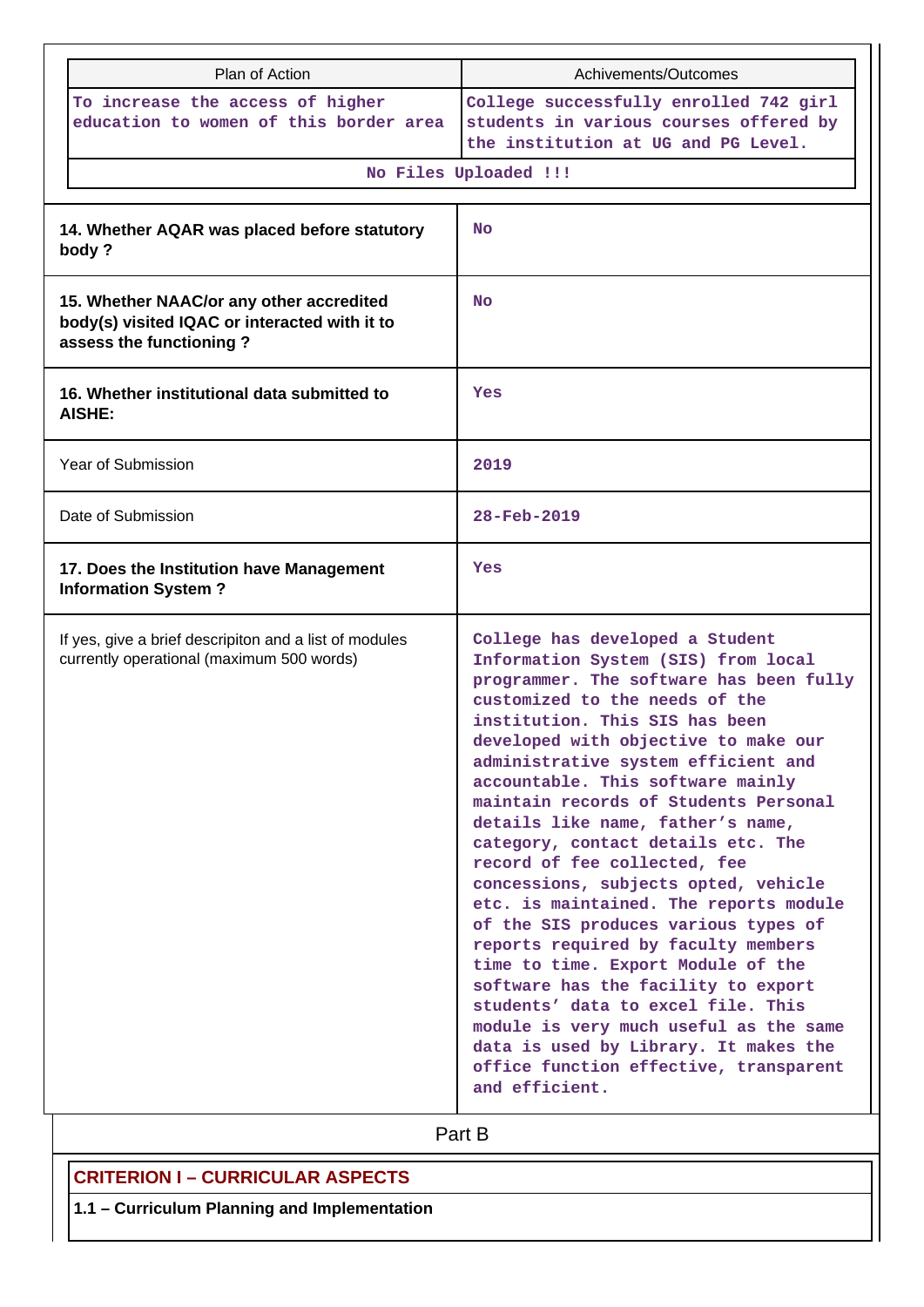1.1.1 – Institution has the mechanism for well planned curriculum delivery and documentation. Explain in 500 words

 **College has a well defined mechanism of curriculum delivery.The college is affiliated to Punjabi University Patiala and follows the curriculum prescribed by the university. Our academic calendar is based on the time frame provided by the university. This calendar is displayed in the campus, published in prospectus and uploaded on the website for the information of the students. The college organizes an orientation week for the students to acquaint them with the new environment, academic calendar,various clubs, societies and their activities. Effective delivery of the curriculum is ensured by the active implementation of the time plan. The faculty members are encouraged to prepare an active plan for their classroom teachings of the entire year before the academic year commences. The HODs are directed to make sure of the same. The preparation of such a plan helps with equal and effective distribution of lectures engaging all the faculty members actively in the teaching process. This helps in keeping the clarity of distribution of curriculum and timely completion of the course well before the start of the final examination at the end of the academic year.**

 1.1.2 – Certificate/ Diploma Courses introduced during the academic year Certificate Diploma Courses Dates of Introduction Duration Focus on employ ability/entreprene urship **Skill** Development  **N.A.. N.A Nil 00 N.A N.A 1.2 – Academic Flexibility** 1.2.1 – New programmes/courses introduced during the academic year Programme/Course | Programme Specialization | Dates of Introduction  **Nill N.A Nill No file uploaded.** 1.2.2 – Programmes in which Choice Based Credit System (CBCS)/Elective course system implemented at the affiliated Colleges (if applicable) during the academic year. Name of programmes adopting CBCS Programme Specialization | Date of implementation of CBCS/Elective Course System  **Nill NIL Nill** 1.2.3 – Students enrolled in Certificate/ Diploma Courses introduced during the year Certificate Diploma Course Number of Students **0 0 1.3 – Curriculum Enrichment** 1.3.1 – Value-added courses imparting transferable and life skills offered during the year Value Added Courses **Number of Students Enrolled** Date of Introduction **Number of Students Enrolled N.A** 0 **No file uploaded.**

 1.3.2 – Field Projects / Internships under taken during the year Project/Programme Title Programme Specialization No. of students enrolled for Field Projects / Internships **BCom b** office Management and **65**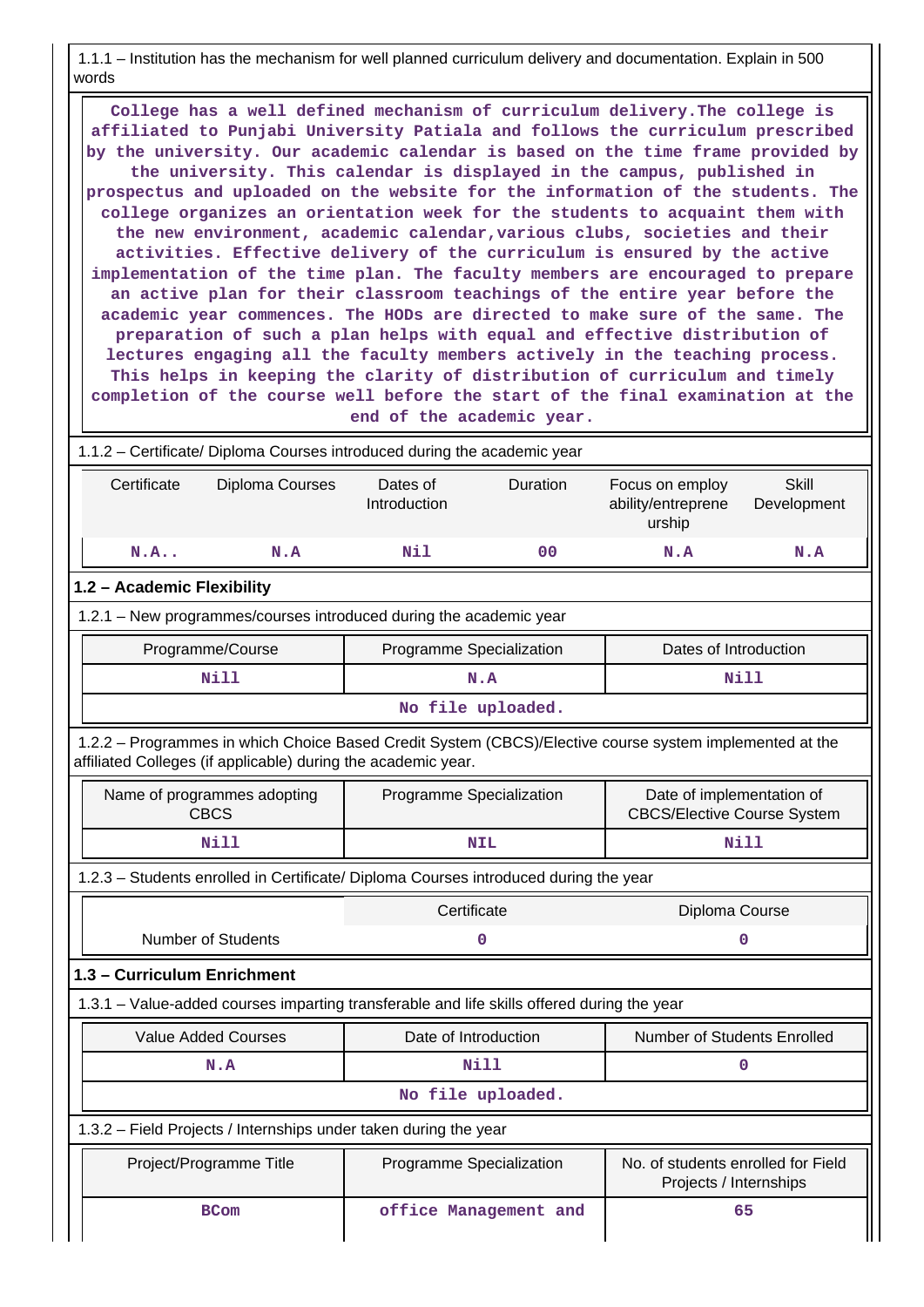**No file uploaded.**

### **1.4 – Feedback System**

1.4.1 – Whether structured feedback received from all the stakeholders.

| <b>Students</b>  | Yes |
|------------------|-----|
| Teachers         | Yes |
| <b>Employers</b> | No  |
| Alumni           | Yes |
| Parents          | Yes |

 1.4.2 – How the feedback obtained is being analyzed and utilized for overall development of the institution? (maximum 500 words)

### Feedback Obtained

**Our college has been collecting feedback from various stake holders including staff, students and parents, to help the individuals and organization as a whole. Feedback is collected at departmental and Institutional level in which the views on the curriculum, teaching schedules, teaching tools, and student assessment outcomes are discussed for taking improvement measures. The feedback from the students is obtained at the end of the chapter/ term at the end of the year. This helps the teachers to take quality measures and make further improvements in their teaching methodology. Student's Grievances Redressal Committee also receives feedbacks from the students through the suggestion boxes installed at different places. Necessary measures are taken upon the grievances (if any). Students are also encouraged to give their reviews in the tutorials. Relevant suggestions are forwarded informally to different committees for taking up the necessary actions. Teachers give their feedback and suggestions during staff meetings being conducted regularly from time to time for more effective running of the college. Parents' feedback is taken during PTA meetings. Relevant issues are discussed freely in order to improve the institutional credibility. Alumni feedback is done. Alumni Association also gives recommendations and suggestions during Executive meetings and annual meet.**

# **CRITERION II – TEACHING- LEARNING AND EVALUATION**

### **2.1 – Student Enrolment and Profile**

2.1.1 – Demand Ratio during the year

| Name of the<br>Programme | Programme<br>Specialization | Number of seats<br>available | Number of<br>Application received | <b>Students Enrolled</b> |  |  |
|--------------------------|-----------------------------|------------------------------|-----------------------------------|--------------------------|--|--|
| <b>BCom</b>              | commerce                    | 302                          | 1366                              | 302                      |  |  |
| <b>BCA</b>               | computer                    | 33                           | 133                               | 33                       |  |  |
| <b>MCom</b>              | commerce                    | 38                           | 197                               | 38                       |  |  |
| <b>MSC</b>               | computer                    | 30                           | 28                                | 16                       |  |  |
| <b>PGDCA</b>             | computer                    | 30                           | 21                                |                          |  |  |
|                          | No file uploaded.           |                              |                                   |                          |  |  |

### **2.2 – Catering to Student Diversity**

2.2.1 – Student - Full time teacher ratio (current year data)

| Year | Number of | Number of                                               | Number of | Number of         | Number of |
|------|-----------|---------------------------------------------------------|-----------|-------------------|-----------|
|      |           | students enrolled Students enrolled   fulltime teachers |           | fulltime teachers | teachers  |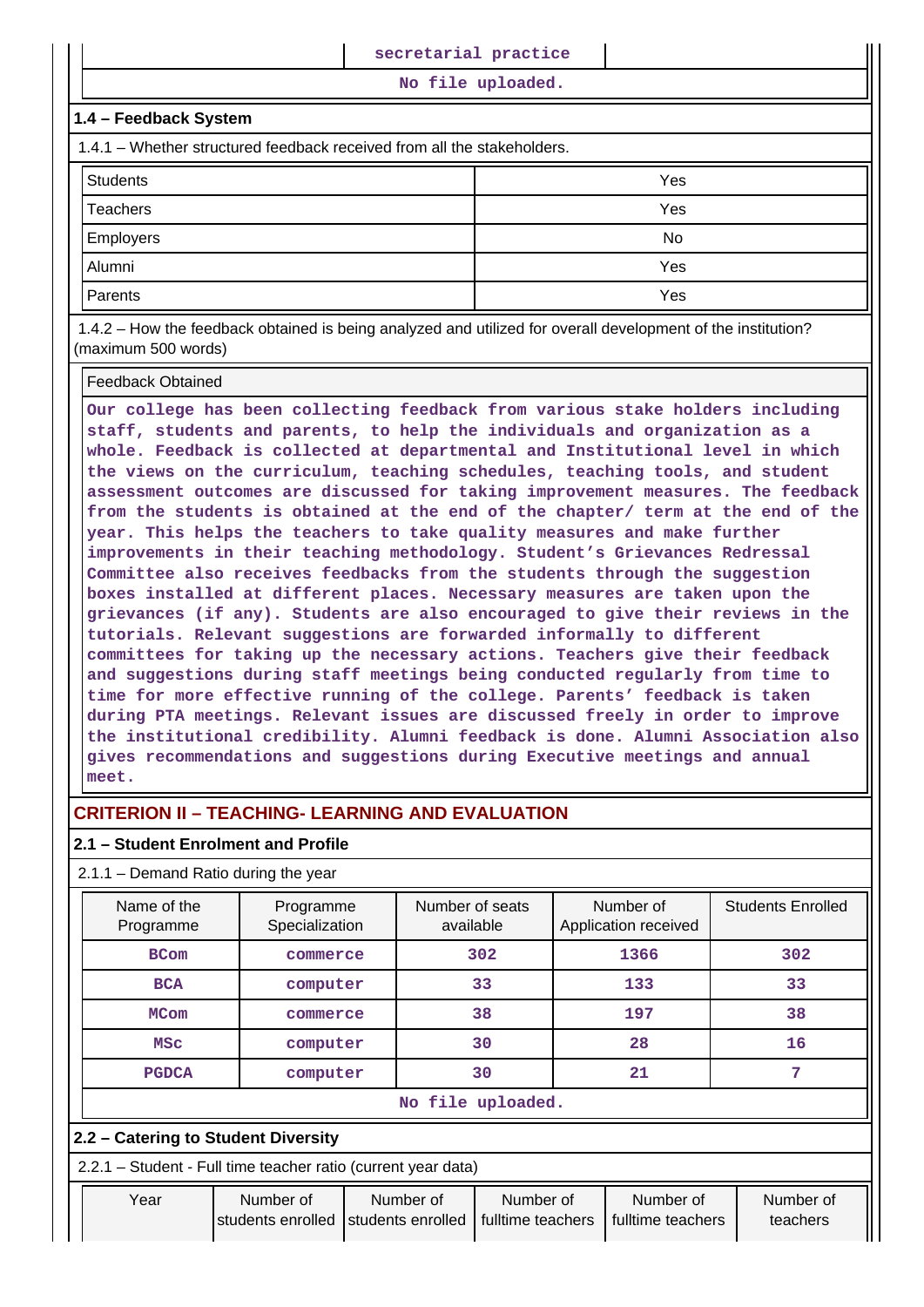|                                                                                                                                                                                                                                                                                                                                                                                                                                                                                                                                                                                                                                                                                                                                                                                                                                                                                                                                                                                                                                                                                                                                                                                                                                                                                                                                                                                                                                                                                                                                                                                                                                                                                                                                                                                                                                                                                                                                                                                                                                                                                                                                                                                                       | in the institution<br>(UG)                                                                                                                                | in the institution<br>(PG) | available in the<br>institution<br>teaching only UG<br>courses | available in the<br>institution<br>teaching only PG<br>courses | teaching both UG<br>and PG courses |  |
|-------------------------------------------------------------------------------------------------------------------------------------------------------------------------------------------------------------------------------------------------------------------------------------------------------------------------------------------------------------------------------------------------------------------------------------------------------------------------------------------------------------------------------------------------------------------------------------------------------------------------------------------------------------------------------------------------------------------------------------------------------------------------------------------------------------------------------------------------------------------------------------------------------------------------------------------------------------------------------------------------------------------------------------------------------------------------------------------------------------------------------------------------------------------------------------------------------------------------------------------------------------------------------------------------------------------------------------------------------------------------------------------------------------------------------------------------------------------------------------------------------------------------------------------------------------------------------------------------------------------------------------------------------------------------------------------------------------------------------------------------------------------------------------------------------------------------------------------------------------------------------------------------------------------------------------------------------------------------------------------------------------------------------------------------------------------------------------------------------------------------------------------------------------------------------------------------------|-----------------------------------------------------------------------------------------------------------------------------------------------------------|----------------------------|----------------------------------------------------------------|----------------------------------------------------------------|------------------------------------|--|
| 2018                                                                                                                                                                                                                                                                                                                                                                                                                                                                                                                                                                                                                                                                                                                                                                                                                                                                                                                                                                                                                                                                                                                                                                                                                                                                                                                                                                                                                                                                                                                                                                                                                                                                                                                                                                                                                                                                                                                                                                                                                                                                                                                                                                                                  | 999                                                                                                                                                       | 124                        | 0                                                              | 0                                                              | 29                                 |  |
| 2.3 - Teaching - Learning Process                                                                                                                                                                                                                                                                                                                                                                                                                                                                                                                                                                                                                                                                                                                                                                                                                                                                                                                                                                                                                                                                                                                                                                                                                                                                                                                                                                                                                                                                                                                                                                                                                                                                                                                                                                                                                                                                                                                                                                                                                                                                                                                                                                     |                                                                                                                                                           |                            |                                                                |                                                                |                                    |  |
|                                                                                                                                                                                                                                                                                                                                                                                                                                                                                                                                                                                                                                                                                                                                                                                                                                                                                                                                                                                                                                                                                                                                                                                                                                                                                                                                                                                                                                                                                                                                                                                                                                                                                                                                                                                                                                                                                                                                                                                                                                                                                                                                                                                                       | 2.3.1 - Percentage of teachers using ICT for effective teaching with Learning Management Systems (LMS), E-<br>learning resources etc. (current year data) |                            |                                                                |                                                                |                                    |  |
| Number of<br>Number of ICT<br>Number of<br><b>ICT Tools and</b><br>Numberof smart<br>E-resources and<br><b>Teachers on Roll</b><br>teachers using<br>enabled<br>classrooms<br>techniques used<br>resources<br>ICT (LMS, e-<br>available<br>Classrooms<br>Resources)                                                                                                                                                                                                                                                                                                                                                                                                                                                                                                                                                                                                                                                                                                                                                                                                                                                                                                                                                                                                                                                                                                                                                                                                                                                                                                                                                                                                                                                                                                                                                                                                                                                                                                                                                                                                                                                                                                                                   |                                                                                                                                                           |                            |                                                                |                                                                |                                    |  |
| 29                                                                                                                                                                                                                                                                                                                                                                                                                                                                                                                                                                                                                                                                                                                                                                                                                                                                                                                                                                                                                                                                                                                                                                                                                                                                                                                                                                                                                                                                                                                                                                                                                                                                                                                                                                                                                                                                                                                                                                                                                                                                                                                                                                                                    | 10                                                                                                                                                        | 105                        | $\mathbf{1}$                                                   | 9                                                              | $\overline{2}$                     |  |
|                                                                                                                                                                                                                                                                                                                                                                                                                                                                                                                                                                                                                                                                                                                                                                                                                                                                                                                                                                                                                                                                                                                                                                                                                                                                                                                                                                                                                                                                                                                                                                                                                                                                                                                                                                                                                                                                                                                                                                                                                                                                                                                                                                                                       |                                                                                                                                                           |                            | No file uploaded.                                              |                                                                |                                    |  |
|                                                                                                                                                                                                                                                                                                                                                                                                                                                                                                                                                                                                                                                                                                                                                                                                                                                                                                                                                                                                                                                                                                                                                                                                                                                                                                                                                                                                                                                                                                                                                                                                                                                                                                                                                                                                                                                                                                                                                                                                                                                                                                                                                                                                       |                                                                                                                                                           |                            | No file uploaded.                                              |                                                                |                                    |  |
|                                                                                                                                                                                                                                                                                                                                                                                                                                                                                                                                                                                                                                                                                                                                                                                                                                                                                                                                                                                                                                                                                                                                                                                                                                                                                                                                                                                                                                                                                                                                                                                                                                                                                                                                                                                                                                                                                                                                                                                                                                                                                                                                                                                                       |                                                                                                                                                           |                            |                                                                |                                                                |                                    |  |
| 2.3.2 - Students mentoring system available in the institution? Give details. (maximum 500 words)<br>Our institution has a strong mentoring system in place where students have the opportunity to develop a<br>relationship with a faculty members who can become a role model for the students by offering support and<br>counseling. Institute admits students from rural and urban areas having different socio-economic backgrounds.<br>When they come to the college, students face many emotional, behavioural, language barriers, thus they need<br>mentors to help them to tide over these situations and be confident. It is important to increase the two way<br>interaction between students and teachers formally and informally. This enables the teachers to identify the slow<br>learners and helps them to perform better in all aspects. It also helps to inculcate interest of students towards<br>studies and thus reduces the dropout rate. 1. Orientation programme is organized in the beginning of the session<br>to make new students aware about rules and regulations of the college. They are made aware of different<br>societies, extracurricular activities and B.Com with vocational subjects. 2. To facilitate the student-teacher<br>interactions, the tutorial system is running effectively wherein teachers act as tutors to a group of students to<br>handle their emotional, academic and personal issues. 3. Teachers maintain interaction with students through<br>individual meetings and networking mediums. All necessary information related to the student such as the contact<br>numbers, emails are initially collected by the mentors through the students. Every Mentor has created a<br>Whatsapp group of mentees. Thus mentors are available to mentees not only in college campus but also off the<br>campus for any issue faced by them. 4. House Examination branch maintains the records of mid semester tests,<br>attendance, seminars and class tests. Result analysis is done by the teachers. Weak students are identified and<br>remedial/extra classes are taken to improve their grades for the end semester exams. 5. Subject faculty |                                                                                                                                                           |                            |                                                                |                                                                |                                    |  |

members help in solving the list of difficult questions provided by the students while preparing for competitive examinations. The senior students are also encouraged to be the mentors of their juniors.

| Number of students enrolled in the<br>institution | Number of fulltime teachers | Mentor: Mentee Ratio |
|---------------------------------------------------|-----------------------------|----------------------|
| 1123                                              | 29                          | 1:39                 |

# **2.4 – Teacher Profile and Quality**

| 2.4.1 - Number of full time teachers appointed during the year |  |
|----------------------------------------------------------------|--|
|----------------------------------------------------------------|--|

| No. of sanctioned<br>positions | No. of filled positions | Vacant positions | Positions filled during<br>the current year | No. of faculty with<br>Ph.D |
|--------------------------------|-------------------------|------------------|---------------------------------------------|-----------------------------|
| 24                             | 20                      |                  |                                             | 10                          |

 2.4.2 – Honours and recognition received by teachers (received awards, recognition, fellowships at State, National, International level from Government, recognised bodies during the year )

| Year of Award | Name of full time teachers<br>receiving awards from<br>state level, national level, | Designation | Name of the award,<br>fellowship, received from<br>Government or recognized |
|---------------|-------------------------------------------------------------------------------------|-------------|-----------------------------------------------------------------------------|
|               | international level                                                                 |             | bodies                                                                      |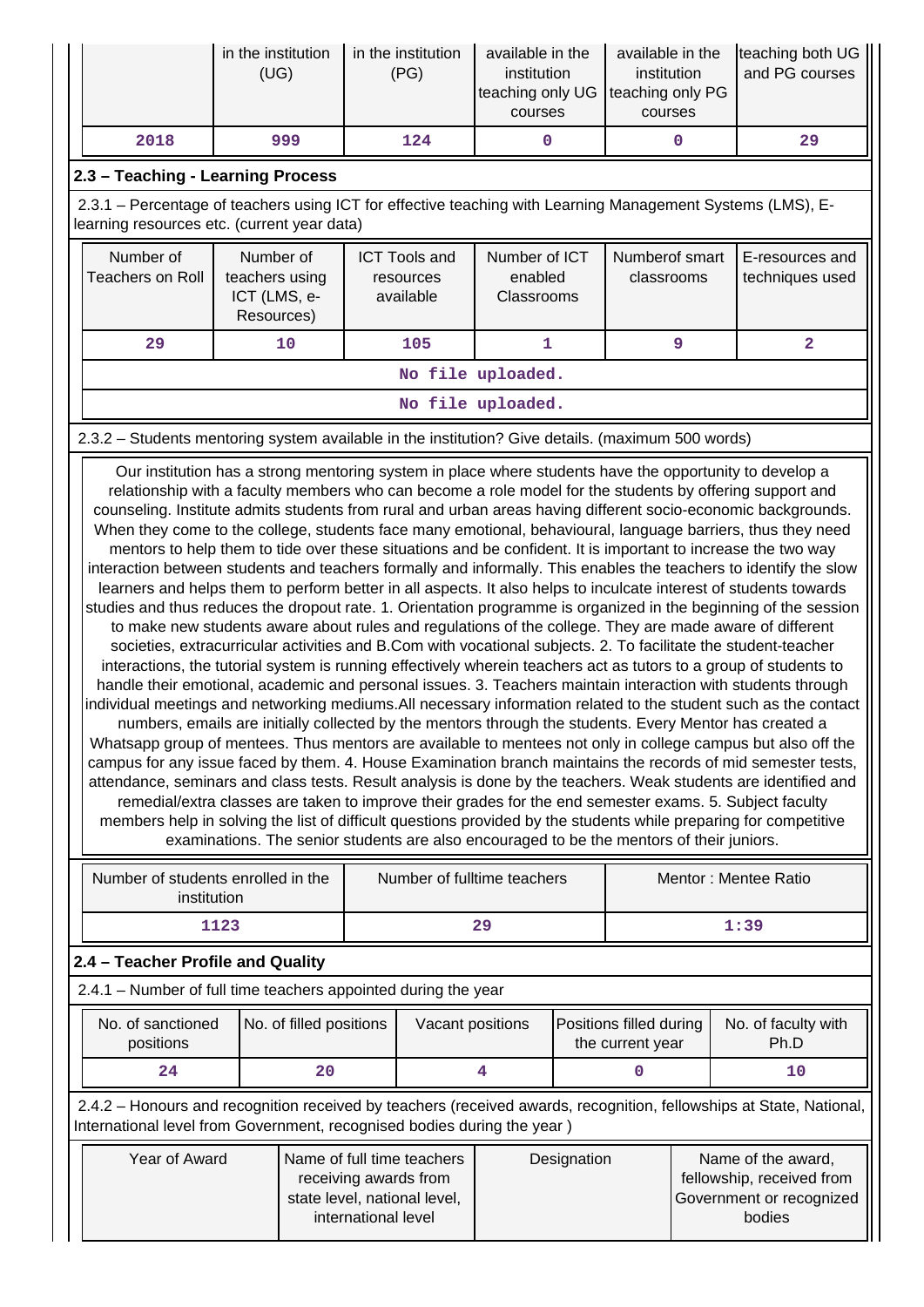| -----<br>NT.<br>$\cdots$ | --<br>---- | __<br>N<br>----- | --<br>----- |
|--------------------------|------------|------------------|-------------|
|--------------------------|------------|------------------|-------------|

**No file uploaded.**

### **2.5 – Evaluation Process and Reforms**

 2.5.1 – Number of days from the date of semester-end/ year- end examination till the declaration of results during the year

| Programme Name | Programme Code | Semester/year    | Last date of the last<br>semester-end/year-<br>end examination | IDate of declaration of<br>results of semester-<br>end/ year- end<br>examination |
|----------------|----------------|------------------|----------------------------------------------------------------|----------------------------------------------------------------------------------|
| <b>BCom</b>    | $SEM-1$        | $Dec-18$         | 18/11/2018                                                     | 15/06/2019                                                                       |
| <b>BCom</b>    | $SEM-2$        | $May-19$         | 20/04/2019                                                     | 08/11/2019                                                                       |
| <b>BCom</b>    | $SEM-3$        | $Dec-18$         | 18/11/2019                                                     | 08/05/2019                                                                       |
| <b>BCom</b>    | $SEM-4$        | $May-19$         | 20/04/2019                                                     | 25/09/2019                                                                       |
| <b>BCom</b>    | $SEM-5$        | $Dec-18$         | 18/11/2018                                                     | 03/06/2019                                                                       |
| <b>BCom</b>    | $SEM-6$        | $May-19$         | 20/04/2019                                                     | 08/07/2019                                                                       |
| <b>MCom</b>    | $SEM-1$        | $Dec-18$         | 21/11/2018                                                     | 23/07/2019                                                                       |
| <b>MCom</b>    | $SEM-2$        | $May-19$         | 24/04/2019                                                     | 20/12/2019                                                                       |
|                |                | <u>View File</u> |                                                                |                                                                                  |

#### 2.5.2 – Reforms initiated on Continuous Internal Evaluation(CIE) system at the institutional level (250 words)

 **A well planned Continuous Internal Evaluation (CIE) system exists in the college.Govt. Bikram College is a college affiliated to Punjabi University Patiala and adheres to the syllabus laid down by the University. Mid-Semester Test,Surprise tests,assignments, group discussion, Quiz competitions coupled with need based counselling are integral part of CIE system of the college which sharpen the minds of students and help to inculcate the habit of healthy competition. Our college conducts two Mid Semester Tests in every semester. This means four house exams are conducted in each session. When evaluated answer books are distributed to the students in the class, they are encouraged to clear their doubts with the teacher. The students who miss their chance to appear in MSTs due to their participation in Sports, Cultural, NCC, NSS activities have been allowed to appear in special house exams. The Registrar's Office is responsible for conducting the House examination and complete record is maintained by this Office. The overall performance of the students is discussed by the Registrar with the Principal. Surprise tests orally or short question based keeps students on toes and apprise the students about their readiness towards the subjects. Surprise tests also let the faculty know about the communication skills and make students more confident. The teacher discuss with students their shortcomings and achievements. Slow learners are identified. These students get help by Remedial classes. Assignments and projects are also given to broaden the subject understanding among the students.**

 2.5.3 – Academic calendar prepared and adhered for conduct of Examination and other related matters (250 words)

 **The institution follows the academic calendar of its affiliating Punjabi university, Patiala. In the beginning of the academic year, academic calendar is published in prospectus and uploaded on the website for the information of the students. It gives a time plan for the curricular as well as the extracurricular activities for the students. The college carries out effective planning to stick to academic calendar. This allows the teachers and the**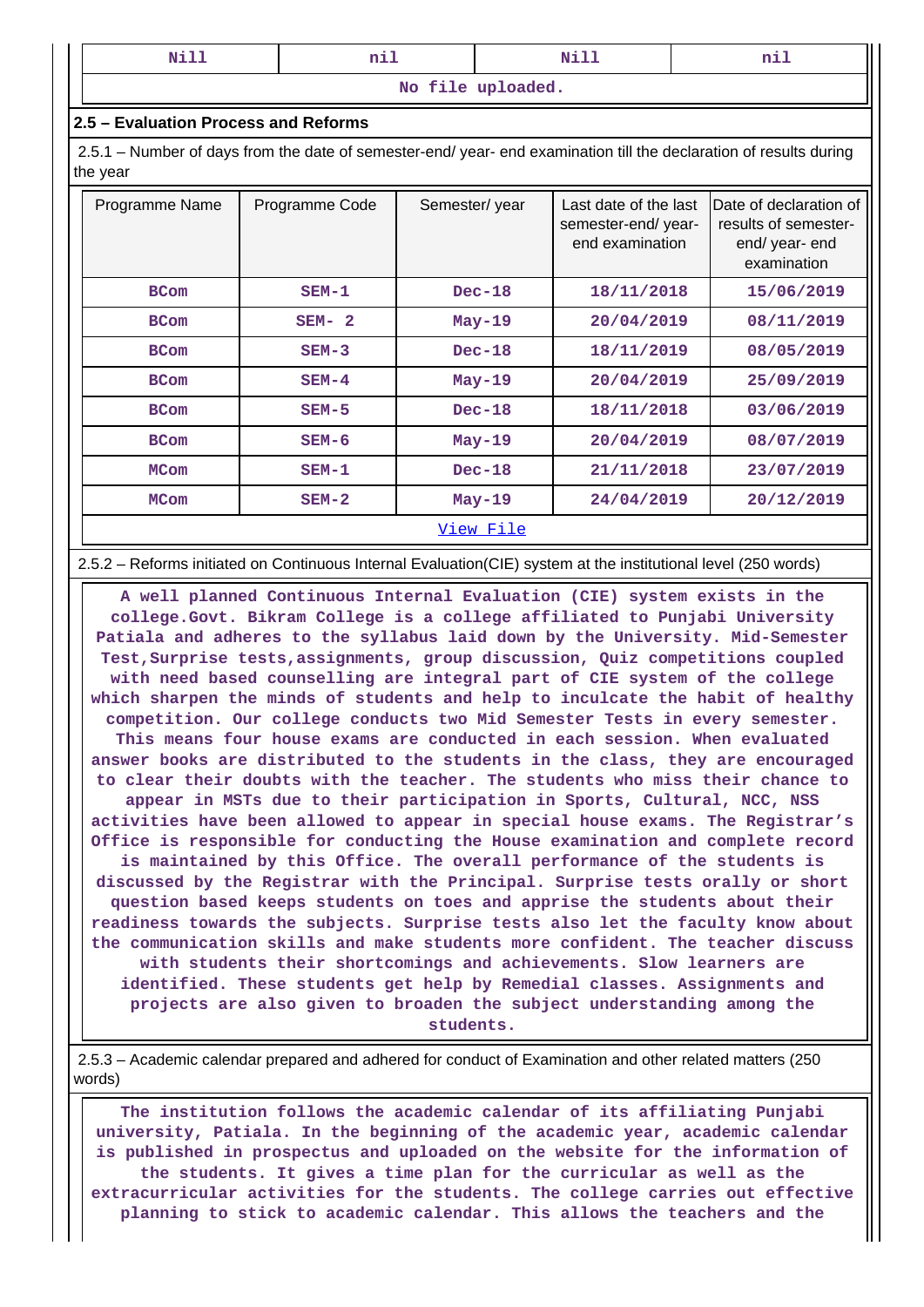**students to space out their teaching and learning and regular assessment of the same. Examinations are conducted at the end of each semester by the University. University notices and circulars related to the examinations from time to time are put on student notice boards, whatsapp groups and also verbally communicated by the faculty members through tutorial meets. As per the instructions mentioned in the syllabi internal assessment of students is prepared based on mid semester exams, attendance, assignments or projects and students are informed by the particular subject teacher about their performance. The identified slow learners attend remedial classes for better results. All the co-curricular activities planned in academic calendar are executed by respective committees.**

# **2.6 – Student Performance and Learning Outcomes**

 2.6.1 – Program outcomes, program specific outcomes and course outcomes for all programs offered by the institution are stated and displayed in website of the institution (to provide the weblink)

### <http://gbcpatiala.ac.in/outcomes.html>

2.6.2 – Pass percentage of students

| Programme<br>Code | Programme<br>Name | Programme<br>Specialization | Number of<br>students<br>appeared in the<br>final year<br>examination | Number of<br>students passed<br>in final year<br>examination | Pass Percentage |
|-------------------|-------------------|-----------------------------|-----------------------------------------------------------------------|--------------------------------------------------------------|-----------------|
|                   | <b>BCom</b>       | commerce                    | 294                                                                   | 294                                                          | 100             |
| $\overline{2}$    | <b>MCom</b>       | commerce                    | 38                                                                    | 38                                                           | 100             |
| 3                 | <b>BCA</b>        | computer                    | 38                                                                    | 38                                                           | 100             |
| 4                 | <b>MSC</b>        | computer                    | 13                                                                    | 13                                                           | 100             |
| 5                 | <b>PGDCA</b>      | computer                    | 16                                                                    | 16                                                           | 100             |

### **No file uploaded.**

# **2.7 – Student Satisfaction Survey**

 2.7.1 – Student Satisfaction Survey (SSS) on overall institutional performance (Institution may design the questionnaire) (results and details be provided as weblink)

 [https://docs.google.com/forms/d/e/1FAIpQLSfM7kQRnfrRp4yWtRmKbWhN1bEit5Uhh5MO](https://docs.google.com/forms/d/e/1FAIpQLSfM7kQRnfrRp4yWtRmKbWhN1bEit5Uhh5MOEKDku66rAdrYvQ/viewform) [EKDku66rAdrYvQ/viewform](https://docs.google.com/forms/d/e/1FAIpQLSfM7kQRnfrRp4yWtRmKbWhN1bEit5Uhh5MOEKDku66rAdrYvQ/viewform) 

# **CRITERION III – RESEARCH, INNOVATIONS AND EXTENSION**

# **3.1 – Resource Mobilization for Research**

3.1.1 – Research funds sanctioned and received from various agencies, industry and other organisations

| Nature of the Project | <b>Duration</b> | Name of the funding<br>agency | Total grant<br>sanctioned | Amount received<br>during the year |  |  |  |  |  |  |
|-----------------------|-----------------|-------------------------------|---------------------------|------------------------------------|--|--|--|--|--|--|
| Nill                  | Nill<br>N.A     |                               |                           |                                    |  |  |  |  |  |  |
| No file uploaded.     |                 |                               |                           |                                    |  |  |  |  |  |  |

# **3.2 – Innovation Ecosystem**

 3.2.1 – Workshops/Seminars Conducted on Intellectual Property Rights (IPR) and Industry-Academia Innovative practices during the year

| Title of workshop/seminar          | Name of the Dept. | Date |
|------------------------------------|-------------------|------|
| No Data Entered/Not Applicable !!! |                   |      |
|                                    |                   |      |

3.2.2 – Awards for Innovation won by Institution/Teachers/Research scholars/Students during the year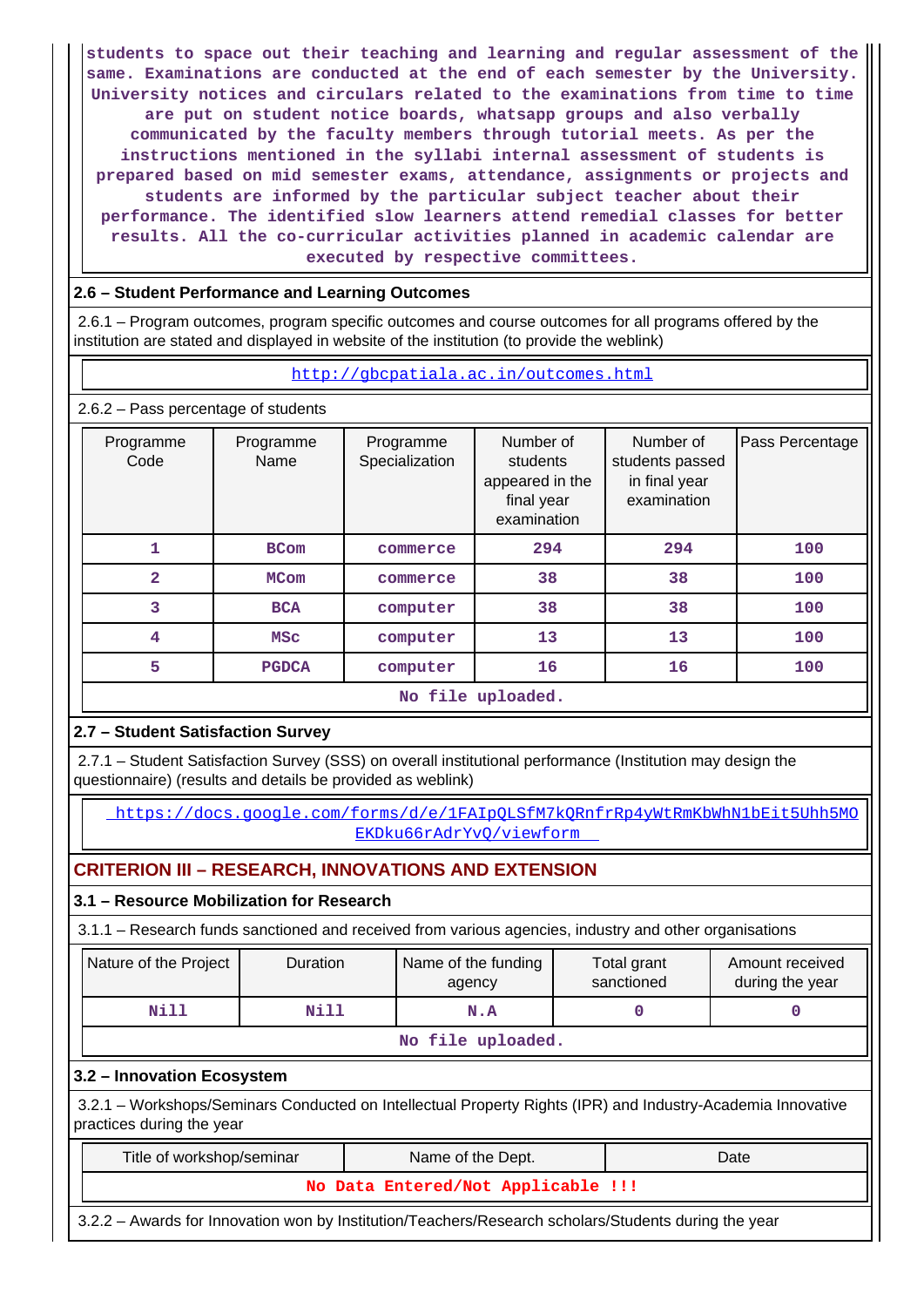| Title of the innovation                                                                                                                                               |                          | Name of Awardee |                                                                               | Awarding Agency        |           |                         | Date of award |                                                                    | Category      |                                                                                                                 |
|-----------------------------------------------------------------------------------------------------------------------------------------------------------------------|--------------------------|-----------------|-------------------------------------------------------------------------------|------------------------|-----------|-------------------------|---------------|--------------------------------------------------------------------|---------------|-----------------------------------------------------------------------------------------------------------------|
| N.A.                                                                                                                                                                  |                          | N.A             |                                                                               |                        | N.A.      |                         | Nill          |                                                                    |               | N.A.                                                                                                            |
|                                                                                                                                                                       | No file uploaded.        |                 |                                                                               |                        |           |                         |               |                                                                    |               |                                                                                                                 |
| 3.2.3 - No. of Incubation centre created, start-ups incubated on campus during the year                                                                               |                          |                 |                                                                               |                        |           |                         |               |                                                                    |               |                                                                                                                 |
| Incubation<br>Center                                                                                                                                                  |                          | Name            | Sponsered By                                                                  |                        |           | Name of the<br>Start-up |               | Nature of Start-<br>up                                             |               | Date of<br>Commencement                                                                                         |
| <b>Nill</b>                                                                                                                                                           |                          | <b>Nill</b>     |                                                                               | N.A                    |           | <b>Nill</b>             |               | Nill                                                               |               | Nill                                                                                                            |
|                                                                                                                                                                       |                          |                 |                                                                               | No file uploaded.      |           |                         |               |                                                                    |               |                                                                                                                 |
| 3.3 - Research Publications and Awards                                                                                                                                |                          |                 |                                                                               |                        |           |                         |               |                                                                    |               |                                                                                                                 |
| 3.3.1 - Incentive to the teachers who receive recognition/awards                                                                                                      |                          |                 |                                                                               |                        |           |                         |               |                                                                    |               |                                                                                                                 |
|                                                                                                                                                                       | <b>State</b>             |                 |                                                                               | National               |           |                         |               |                                                                    | International |                                                                                                                 |
|                                                                                                                                                                       | 0                        |                 |                                                                               | 0                      |           |                         |               |                                                                    | 0             |                                                                                                                 |
| 3.3.2 - Ph. Ds awarded during the year (applicable for PG College, Research Center)                                                                                   |                          |                 |                                                                               |                        |           |                         |               |                                                                    |               |                                                                                                                 |
|                                                                                                                                                                       | Name of the Department   |                 |                                                                               |                        |           |                         |               | Number of PhD's Awarded                                            |               |                                                                                                                 |
|                                                                                                                                                                       | 1<br>commerce            |                 |                                                                               |                        |           |                         |               |                                                                    |               |                                                                                                                 |
| 3.3.3 - Research Publications in the Journals notified on UGC website during the year                                                                                 |                          |                 |                                                                               |                        |           |                         |               |                                                                    |               |                                                                                                                 |
| Number of Publication<br>Department<br>Average Impact Factor (if<br><b>Type</b><br>any)                                                                               |                          |                 |                                                                               |                        |           |                         |               |                                                                    |               |                                                                                                                 |
| International<br>Computer Science<br>2                                                                                                                                |                          |                 |                                                                               |                        |           |                         |               |                                                                    | Nill          |                                                                                                                 |
| National                                                                                                                                                              |                          |                 | Economics                                                                     |                        |           | 1                       |               |                                                                    |               | Nill                                                                                                            |
|                                                                                                                                                                       |                          |                 |                                                                               |                        | View File |                         |               |                                                                    |               |                                                                                                                 |
| Proceedings per Teacher during the year                                                                                                                               |                          |                 |                                                                               |                        |           |                         |               |                                                                    |               | 3.3.4 – Books and Chapters in edited Volumes / Books published, and papers in National/International Conference |
|                                                                                                                                                                       |                          | Department      |                                                                               |                        |           |                         |               | Number of Publication                                              |               |                                                                                                                 |
|                                                                                                                                                                       |                          | Economics       |                                                                               |                        |           |                         |               | $\overline{a}$                                                     |               |                                                                                                                 |
|                                                                                                                                                                       |                          | Commerce        |                                                                               |                        | 1         |                         |               |                                                                    |               |                                                                                                                 |
|                                                                                                                                                                       |                          |                 |                                                                               |                        | View File |                         |               |                                                                    |               |                                                                                                                 |
| 3.3.5 - Bibliometrics of the publications during the last Academic year based on average citation index in Scopus/<br>Web of Science or PubMed/ Indian Citation Index |                          |                 |                                                                               |                        |           |                         |               |                                                                    |               |                                                                                                                 |
| Title of the<br>Paper                                                                                                                                                 | Name of<br>Author        |                 | Title of journal                                                              | Year of<br>publication |           | <b>Citation Index</b>   |               | Institutional<br>affiliation as<br>mentioned in<br>the publication |               | Number of<br>citations<br>excluding self<br>citation                                                            |
| Statisti<br>ca1<br>Feature<br><b>Based</b><br>Image Clas<br>sification<br>and<br>Retrieval<br>Using<br>Trained<br>Neural Cla                                          | DR.<br>Meenakshi<br>Garg |                 | <b>Internat</b><br>ional<br>Journal of<br>Applied En<br>gineering<br>Research |                        | 2018      | $\Omega$                |               | Chandigarh<br>University                                           |               | Nill                                                                                                            |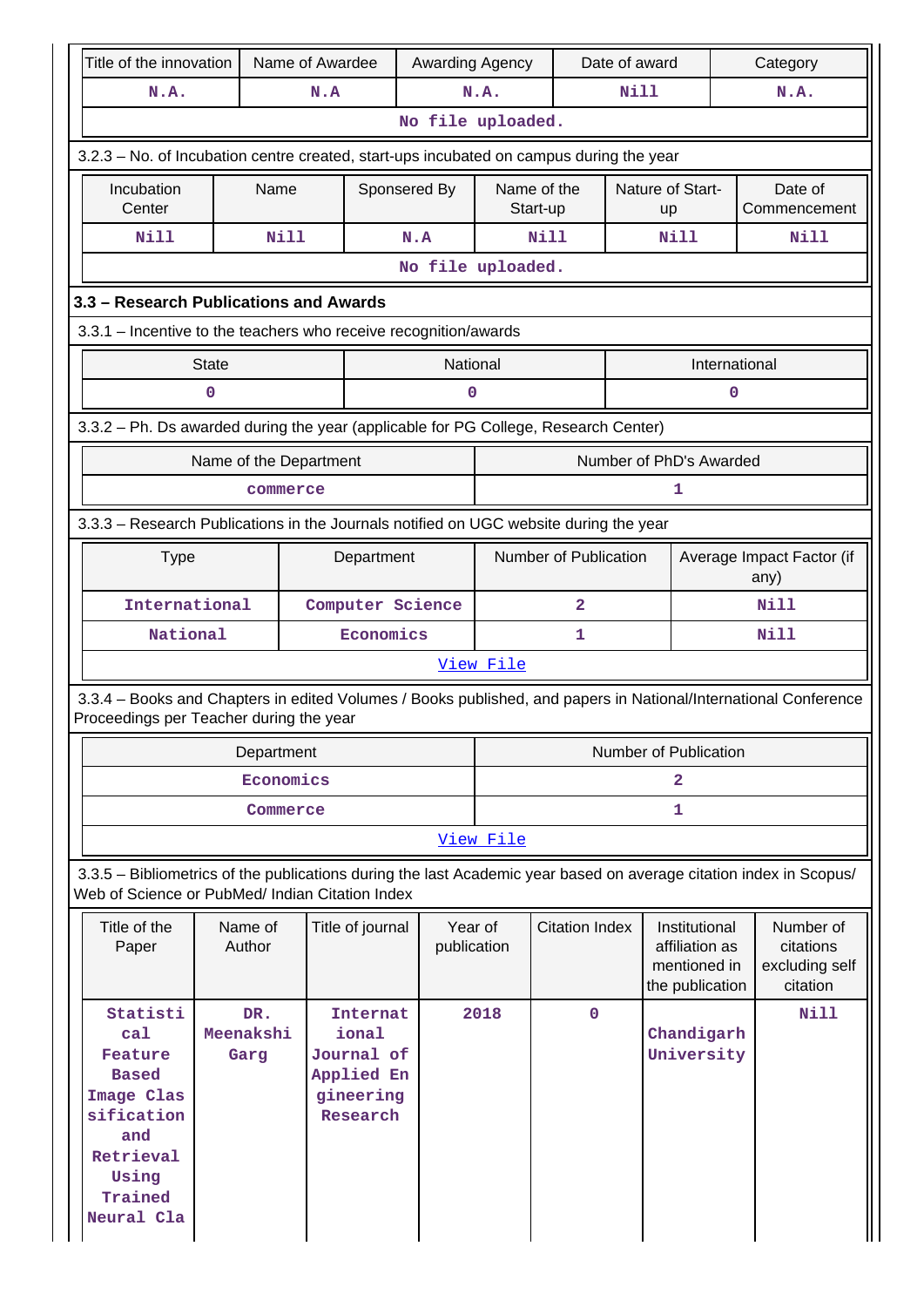| ssifiers                                                                                                                                                                                                           |                                                                                                       |                          |                                                                         |  |                        |             |                                                          |                                                      |                                                          |                                                                    |  |
|--------------------------------------------------------------------------------------------------------------------------------------------------------------------------------------------------------------------|-------------------------------------------------------------------------------------------------------|--------------------------|-------------------------------------------------------------------------|--|------------------------|-------------|----------------------------------------------------------|------------------------------------------------------|----------------------------------------------------------|--------------------------------------------------------------------|--|
| Fuzzy-NN<br>Combined<br>with Stati<br>stical<br><b>Features</b><br>for Descri<br>ption and<br>Classifica<br>tion for<br>Image<br>Retrieval                                                                         |                                                                                                       | DR.<br>Meenakshi<br>Garg | Modern<br>Physics<br>Letter A                                           |  |                        | 2019        | $\mathbf 0$                                              | Chandigarh<br>University                             |                                                          | Nill                                                               |  |
|                                                                                                                                                                                                                    |                                                                                                       |                          |                                                                         |  |                        | View File   |                                                          |                                                      |                                                          |                                                                    |  |
| 3.3.6 - h-Index of the Institutional Publications during the year. (based on Scopus/ Web of science)                                                                                                               |                                                                                                       |                          |                                                                         |  |                        |             |                                                          |                                                      |                                                          |                                                                    |  |
| Title of the<br>Paper                                                                                                                                                                                              |                                                                                                       | Name of<br>Author        | Title of journal                                                        |  | Year of<br>publication |             | h-index                                                  | Number of<br>citations<br>excluding self<br>citation |                                                          | Institutional<br>affiliation as<br>mentioned in<br>the publication |  |
| <b>Nill</b>                                                                                                                                                                                                        |                                                                                                       | <b>Nill</b>              | N.A                                                                     |  |                        | Nill        | <b>Nill</b>                                              | Nill                                                 |                                                          | Nill                                                               |  |
|                                                                                                                                                                                                                    |                                                                                                       |                          |                                                                         |  | No file uploaded.      |             |                                                          |                                                      |                                                          |                                                                    |  |
| 3.3.7 - Faculty participation in Seminars/Conferences and Symposia during the year:                                                                                                                                |                                                                                                       |                          |                                                                         |  |                        |             |                                                          |                                                      |                                                          |                                                                    |  |
| Number of Faculty<br><b>Nill</b>                                                                                                                                                                                   |                                                                                                       |                          | International<br>0                                                      |  | National               | $\mathbf 0$ | <b>State</b><br>$\mathbf 0$                              |                                                      |                                                          | Local<br>0                                                         |  |
|                                                                                                                                                                                                                    |                                                                                                       |                          |                                                                         |  | No file uploaded.      |             |                                                          |                                                      |                                                          |                                                                    |  |
| 3.4 - Extension Activities                                                                                                                                                                                         |                                                                                                       |                          |                                                                         |  |                        |             |                                                          |                                                      |                                                          |                                                                    |  |
| 3.4.1 - Number of extension and outreach programmes conducted in collaboration with industry, community and<br>Non- Government Organisations through NSS/NCC/Red cross/Youth Red Cross (YRC) etc., during the year |                                                                                                       |                          |                                                                         |  |                        |             |                                                          |                                                      |                                                          |                                                                    |  |
| Title of the activities                                                                                                                                                                                            |                                                                                                       |                          | Organising unit/agency/<br>collaborating agency                         |  |                        |             | Number of teachers<br>participated in such<br>activities |                                                      | Number of students<br>participated in such<br>activities |                                                                    |  |
|                                                                                                                                                                                                                    | Heritage Walk<br>Patiala<br>Foundation in<br>collaboration with<br>Patiala District<br>Administration |                          |                                                                         |  |                        |             | $\overline{2}$                                           |                                                      | 50                                                       |                                                                    |  |
|                                                                                                                                                                                                                    | Campus<br><b>SVEEP</b><br>Ambassador,<br>Election Commission<br>of Punjab                             |                          |                                                                         |  |                        | 1           |                                                          |                                                      | 5                                                        |                                                                    |  |
| Red Cross Cell<br>By sale of Red<br>Cross Flags to the<br>students amount of<br>Rs. 10,040/- was<br>sent to Indian Red<br>Cross Society<br>Punjab, Chandigarh.                                                     |                                                                                                       |                          |                                                                         |  |                        | 1           |                                                          |                                                      | 50                                                       |                                                                    |  |
| Prali na sadoo                                                                                                                                                                                                     |                                                                                                       |                          | under the<br>companionship of<br>NSS officer, our<br>NSS volunteers had |  |                        |             | $\overline{\mathbf{2}}$                                  |                                                      |                                                          | 50                                                                 |  |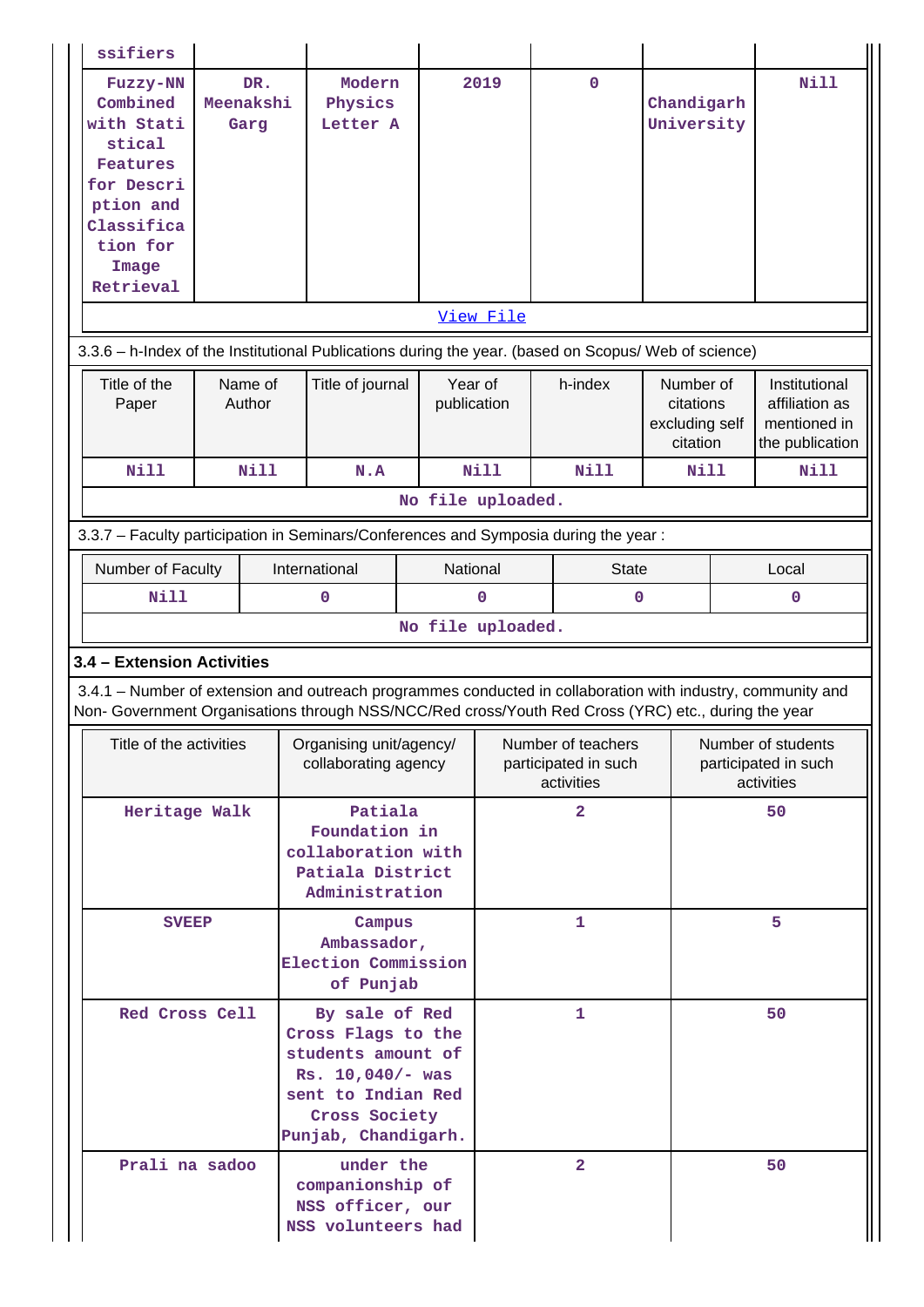|                                                                                                                                                                                                                | participated in a<br>rally at Abloval<br>village Patiala<br>with theme "Prali<br>na sadoo" to save<br>the environment.                                                                                                 |                      |           |                                                         |                                                         |                                        |  |
|----------------------------------------------------------------------------------------------------------------------------------------------------------------------------------------------------------------|------------------------------------------------------------------------------------------------------------------------------------------------------------------------------------------------------------------------|----------------------|-----------|---------------------------------------------------------|---------------------------------------------------------|----------------------------------------|--|
| Aid for Suffering<br>Humanity                                                                                                                                                                                  | Students visited<br>to "Pingla Aashram,<br>Sanour" distributed<br>medicines, medical<br>kits, fruits to<br>needy person on<br>dated 12-04-2019                                                                         |                      |           | $\overline{2}$                                          | 10                                                      |                                        |  |
| NSS day                                                                                                                                                                                                        | NSS day was<br>celebrated with<br>Theme "Swacch<br>Bharat Abiyan,<br>where NSS<br>volunteers has<br>March past with<br>posters and<br>Banners.                                                                         |                      |           | $\overline{2}$                                          |                                                         | 119                                    |  |
| Say No To Drugs                                                                                                                                                                                                | a lecture was<br>delivered by Two<br>insectors, Jatinder<br>Pal singh and<br>Pushpa Devi, Punjab<br>Police Department<br>in college campus<br>regarding awareness<br>of drugs and<br>traffic rules to<br>the students. |                      |           | 1                                                       |                                                         | 225                                    |  |
|                                                                                                                                                                                                                |                                                                                                                                                                                                                        |                      | View File |                                                         |                                                         |                                        |  |
| 3.4.2 - Awards and recognition received for extension activities from Government and other recognized bodies<br>during the year                                                                                |                                                                                                                                                                                                                        |                      |           |                                                         |                                                         |                                        |  |
| Name of the activity                                                                                                                                                                                           | Award/Recognition                                                                                                                                                                                                      |                      |           | <b>Awarding Bodies</b>                                  |                                                         | Number of students<br><b>Benefited</b> |  |
| <b>NIL</b>                                                                                                                                                                                                     | <b>NIL</b>                                                                                                                                                                                                             |                      |           | <b>NIL</b>                                              |                                                         | Nill                                   |  |
|                                                                                                                                                                                                                |                                                                                                                                                                                                                        | No file uploaded.    |           |                                                         |                                                         |                                        |  |
| 3.4.3 - Students participating in extension activities with Government Organisations, Non-Government<br>Organisations and programmes such as Swachh Bharat, Aids Awareness, Gender Issue, etc. during the year |                                                                                                                                                                                                                        |                      |           |                                                         |                                                         |                                        |  |
| Name of the scheme                                                                                                                                                                                             | Organising unit/Agen<br>cy/collaborating<br>agency                                                                                                                                                                     | Name of the activity |           | Number of teachers<br>participated in such<br>activites | Number of students<br>participated in such<br>activites |                                        |  |

 **Lohri Festival dedicated to Girls**

Population Govt physical Debate 1 2

 **10 300**

 **quiz 1 2**

 **Lohri College Co-**

 **Dist level competition**

**curricular Activities**

 **BHASHA SADAN, Punjab**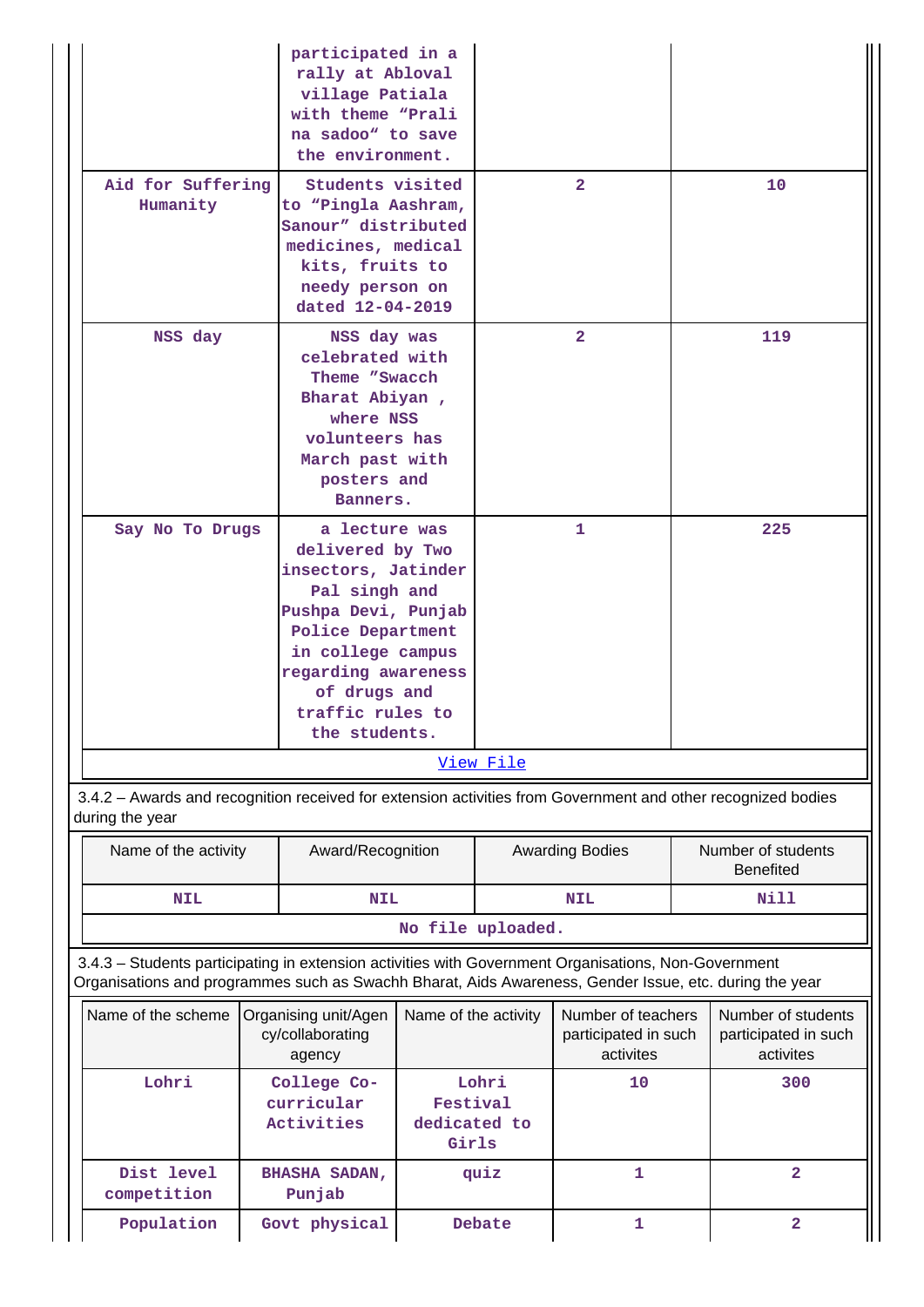| transition                                                                                                                                               |                         | college,<br>patiala            |             | programme                                                                                         |                             |                    |                         |            |          |                |  |    |
|----------------------------------------------------------------------------------------------------------------------------------------------------------|-------------------------|--------------------------------|-------------|---------------------------------------------------------------------------------------------------|-----------------------------|--------------------|-------------------------|------------|----------|----------------|--|----|
| Inter college<br>competition                                                                                                                             |                         | Income tax<br>department       |             | competition                                                                                       | Speech                      |                    | $\mathbf{1}$            |            |          | $\overline{2}$ |  |    |
| Swachh Bharat<br>Abhiyan                                                                                                                                 |                         | <b>NSS</b>                     |             | Rally                                                                                             | Swachhta                    |                    | $\overline{\mathbf{2}}$ |            | 80       |                |  |    |
| Voter<br><b>Awareness</b>                                                                                                                                |                         | NCC/NSS/Youth<br>Services Club |             | Voter Day                                                                                         | National                    |                    | $\mathbf{1}$            |            |          | 1000           |  |    |
|                                                                                                                                                          |                         |                                |             |                                                                                                   | View File                   |                    |                         |            |          |                |  |    |
| 3.5 - Collaborations                                                                                                                                     |                         |                                |             |                                                                                                   |                             |                    |                         |            |          |                |  |    |
| 3.5.1 – Number of Collaborative activities for research, faculty exchange, student exchange during the year                                              |                         |                                |             |                                                                                                   |                             |                    |                         |            |          |                |  |    |
| Nature of activity                                                                                                                                       |                         |                                | Participant |                                                                                                   | Source of financial support |                    |                         |            | Duration |                |  |    |
| <b>Nill</b>                                                                                                                                              |                         |                                | n.a.        |                                                                                                   |                             | nil                |                         |            |          | <b>Nill</b>    |  |    |
|                                                                                                                                                          |                         |                                |             |                                                                                                   | No file uploaded.           |                    |                         |            |          |                |  |    |
| 3.5.2 - Linkages with institutions/industries for internship, on-the- job training, project work, sharing of research<br>facilities etc. during the year |                         |                                |             |                                                                                                   |                             |                    |                         |            |          |                |  |    |
| Nature of linkage                                                                                                                                        | Title of the<br>linkage |                                |             | Name of the<br>partnering<br>institution/<br>industry<br>/research lab<br>with contact<br>details | <b>Duration From</b>        | <b>Duration To</b> |                         |            |          | Participant    |  |    |
| ON THE JOB<br><b>TRAINING</b>                                                                                                                            |                         | <b>PROJECT</b>                 |             | $Co-$<br>operative<br>bank, Kattu                                                                 | 01/06/2018                  |                    | 01/07/2018              |            |          | 03             |  |    |
| ON THE JOB<br><b>TRAINING</b>                                                                                                                            |                         | <b>PROJECT</b>                 |             | $Co-$<br>operative<br>bank,<br><b>Bhaduad</b>                                                     | 01/06/2018                  |                    |                         |            |          | 01/07/2018     |  | 03 |
| ON THE JOB<br><b>TRAINING</b>                                                                                                                            |                         | <b>PROJECT</b>                 |             | Deepak R<br>Goel and<br>Associates<br>Samana                                                      | 01/06/2018                  |                    |                         | 01/07/2018 |          | 03             |  |    |
| ON THE JOB<br><b>TRAINING</b>                                                                                                                            |                         | <b>PROJECT</b>                 |             | Language<br>Department,<br>Patiala<br>, Punjab                                                    | 01/06/2018                  |                    |                         | 01/07/2018 |          | 12             |  |    |
| ON THE JOB<br><b>TRAINING</b>                                                                                                                            |                         | <b>PROJECT</b>                 |             | $Co-$<br>operative<br>bank,<br>Patiala                                                            | 01/06/2018                  |                    |                         | 01/07/2018 |          | 06             |  |    |
| ON THE JOB<br><b>TRAINING</b>                                                                                                                            | <b>PROJECT</b>          |                                |             | $Co-$<br>operative<br>bank,<br>Barnala,<br>Dhanaula                                               | 01/06/2018                  |                    | 01/07/2018              |            |          | 04             |  |    |
| ON THE JOB<br><b>TRAINING</b>                                                                                                                            |                         | <b>PROJECT</b>                 |             | Mandeep<br>and Singla<br>Associate                                                                | 01/06/2018                  |                    |                         | 01/07/2018 |          | 03             |  |    |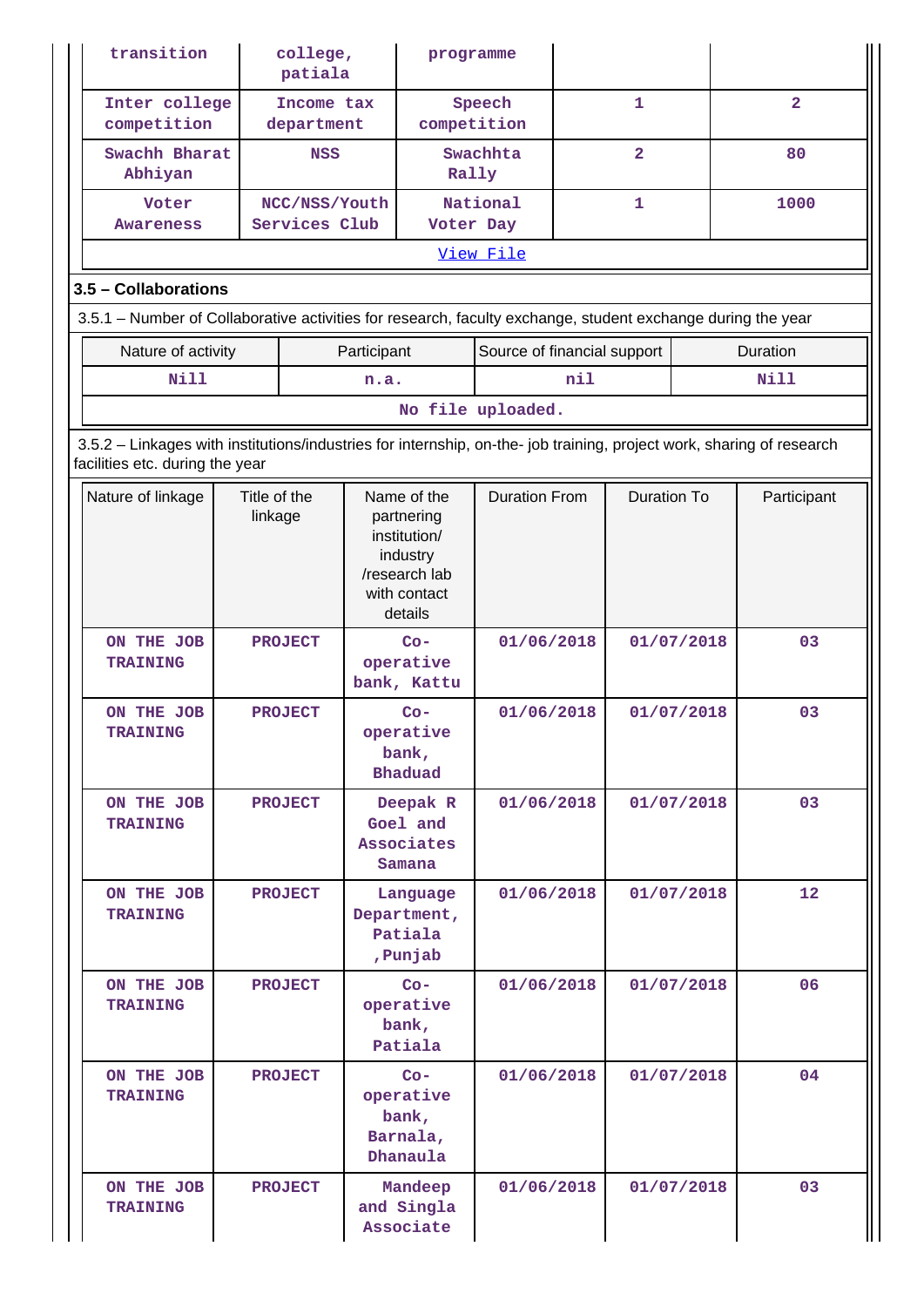|                                                                                                                                                       |                                                             |                         |                | (C.A)<br>Patiala                                                             |                                                                                             |      |                                |                                                           |  |  |
|-------------------------------------------------------------------------------------------------------------------------------------------------------|-------------------------------------------------------------|-------------------------|----------------|------------------------------------------------------------------------------|---------------------------------------------------------------------------------------------|------|--------------------------------|-----------------------------------------------------------|--|--|
|                                                                                                                                                       | ON THE JOB<br><b>TRAINING</b>                               |                         | <b>PROJECT</b> | $Co-$<br>operative<br>bank,<br>Bhunerheri                                    | 01/06/2018                                                                                  |      | 01/07/2018                     | 03                                                        |  |  |
|                                                                                                                                                       | ON THE JOB<br><b>TRAINING</b>                               |                         | <b>PROJECT</b> | Pro. Ace<br>Infotech,<br>Leela<br>Bhawan,<br>Patiala                         | 01/06/2018                                                                                  |      | 01/07/2018                     | 04                                                        |  |  |
|                                                                                                                                                       | ON THE JOB<br><b>TRAINING</b>                               |                         | <b>PROJECT</b> | Anil Arora<br>and Associat<br>es(C.A)<br>Patiala                             | 01/06/2018                                                                                  |      | 01/07/2018                     | 03                                                        |  |  |
|                                                                                                                                                       |                                                             |                         |                |                                                                              | View File                                                                                   |      |                                |                                                           |  |  |
| 3.5.3 - MoUs signed with institutions of national, international importance, other universities, industries, corporate<br>houses etc. during the year |                                                             |                         |                |                                                                              |                                                                                             |      |                                |                                                           |  |  |
|                                                                                                                                                       | Organisation                                                |                         |                | Date of MoU signed                                                           | Purpose/Activities                                                                          |      |                                | Number of<br>students/teachers<br>participated under MoUs |  |  |
|                                                                                                                                                       | <b>Nill</b>                                                 |                         |                | Nill                                                                         | nil                                                                                         | Nill |                                |                                                           |  |  |
|                                                                                                                                                       |                                                             |                         |                |                                                                              | No file uploaded.                                                                           |      |                                |                                                           |  |  |
|                                                                                                                                                       | <b>CRITERION IV - INFRASTRUCTURE AND LEARNING RESOURCES</b> |                         |                |                                                                              |                                                                                             |      |                                |                                                           |  |  |
|                                                                                                                                                       | 4.1 - Physical Facilities                                   |                         |                |                                                                              |                                                                                             |      |                                |                                                           |  |  |
|                                                                                                                                                       |                                                             |                         |                |                                                                              | 4.1.1 - Budget allocation, excluding salary for infrastructure augmentation during the year |      |                                |                                                           |  |  |
|                                                                                                                                                       | Budget allocated for infrastructure augmentation            |                         |                |                                                                              | Budget utilized for infrastructure development                                              |      |                                |                                                           |  |  |
|                                                                                                                                                       |                                                             |                         | 7499868        |                                                                              | 7499868                                                                                     |      |                                |                                                           |  |  |
|                                                                                                                                                       |                                                             |                         |                | 4.1.2 - Details of augmentation in infrastructure facilities during the year |                                                                                             |      |                                |                                                           |  |  |
|                                                                                                                                                       |                                                             | <b>Facilities</b>       |                |                                                                              |                                                                                             |      | <b>Existing or Newly Added</b> |                                                           |  |  |
|                                                                                                                                                       |                                                             |                         | Campus Area    |                                                                              | Existing                                                                                    |      |                                |                                                           |  |  |
|                                                                                                                                                       |                                                             |                         | Class rooms    |                                                                              |                                                                                             |      | Existing                       |                                                           |  |  |
|                                                                                                                                                       |                                                             |                         | Laboratories   |                                                                              |                                                                                             |      | Existing                       |                                                           |  |  |
|                                                                                                                                                       |                                                             |                         | Seminar Halls  |                                                                              |                                                                                             |      | Existing                       |                                                           |  |  |
|                                                                                                                                                       |                                                             |                         |                | Classrooms with LCD facilities                                               |                                                                                             |      | Existing                       |                                                           |  |  |
|                                                                                                                                                       |                                                             |                         |                | Seminar halls with ICT facilities                                            |                                                                                             |      | Existing                       |                                                           |  |  |
|                                                                                                                                                       | purchased (Greater than 1-0 lakh)                           | during the current year |                | Number of important equipments                                               |                                                                                             |      | Newly Added                    |                                                           |  |  |
|                                                                                                                                                       |                                                             |                         |                | Classrooms with Wi-Fi OR LAN                                                 |                                                                                             |      | Existing                       |                                                           |  |  |
|                                                                                                                                                       |                                                             |                         |                |                                                                              | No file uploaded.                                                                           |      |                                |                                                           |  |  |
|                                                                                                                                                       | 4.2 - Library as a Learning Resource                        |                         |                |                                                                              |                                                                                             |      |                                |                                                           |  |  |
|                                                                                                                                                       |                                                             |                         |                |                                                                              | 4.2.1 - Library is automated {Integrated Library Management System (ILMS)}                  |      |                                |                                                           |  |  |
|                                                                                                                                                       | Name of the ILMS<br>software                                |                         |                | Nature of automation (fully<br>or patially)                                  | Version                                                                                     |      |                                | Year of automation                                        |  |  |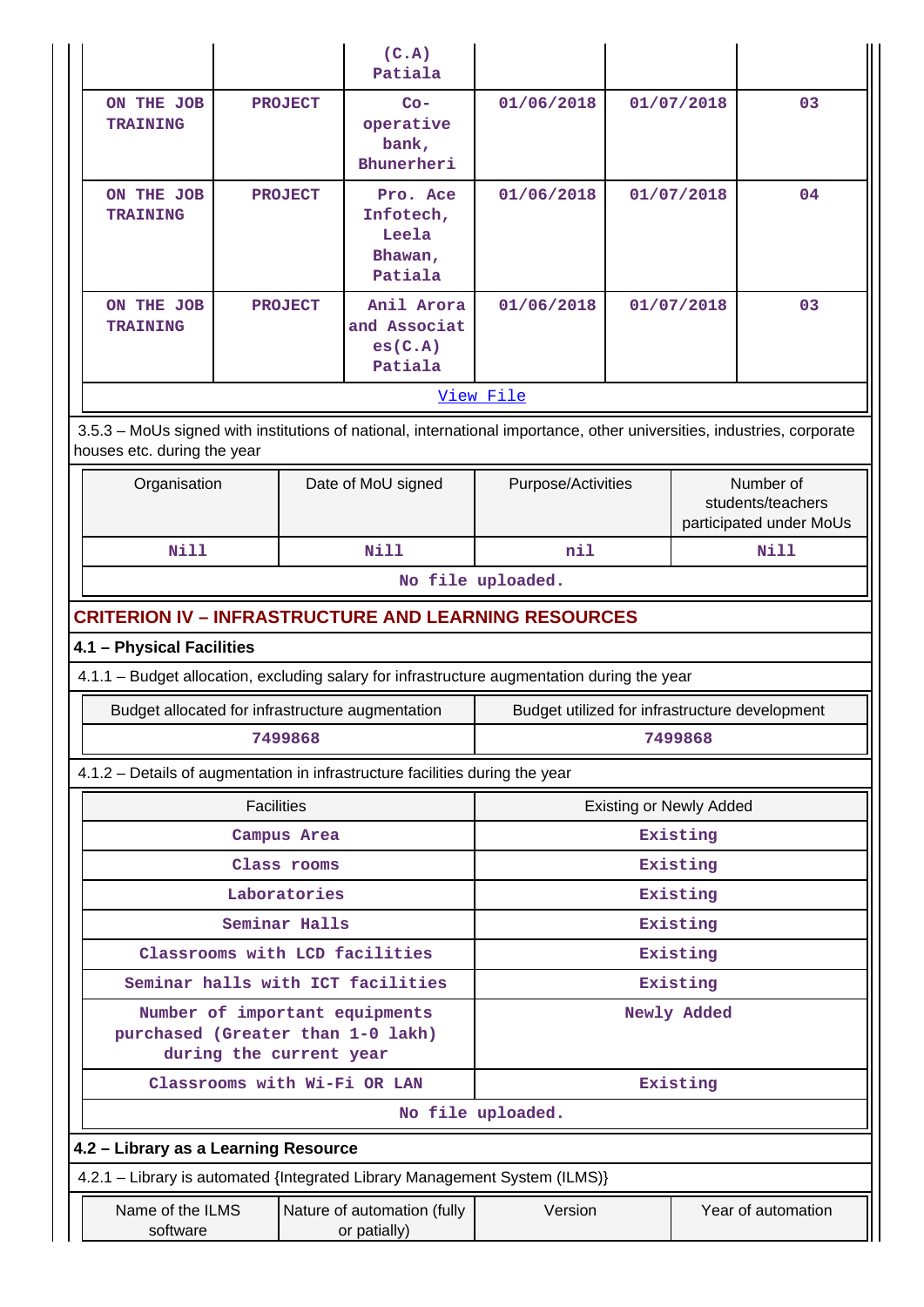|                                                                                                                                                                                                                                                         | <b>SOUL</b>                |                 |          | Partially                                  |                            |                     | 2.0                                                 |                    |           |                                                   | 2005 |               |
|---------------------------------------------------------------------------------------------------------------------------------------------------------------------------------------------------------------------------------------------------------|----------------------------|-----------------|----------|--------------------------------------------|----------------------------|---------------------|-----------------------------------------------------|--------------------|-----------|---------------------------------------------------|------|---------------|
| 4.2.2 - Library Services                                                                                                                                                                                                                                |                            |                 |          |                                            |                            |                     |                                                     |                    |           |                                                   |      |               |
| Library<br>Service Type                                                                                                                                                                                                                                 |                            |                 | Existing |                                            |                            | Newly Added         |                                                     |                    |           | Total                                             |      |               |
| Text<br><b>Books</b>                                                                                                                                                                                                                                    |                            | 3287            |          | 1016177                                    |                            | 15                  | 8708                                                |                    | 3302      |                                                   |      | 1024885       |
| Reference<br><b>Books</b>                                                                                                                                                                                                                               |                            | 124             |          | 77398                                      |                            | $6\overline{6}$     | 1172                                                |                    | 130       |                                                   |      | 78570         |
| e-Books                                                                                                                                                                                                                                                 |                            | 135000          |          | 16625                                      |                            | $\mathbf 0$         | $\mathbf{0}$                                        |                    | 135000    |                                                   |      | 16625         |
| Journals                                                                                                                                                                                                                                                |                            | 42              |          | 102438                                     |                            | $\mathbf 0$         | $\mathbf{O}$                                        |                    | 42        |                                                   |      | 102438        |
| $e-$<br>Journals                                                                                                                                                                                                                                        |                            | 6000            |          | 16625                                      |                            | $\Omega$            | $\mathbf 0$                                         |                    | 6000      |                                                   |      | 16625         |
| Digital<br>Database                                                                                                                                                                                                                                     |                            | 12354           |          | Nill                                       |                            | 458                 | Nill                                                |                    | 12812     |                                                   |      | $\mathbf{0}$  |
| Others (s)<br>pecify)                                                                                                                                                                                                                                   |                            | 10              |          | 15406                                      |                            | <b>Nill</b>         | Nill                                                |                    | 10        |                                                   |      | 15406         |
|                                                                                                                                                                                                                                                         |                            |                 |          |                                            | No file uploaded.          |                     |                                                     |                    |           |                                                   |      |               |
| 4.2.3 - E-content developed by teachers such as: e-PG- Pathshala, CEC (under e-PG- Pathshala CEC (Under<br>Graduate) SWAYAM other MOOCs platform NPTEL/NMEICT/any other Government initiatives & institutional<br>(Learning Management System (LMS) etc |                            |                 |          |                                            |                            |                     |                                                     |                    |           |                                                   |      |               |
| Name of the Teacher<br>Name of the Module<br>Platform on which module<br>Date of launching e-<br>is developed<br>content                                                                                                                                |                            |                 |          |                                            |                            |                     |                                                     |                    |           |                                                   |      |               |
| <b>NILL</b>                                                                                                                                                                                                                                             |                            |                 |          | <b>NILL</b>                                |                            | NILL                |                                                     |                    |           | <b>Nill</b>                                       |      |               |
|                                                                                                                                                                                                                                                         |                            |                 |          |                                            | No file uploaded.          |                     |                                                     |                    |           |                                                   |      |               |
| 4.3 - IT Infrastructure                                                                                                                                                                                                                                 |                            |                 |          |                                            |                            |                     |                                                     |                    |           |                                                   |      |               |
| 4.3.1 - Technology Upgradation (overall)                                                                                                                                                                                                                |                            |                 |          |                                            |                            |                     |                                                     |                    |           |                                                   |      |               |
| <b>Type</b>                                                                                                                                                                                                                                             | <b>Total Co</b><br>mputers | Computer<br>Lab |          | Internet                                   | <b>Browsing</b><br>centers | Computer<br>Centers | Office                                              | Departme<br>nts    |           | Available<br><b>Bandwidt</b><br>h (MBPS/<br>GBPS) |      | <b>Others</b> |
| Existin<br>g                                                                                                                                                                                                                                            | 105                        | 3               |          | 71                                         | 0                          | $\mathbf 0$         | 3                                                   | 4                  |           | 100                                               |      | $\mathbf 0$   |
| Added                                                                                                                                                                                                                                                   | $\mathbf 0$                | $\mathbf 0$     |          | $\mathbf 0$                                | $\mathbf 0$                | $\mathbf 0$         | $\mathbf 0$                                         | $\mathbf 0$        |           | $\mathbf 0$                                       |      | $\mathbf 0$   |
| Total                                                                                                                                                                                                                                                   | 105                        | 3               |          | 71                                         | $\mathbf 0$                | $\mathbf 0$         | $\overline{\mathbf{3}}$                             | $\overline{4}$     |           | 100                                               |      | $\mathbf 0$   |
| 4.3.2 - Bandwidth available of internet connection in the Institution (Leased line)                                                                                                                                                                     |                            |                 |          |                                            |                            |                     |                                                     |                    |           |                                                   |      |               |
|                                                                                                                                                                                                                                                         |                            |                 |          |                                            |                            | 100 MBPS/ GBPS      |                                                     |                    |           |                                                   |      |               |
| 4.3.3 - Facility for e-content                                                                                                                                                                                                                          |                            |                 |          |                                            |                            |                     |                                                     |                    |           |                                                   |      |               |
|                                                                                                                                                                                                                                                         |                            |                 |          | Name of the e-content development facility |                            |                     | Provide the link of the videos and media centre and | recording facility |           |                                                   |      |               |
|                                                                                                                                                                                                                                                         |                            |                 | nil      |                                            |                            |                     |                                                     |                    | <u>na</u> |                                                   |      |               |
| 4.4 - Maintenance of Campus Infrastructure                                                                                                                                                                                                              |                            |                 |          |                                            |                            |                     |                                                     |                    |           |                                                   |      |               |
| 4.4.1 - Expenditure incurred on maintenance of physical facilities and academic support facilities, excluding salary<br>component, during the year                                                                                                      |                            |                 |          |                                            |                            |                     |                                                     |                    |           |                                                   |      |               |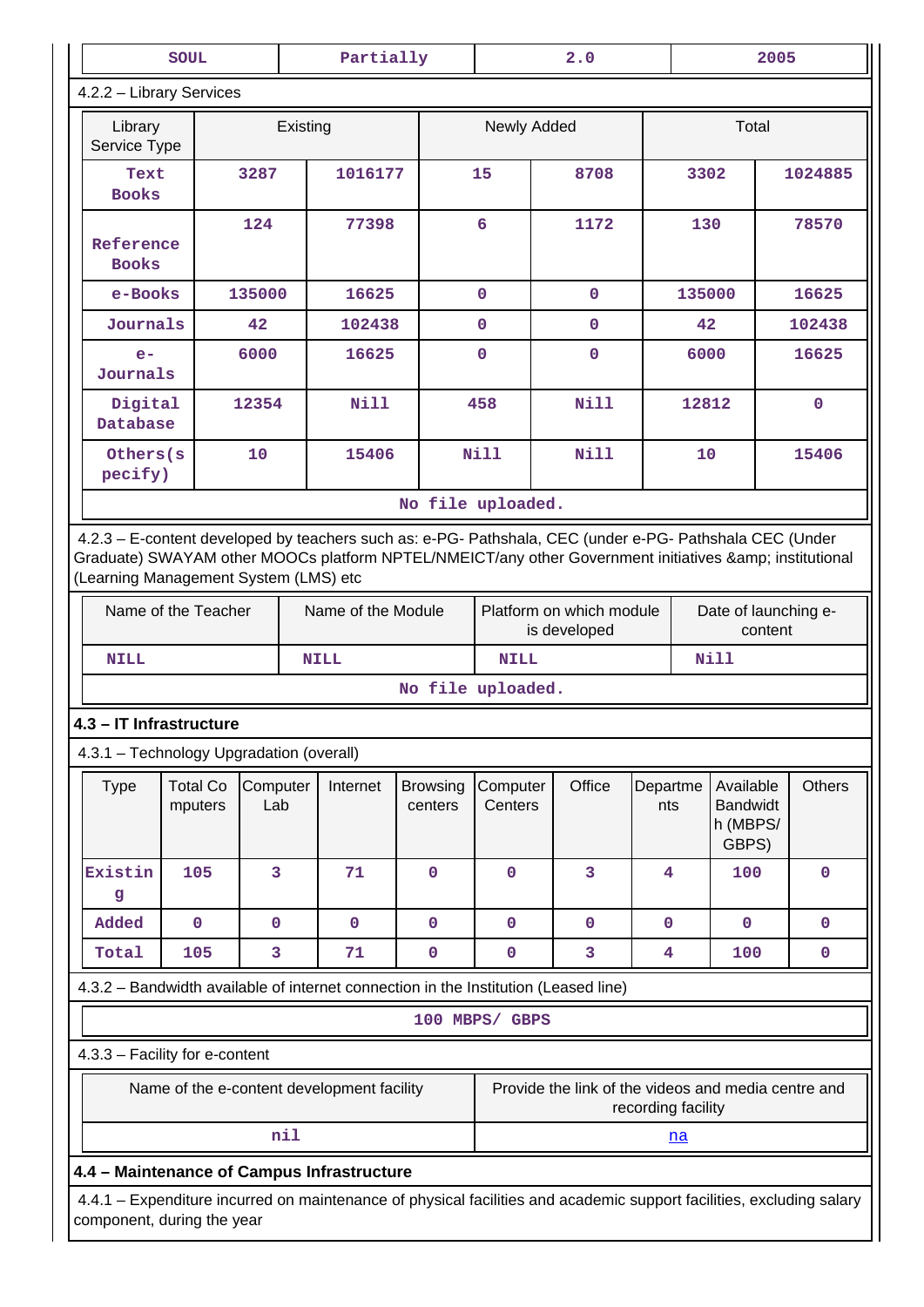| Assigned Budget on<br>academic facilities | Expenditure incurred on<br>maintenance of academic<br>facilities | Assigned budget on<br>physical facilities | Expenditure incurredon<br>maintenance of physical<br>facilites |
|-------------------------------------------|------------------------------------------------------------------|-------------------------------------------|----------------------------------------------------------------|
|                                           |                                                                  | 21776                                     | 21776                                                          |

 4.4.2 – Procedures and policies for maintaining and utilizing physical, academic and support facilities - laboratory, library, sports complex, computers, classrooms etc. (maximum 500 words) (information to be available in institutional Website, provide link)

 **The institution has standard procedure for maintenance and utilization of physical, academic and administrative facilities. Various committees have been formed for purchase, repairand upkeep of infrastructure. 1. Infrastructure: the construction, maintenance and repair of physical infrastructure of institution is done by PWD, Govt. of Punjab. Whenever, a grant is received, the funds are transferred to PWD and infrastructure is developed and maintained accordingly. Routine repair work is done by committee formed by principal out of funds in the college. 2. Laboratory: Laboratories are upgraded and maintained by the Higher Education Institute Society(HEIS) periodically. 3. Library: All bonafide students will be issued identity cum library card which they are supposed to keep on their person and produce the same on demand. A member may borrow the books from the circulation section. Each student is eligible to borrow 2 booksand 3 books and Post Graduation. Books are issued for 14 days afterwhich delay fine @ Rs.1/ per day per volume is charged. Before getting abook issued, it should be checked and any marking, mutilation, missing pagesshould be brought to the notice of the Librarian, failing which the studentreturning the damaged book will be held responsible. 4. Computers: Recognizing the importance of IT as complementary process in education, the college is committed to upgrade the IT infrastructure and associated facilities on regular basis. The purchase of hardware and up gradation of software is need based. The college administration, in co-ordination with HEIS committee of the college, makes plans and decides strategies regarding this matter. 5. Class rooms: Class rooms are assigned in the time-table according to class strength by time-table incharge. Regular cleaning and maintenance of Class rooms is carried out so as to provide effective learning environment to the students. Regular monitoring of electrical and fixtures is done and repaired immediately by Water and Electricity committee of the college.**

# **CRITERION V – STUDENT SUPPORT AND PROGRESSION**

### **5.1 – Student Support**

| 5.1.1 – Scholarships and Financial Support                                                                                  |                          |                    |                  |  |
|-----------------------------------------------------------------------------------------------------------------------------|--------------------------|--------------------|------------------|--|
|                                                                                                                             | Name/Title of the scheme | Number of students | Amount in Rupees |  |
| Financial Support<br>from institution                                                                                       | Alumni                   | 9                  | 22500            |  |
| Financial Support<br>from Other Sources                                                                                     |                          |                    |                  |  |
| Fee Concession to<br>a) National<br>girl students, PMS<br>to SC students, OBC<br>students,<br>Minorities, Central<br>Sector |                          | 1091               | 3017227          |  |
| b) International                                                                                                            | Nill                     | 0                  | O                |  |
| No file uploaded.                                                                                                           |                          |                    |                  |  |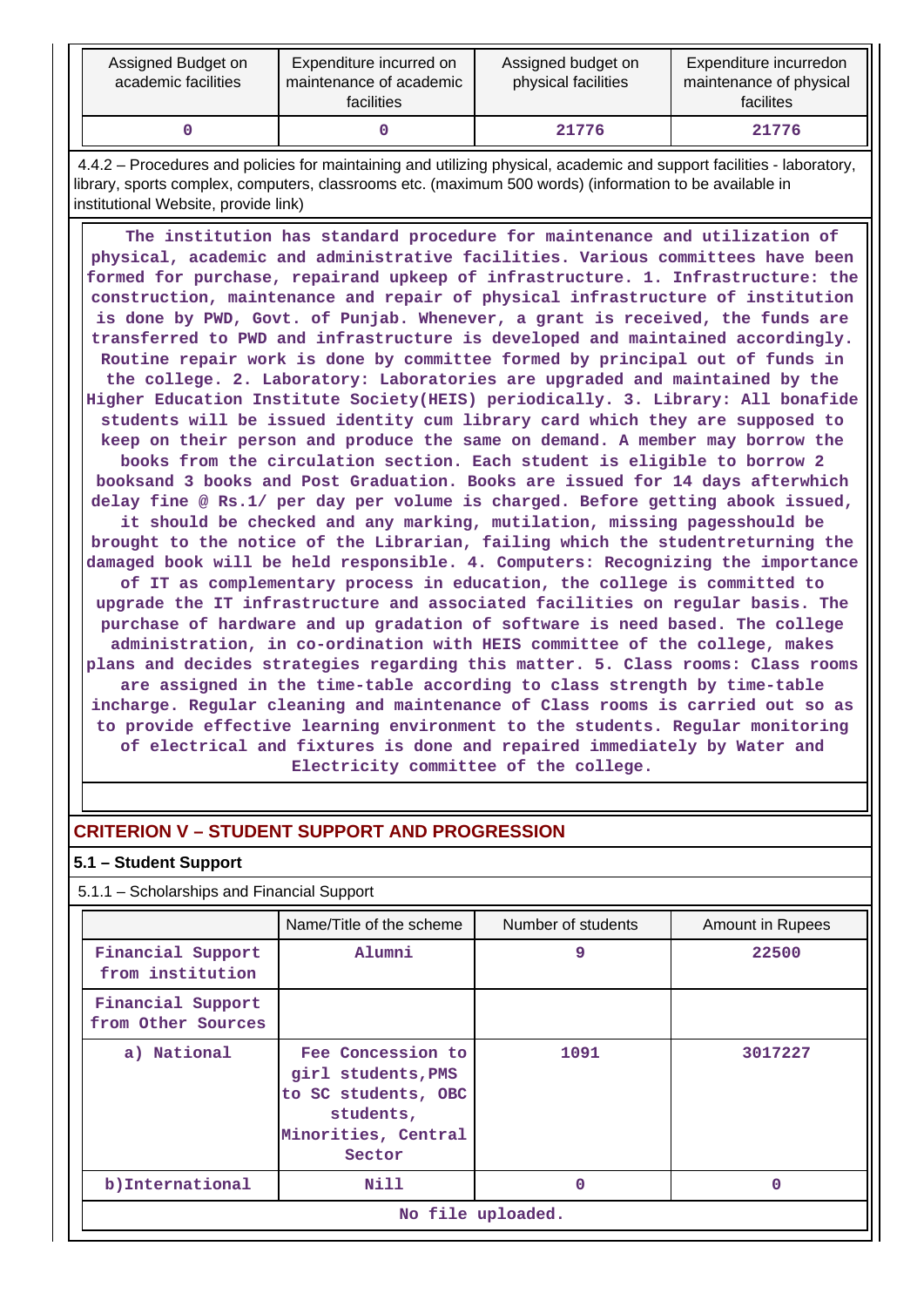5.1.2 – Number of capability enhancement and development schemes such as Soft skill development, Remedial coaching, Language lab, Bridge courses, Yoga, Meditation, Personal Counselling and Mentoring etc.,

| Name of the capability<br>enhancement scheme                                       | Date of implemetation | Number of students<br>enrolled | Agencies involved                               |  |
|------------------------------------------------------------------------------------|-----------------------|--------------------------------|-------------------------------------------------|--|
| Orientation                                                                        | 21/07/2018            | 300                            | Govt. Bikram<br>College Of<br>Commerce, Patiala |  |
| Mentoring<br>Govt. Bikram<br>23/07/2018<br>1126<br>College Of<br>Commerce, Patiala |                       |                                |                                                 |  |
| No file uploaded.                                                                  |                       |                                |                                                 |  |

 5.1.3 – Students benefited by guidance for competitive examinations and career counselling offered by the institution during the year

| Year | Name of the<br>scheme             | Number of<br>benefited<br>students for<br>competitive<br>examination | Number of<br>benefited<br>students by<br>career<br>counseling<br>activities | Number of<br>students who<br>have passedin<br>the comp. exam | Number of<br>studentsp placed |
|------|-----------------------------------|----------------------------------------------------------------------|-----------------------------------------------------------------------------|--------------------------------------------------------------|-------------------------------|
| 2018 | Career<br>Counseling<br>(Lecture) | Nill                                                                 | 260                                                                         | Nill                                                         | 4                             |

**No file uploaded.**

 5.1.4 – Institutional mechanism for transparency, timely redressal of student grievances, Prevention of sexual harassment and ragging cases during the year

| Total grievances received | Number of grievances redressed | Avg. number of days for grievance<br>redressal |
|---------------------------|--------------------------------|------------------------------------------------|
|                           |                                |                                                |

# **5.2 – Student Progression**

5.2.1 – Details of campus placement during the year

|                                                                               |                                    | On campus                                                   |                              |                                    | Off campus                                        |                                     |
|-------------------------------------------------------------------------------|------------------------------------|-------------------------------------------------------------|------------------------------|------------------------------------|---------------------------------------------------|-------------------------------------|
|                                                                               | Nameof<br>organizations<br>visited | Number of<br>students<br>participated                       | Number of<br>stduents placed | Nameof<br>organizations<br>visited | Number of<br>students<br>participated             | Number of<br>stduents placed        |
|                                                                               | N.A.                               | 0                                                           | 0                            | N.A.                               | 0                                                 | 0                                   |
|                                                                               |                                    |                                                             |                              | No file uploaded.                  |                                                   |                                     |
| 5.2.2 - Student progression to higher education in percentage during the year |                                    |                                                             |                              |                                    |                                                   |                                     |
|                                                                               | Year                               | Number of<br>students<br>enrolling into<br>higher education | Programme<br>graduated from  | Depratment<br>graduated from       | Name of<br>institution joined                     | Name of<br>programme<br>admitted to |
|                                                                               | 2019                               | 1                                                           | B.Com.                       | Commerce                           | Punjabi<br>Univetsity,<br>Patiala                 | M.A                                 |
|                                                                               | 2019                               | 52                                                          | B.Com.                       | Commerce                           | Govt.<br><b>Bikram</b><br>College Of<br>Commerce, | M.Com.                              |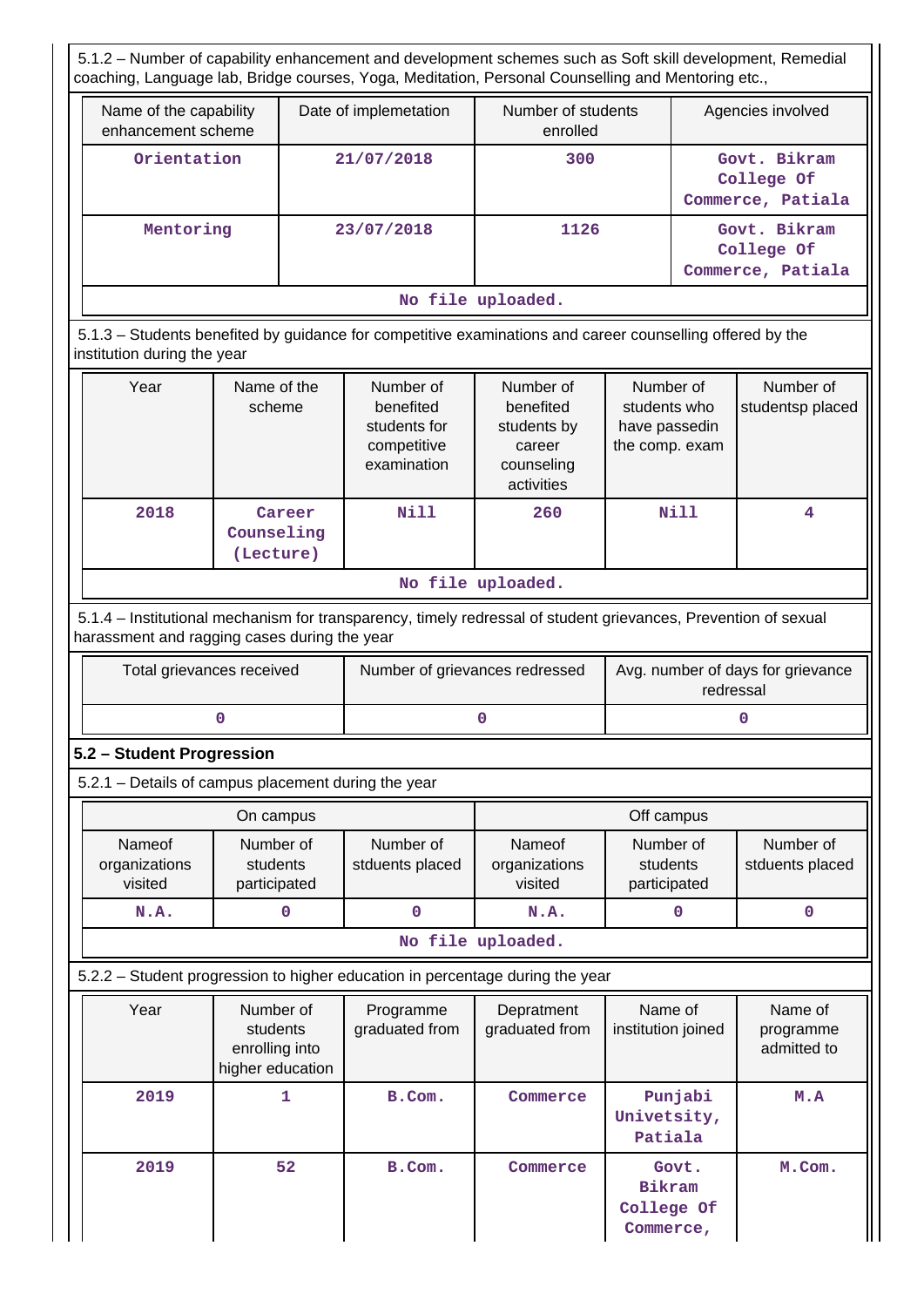|                                                                                                                                                                                        |                                            |                  |                   | Patiala                                               |              |
|----------------------------------------------------------------------------------------------------------------------------------------------------------------------------------------|--------------------------------------------|------------------|-------------------|-------------------------------------------------------|--------------|
| 2019                                                                                                                                                                                   | 12                                         | B.Com.           | Commerce          | Punjabi<br>Univetsity,<br>Patiala                     | M.B.A.       |
| 2019                                                                                                                                                                                   | 17                                         | B.Com.           | Commerce          | <b>ICAI</b>                                           | C.A          |
| 2019                                                                                                                                                                                   | 4                                          | B.Com.           | Commerce          | Punjabi<br>Univetsity,<br>Patiala                     | LLB          |
| 2019                                                                                                                                                                                   | $\overline{2}$                             | B.Com.           | Commerce          | Govt.<br>Bikram<br>College Of<br>Commerce,<br>Patiala | <b>PGDCA</b> |
| 2019                                                                                                                                                                                   | 1                                          | B.Com.           | Commerce          | ICSI                                                  | CS           |
|                                                                                                                                                                                        |                                            |                  | No file uploaded. |                                                       |              |
| 5.2.3 - Students qualifying in state/ national/ international level examinations during the year<br>(eg:NET/SET/SLET/GATE/GMAT/CAT/GRE/TOFEL/Civil Services/State Government Services) |                                            |                  |                   |                                                       |              |
|                                                                                                                                                                                        | Items                                      |                  |                   | Number of students selected/ qualifying               |              |
|                                                                                                                                                                                        | <b>NET</b>                                 |                  |                   | $\overline{2}$                                        |              |
|                                                                                                                                                                                        | Any Other                                  |                  | 16                |                                                       |              |
| No file uploaded.                                                                                                                                                                      |                                            |                  |                   |                                                       |              |
| 5.2.4 - Sports and cultural activities / competitions organised at the institution level during the year                                                                               |                                            |                  |                   |                                                       |              |
| Activity                                                                                                                                                                               |                                            | Level            |                   | Number of Participants                                |              |
|                                                                                                                                                                                        | Inter University<br>(Cricket)              |                  | Iner-University   |                                                       | 1            |
| (Swimming)                                                                                                                                                                             | Inter University                           | Inter University |                   |                                                       | 1            |
| (Shooting)                                                                                                                                                                             | Inter University                           | Inter University |                   |                                                       | $\mathbf{1}$ |
| (Swimming)                                                                                                                                                                             | Inter College                              | University       |                   | $\overline{\mathbf{2}}$                               |              |
| Tennis)                                                                                                                                                                                | Inter College(Table                        | University       |                   | 4                                                     |              |
|                                                                                                                                                                                        | Inter College<br>(Athletics)               |                  | University        |                                                       | 9            |
|                                                                                                                                                                                        | Inter College<br>(Badminton)               |                  | University        |                                                       | 5            |
| Inter College<br>(Allocution)                                                                                                                                                          |                                            |                  | University        | $\overline{2}$                                        |              |
|                                                                                                                                                                                        | Inter College (Poster<br>making, Debate)   |                  | University        |                                                       | 5            |
| Independence Day                                                                                                                                                                       | Calibration of                             | District         |                   | 6                                                     |              |
|                                                                                                                                                                                        |                                            |                  | No file uploaded. |                                                       |              |
|                                                                                                                                                                                        | 5.3 - Student Participation and Activities |                  |                   |                                                       |              |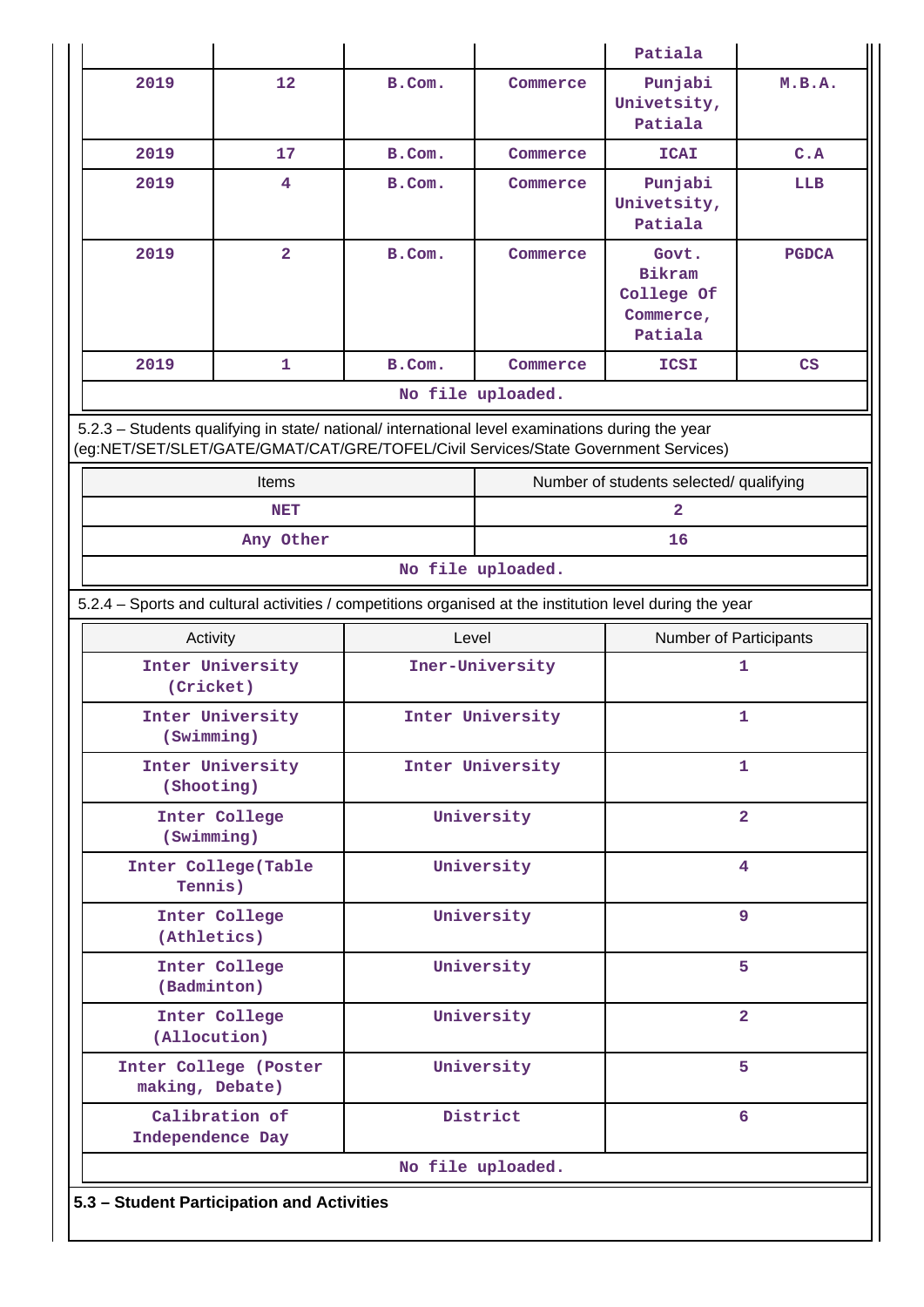5.3.1 – Number of awards/medals for outstanding performance in sports/cultural activities at national/international level (award for a team event should be counted as one)

| Year              | Name of the<br>award/medal | National/<br>Internaional | Number of<br>awards for<br>Sports | Number of<br>awards for<br>Cultural | Student ID<br>number | Name of the<br>student |
|-------------------|----------------------------|---------------------------|-----------------------------------|-------------------------------------|----------------------|------------------------|
| 2018              | Nill                       | National                  | Nill                              | Nill                                | Nill                 | Nill                   |
| No file uploaded. |                            |                           |                                   |                                     |                      |                        |

5.3.2 – Activity of Student Council & amp; representation of students on academic & amp; administrative bodies/committees of the institution (maximum 500 words)

 **The college does not have a student council or any similar body as university does not permit. But there is proper representation of students in various academic and administrative committees. Students form an integral part of the various Societies as their Presidents, Secretaries and Members. The student editors of the College Magazine help the teachers in the compilation process of college magazines. Students organize Fresher party, Fair well party, Teachers day celebration and NSS Camp organizing.**

# **5.4 – Alumni Engagement**

5.4.1 – Whether the institution has registered Alumni Association?

 **Yes**

 **The Alumni Association of the college also known as Bikram Alumni (Global) Association is a registered body, with the Principal as its chief Patron. It functions to forge a strong bond between the college and its old students. The Governing body of the association comprises the president, the general secretary and the treasurer. Other members of the faculty, who are also old students of the college, are its active members. The Governing body holds meetings from time to time, evolves policies regarding the working of the association. They are also encouraged to make valuable contribution to the association by interacting with the students and the new pass outs. They are also sensitized to the needs of the institution and are made aware of their responsibility towards their almamatter.**

5.4.2 – No. of enrolled Alumni:

**398**

5.4.3 – Alumni contribution during the year (in Rupees) :

**7286**

5.4.4 – Meetings/activities organized by Alumni Association :

 **10-1-2019 There was a Meeting of Governing body of Bikram Alumni (Global) Association. association Sponsored momentous worth rs. 25000 for college convocation. (75th Anniversary of college)). On 14-4-2019 GBC organised an Alumni Meet under the able guidance of principal Prof. Dr. Kusum Lata under the title Alumni Meet- Home Coming-2019 Bikram Resonance. Dr.. Vaneeta Garg, General sectary of association welcomed the guests. She specially mentioned the contribution of the alumni in the development of the college. The members of Bikram Alumni foe the up coming 3 years were chosen. At this occasion singer Fathe Maan entertained the guests with his songs. The guests shared their valuable memories.**

**CRITERION VI – GOVERNANCE, LEADERSHIP AND MANAGEMENT**

**6.1 – Institutional Vision and Leadership**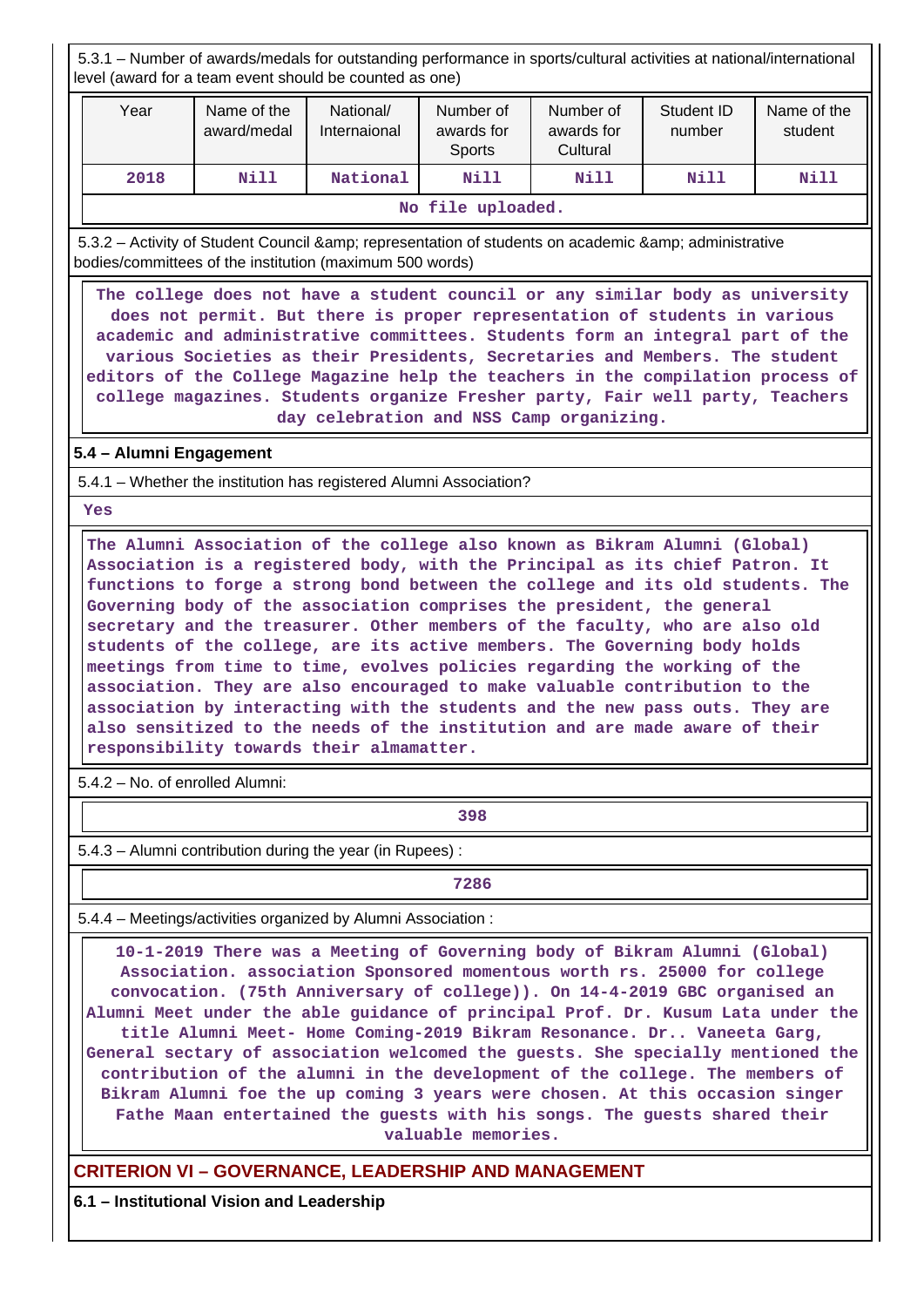6.1.1 – Mention two practices of decentralization and participative management during the last year (maximum 500 words)

 **Decentralization, delegation and participative management are the significant hallmarks in the management of thecollege.Academic and administrative policies are designed and implemented under the enlightened leadership of the Principal. Faculty members contribute equally at all levels to ensure smooth functioning of the institution. In the beginning of the new academic session, the College Principal addresses a meeting of the college faculty to orient them about the new programmes and projects to be undertaken by the College. Various committees for carrying out these programme and projects are formed with the entire teaching faculty on board. The needs, problems and suggestions for educational and infrastructural reforms are discussed in staff meetings with other faculty members. Participative management constitutes the core of decentralized governance system being followed in the College. The Heads of the Departments, Conveners of various committees are fully authorized to take decisions while implementing their mandate or while preparing their programme schedules. The Heads of Departments, in consultation with other members of the department, are free to prepare the activity schedules of their departments and the ways to disseminate knowledge. Heads of Departments chalk out the syllabus unitization, guest lectures, and other projects and plans to ensure quality of teaching learning in cooperation with other faculty members of the department. The college does promote a culture of participative management. The entire teaching faulty and members of the non-teaching faculty are made members of various committees for the all-round development of the college. Students are also involved as volunteers in all functions the college organizes. The members of the PTA, HEIS and ALUMNI are also kept in the loop about all the ongoing developmental projects in the college. The college has a well-structured set up with various functional committees. We are also having two important offices of the college i.e. Registrar Office and Bursar office. They assist the Principal continuously throughout the session. Bursar of the college assists the Principal in the management of the financial resources of the college and the Registrar of the College plays key role in the formation and maintenance of academic environment in the college.The Principal interacts with government and other external agencies and faculty members on regular basis to make its working more effective. Students and non-teaching staff also join hands for effective execution of different academic, administrative, extension and extra curricular activities. Students, being the key stakeholders of the institution, are the part of the IQAC and their suggestions are considered for the quality initiatives taken by the cell.**

| $6.1.2$ – Does the institution have a Management Information System (MIS)?                                            |                                                                                                                                                                                                                                                                                                                                                                                                                      |  |  |  |
|-----------------------------------------------------------------------------------------------------------------------|----------------------------------------------------------------------------------------------------------------------------------------------------------------------------------------------------------------------------------------------------------------------------------------------------------------------------------------------------------------------------------------------------------------------|--|--|--|
| Yes                                                                                                                   |                                                                                                                                                                                                                                                                                                                                                                                                                      |  |  |  |
| 6.2 – Strategy Development and Deployment                                                                             |                                                                                                                                                                                                                                                                                                                                                                                                                      |  |  |  |
| 6.2.1 – Quality improvement strategies adopted by the institution for each of the following (with in 100 words each): |                                                                                                                                                                                                                                                                                                                                                                                                                      |  |  |  |
| <b>Strategy Type</b>                                                                                                  | Details                                                                                                                                                                                                                                                                                                                                                                                                              |  |  |  |
| Examination and Evaluation                                                                                            | The college follows the evaluation<br>system of Punjabi university. The<br>process of granting internal assessment<br>is very rigorous and transparent. The<br>Principal holds a meeting of the whole<br>faculty to share her vision about the<br>evaluation process at the beginning of<br>every session. The Principal along with<br>Registrar, College Examination also<br>informs them about any changes made by |  |  |  |

6.1.2 – Does the institution have a Management Information System (MIS)?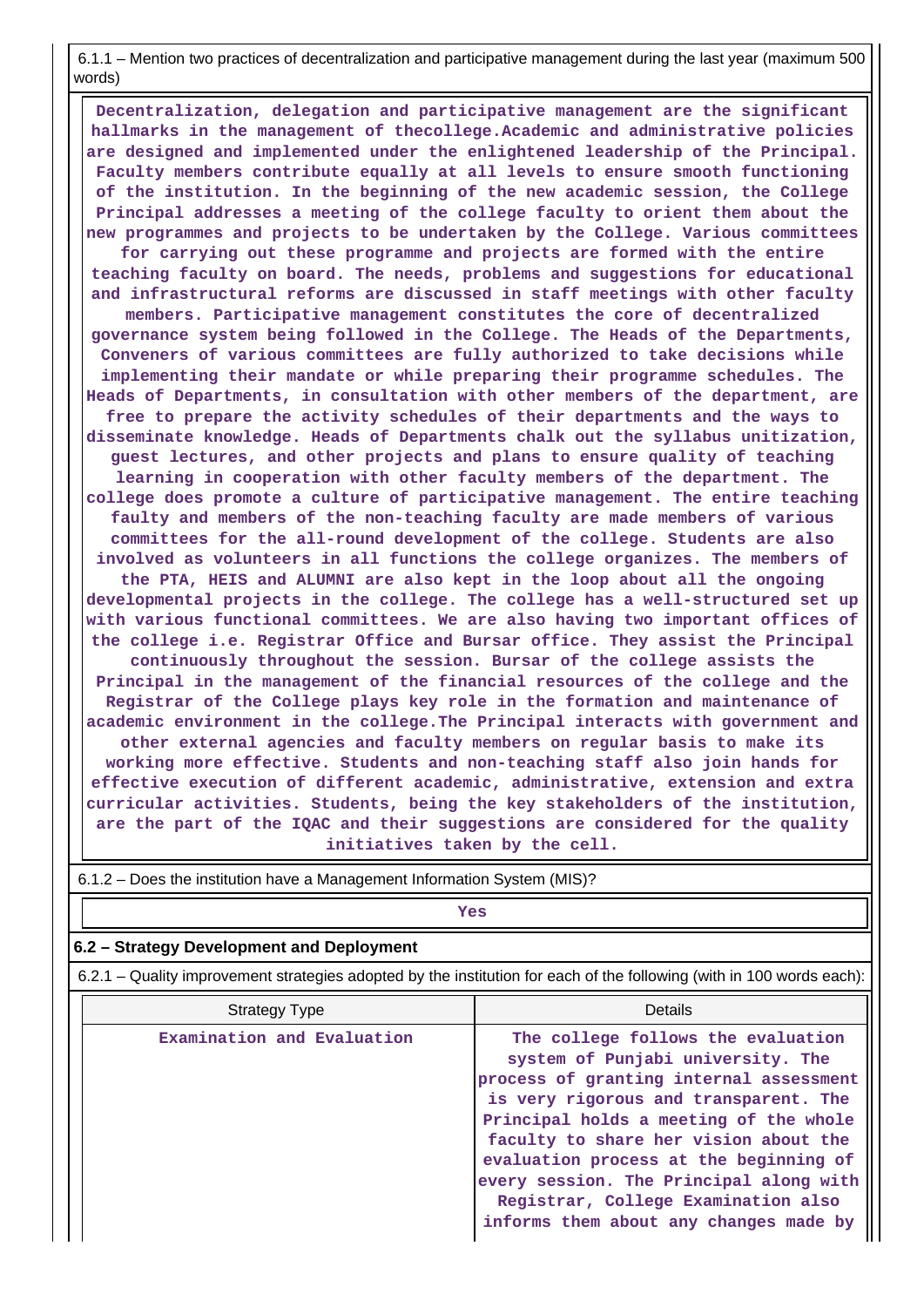|                        | the university. Examination committee<br>prepares a schedule of examination.<br>Students are informed about this in the<br>tutorial groups. Mid-semester exams are<br>conducted by the college staff and<br>constant performance of the students is<br>assessed on the basis of MSTs,<br>assignments and class attendance. In<br>the semester system, the internal<br>weightage is 30. During this session,<br>fair means for the assessment of the<br>students is practiced.                                                                                                                                                                                                                                                                                                                                                                                   |
|------------------------|-----------------------------------------------------------------------------------------------------------------------------------------------------------------------------------------------------------------------------------------------------------------------------------------------------------------------------------------------------------------------------------------------------------------------------------------------------------------------------------------------------------------------------------------------------------------------------------------------------------------------------------------------------------------------------------------------------------------------------------------------------------------------------------------------------------------------------------------------------------------|
| Admission of Students  | Online Admission Policy is being<br>followed by the college. The admission<br>to several courses is done through<br>online application. Fair, transparent<br>and merit based Admissions are followed<br>through the portal as per the norms<br>laid down by Punjabi University,<br>Patiala. On line admission committee is<br>available which guides students and<br>parents throughout admission<br>process. Timely information on the<br>college website is available during the<br>admission process. Admission is done by<br>specially formed admission committee.<br>Strict observance is followed for the<br>reserve category norms                                                                                                                                                                                                                       |
| Teaching and Learning  | The learning experiences of the<br>students are enriched by adopting<br>innovative and interactive teaching<br>methods and audio visual aids by<br>various departments. Students'<br>performance is closely monitored<br>through class tests, assignment, class<br>participation andmid semester tests. To<br>improve the quality of learning,<br>students are encouraged to participate<br>in the activities organized by various<br>departmental societies and<br>clubs. Subject teachers hold special<br>discussions in their respective classes<br>about the pattern of the question<br>papers and the division of marks.<br>Seminars are being conducted in which<br>the students are given current topics<br>and presentations are being takenEvery<br>teacher is assigned teaching duties as<br>per UGC/Punjab Govt. guidelines during<br>each semester. |
| Curriculum Development | The curriculum is developed by the<br>Board of Studies of the affiliating<br>university. Syllabus is prepared by the<br>Punjabi University by the members of<br>Board of Studies every year. The<br>college faculty is also the part of<br>Board of Studies' and takes part in the                                                                                                                                                                                                                                                                                                                                                                                                                                                                                                                                                                              |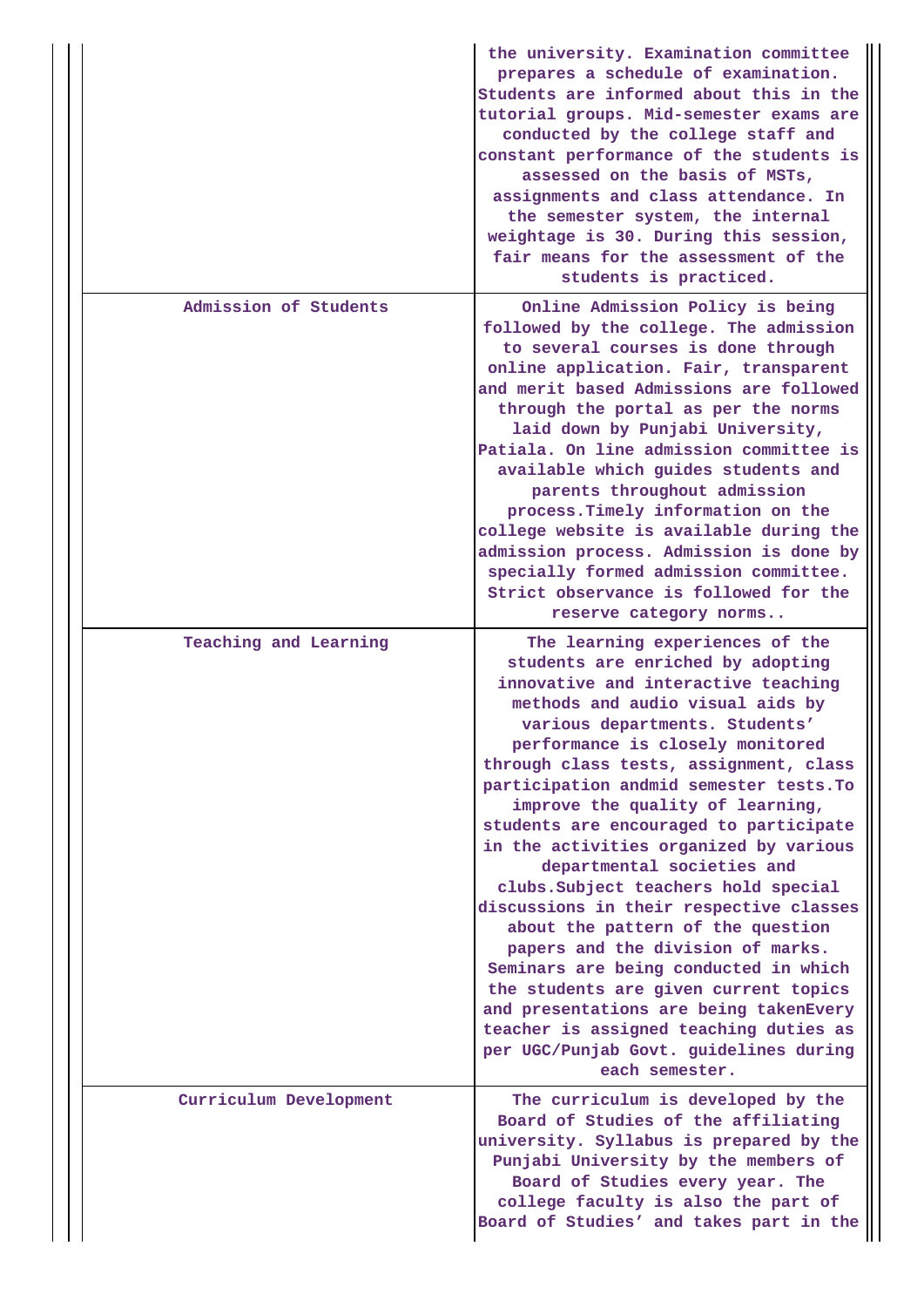|  |                                                               | meetings of different courses held in<br>Punjabi University. Two teachers of the<br>college are members of university<br>bodies and they convey to the<br>university feedback regarding<br>curriculum and the changes solicited,<br>if any, by the students. These members<br>of the faculty who are nominated to the<br>Board help in the restructuring and<br>development of the syllabus every three<br>years.                                                                                                                                                                                                                                                                                                                          |
|--|---------------------------------------------------------------|--------------------------------------------------------------------------------------------------------------------------------------------------------------------------------------------------------------------------------------------------------------------------------------------------------------------------------------------------------------------------------------------------------------------------------------------------------------------------------------------------------------------------------------------------------------------------------------------------------------------------------------------------------------------------------------------------------------------------------------------|
|  | Research and Development                                      | Conducive environment is provided to<br>the students and faculty for research<br>activities. Interactive sessions and<br>seminars are held in the tutorial<br>meets. Seminars are given to the post-<br>graduate students and they are required<br>to present seminars on the same. Two<br>regular college faculty holding Ph.D.<br>degree act as supervisor as per UGC<br>guidelines. Faculty is encouraged to<br>participate in various conferences and<br>seminars for the development of<br>faculty. Research papers were published<br>by the total faculty in different<br>national and international journals<br>during 2018-19. INFLIBNET is available<br>to the faculty for free use of various<br>e-books, journals and articles. |
|  | Library, ICT and Physical<br>Infrastructure / Instrumentation | The College is having full-fledged<br>library with rich collection of Books,<br>magazines, journals, newspapers etc.<br>Linkage to INFLIBNET, N-List programme<br>of UGC Online processing of<br>scholarships for post matric students<br>Internet access is given to teachers<br>and administrative staff in college<br>campus. College library is well-equipped<br>with 3287 text-books, 124 reference<br>books 135000 e-books and 42 journals<br>Modern teaching methods , INFLIBNET,<br>interactive boards, LCD projectors, are<br>increasingly employed in the classrooms<br>to keep pace with the information<br>explosion round the world.                                                                                          |
|  | Human Resource Management                                     | A short break of 15 minutes is given<br>which had a very positive impact on<br>both students and faculty. The hygiene<br>factors are also taken care of. The<br>campus provides all the basic amenities<br>required to the faculty like RO-<br>filtered drinking water, refrigerator,<br>microwave etc. Well-furnished staffroom<br>for the faculty to relax and<br>study. Uninterrupted power supply to<br>continue the work in computer labs<br>through auto cut gen sets. The teachers                                                                                                                                                                                                                                                  |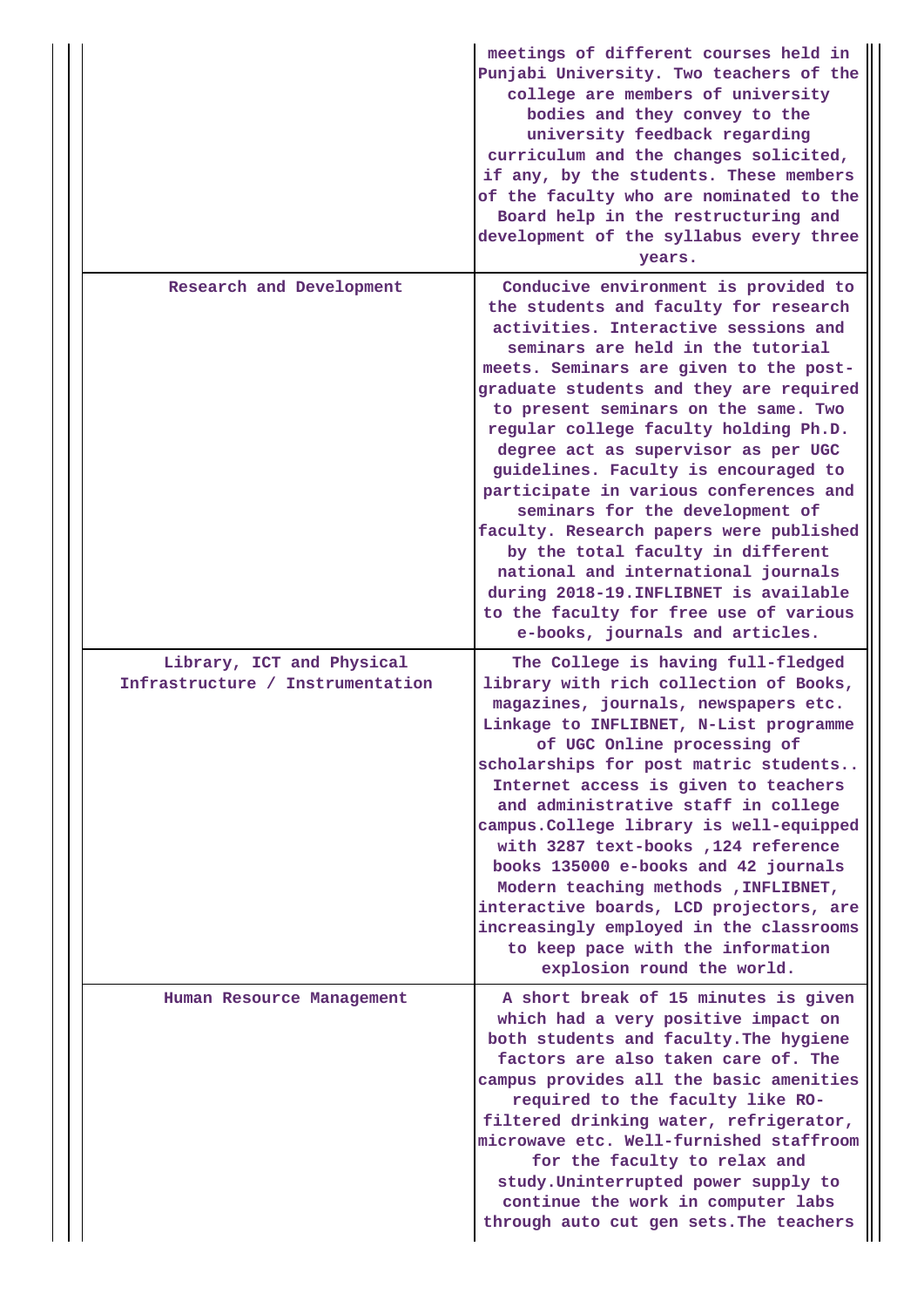**are provided all the basic facilities as required by them. They are provided internet facility in the department of the college. They are provided appropriate library facility, printing facility, LCD projector, Overhead Projector (OHP), smart board and other latest teaching aids.**

| 6.2.2 – Implementation of e-governance in areas of operations: |                                                                                                                                                                                                                                                                                                                                                                                                                                                                                                                                                      |  |  |
|----------------------------------------------------------------|------------------------------------------------------------------------------------------------------------------------------------------------------------------------------------------------------------------------------------------------------------------------------------------------------------------------------------------------------------------------------------------------------------------------------------------------------------------------------------------------------------------------------------------------------|--|--|
| E-governace area                                               | Details                                                                                                                                                                                                                                                                                                                                                                                                                                                                                                                                              |  |  |
| Finance and Accounts                                           | To ensure the ease of use of data and<br>long storage of records, accounts<br>department of college is digitising all<br>the records. The accounts section is<br>using the software designed by IT<br>experts as per the needs of<br>institution. Online fee payments from<br>college students are also accepted by<br>the accounts department. IHRMS and IFMS<br>software systems are in practice.                                                                                                                                                  |  |  |
| Student Admission and Support                                  | Online tools are used to keep in<br>touch and inform them about various<br>notices time to time for constant<br>support and assistance to the student<br>community. Helpline numbers of teachers<br>are there and the students have direct<br>talk with them. The teaching faculty<br>i.e. the tutors of every class have<br>also created wats app groups to post<br>updates and news related to academic<br>and official documents. Relevant<br>information and notices are uploaded.<br>College has its facebook page and<br>twitter account also. |  |  |
| Examination                                                    | The College conducts semester wise<br>examination smoothly. The computerized<br>sitting arrangement of the students is<br>made and displayed well in time.<br>Notices related to exams are also<br>posted and updated on priority basis.<br>The Registrar House Examination and<br>examination committee in College<br>ensures transparency and quicker<br>methods of conducting exams. Besides<br>that marks of the internal exams and<br>semester exams are also sent to the<br>University online.                                                 |  |  |
| Planning and Development                                       | For the gathering and dissemination<br>of information, the college electronic<br>database and information system works<br>efficiently. The time table and other<br>academic and non-academic<br>communications are uploaded on college<br>website. A centralized student database<br>is maintained at the office level and                                                                                                                                                                                                                           |  |  |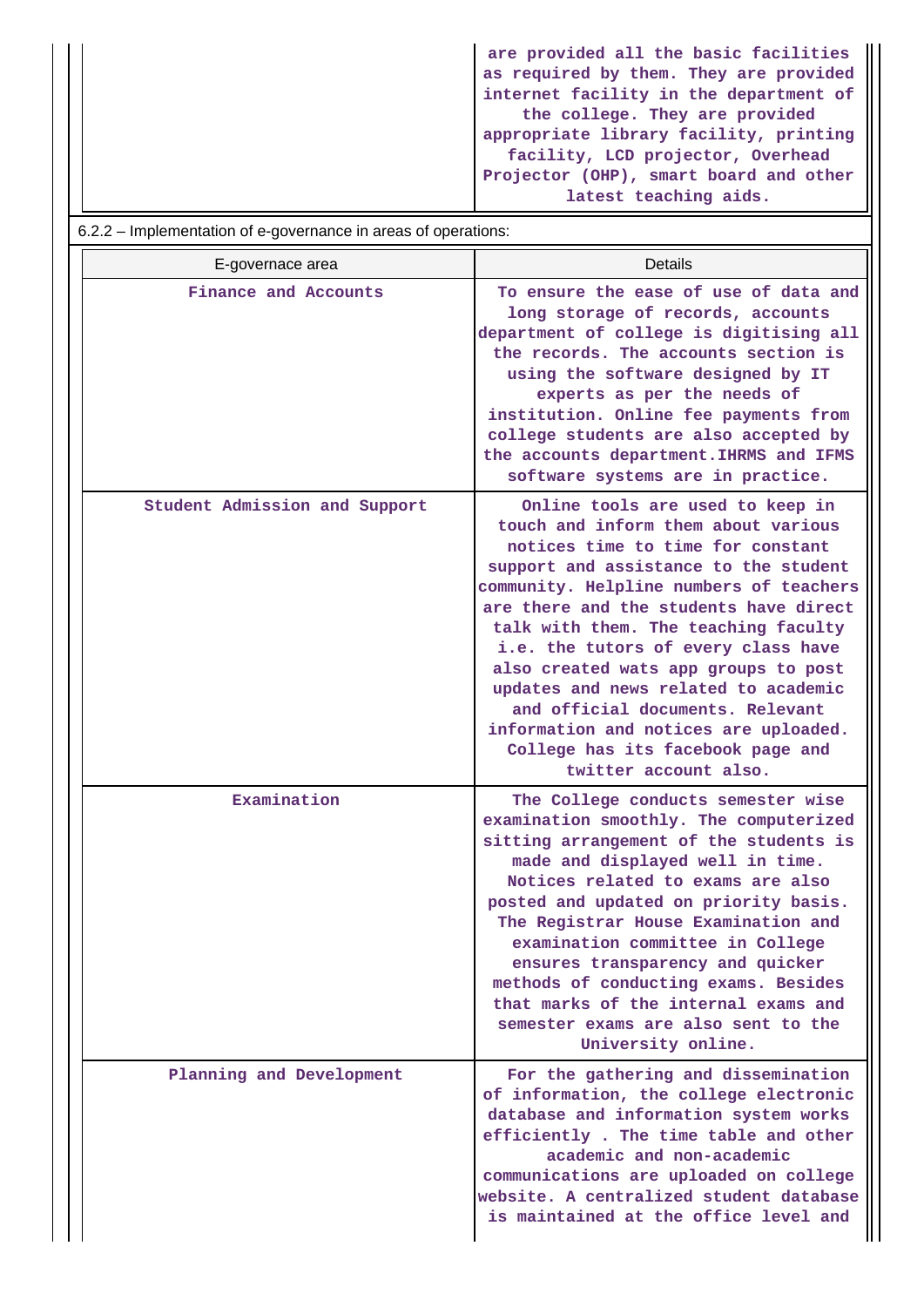|                | available to faculty members. E-Academe<br>is a web based eGovernance application<br>for online registrations, admissions,<br>fee collection using cash/bank<br>challan/online payment gateway. The<br>academic, sport and cultural programs<br>and additional activities are uploaded |
|----------------|----------------------------------------------------------------------------------------------------------------------------------------------------------------------------------------------------------------------------------------------------------------------------------------|
|                | and communicated to faculty members,<br>students and other concerned members of<br>the Institute.                                                                                                                                                                                      |
| Administration | The college authorities have<br>introduced the digitization of all<br>database and records. Notices and other<br>correspondence with regard to<br>administration are communicated via e-<br>channels. All the significant<br>information is also available at<br>college website.      |

# **6.3 – Faculty Empowerment Strategies**

 6.3.1 – Teachers provided with financial support to attend conferences / workshops and towards membership fee of professional bodies during the year

| Year | Name of Teacher | Name of conference/<br>workshop attended<br>for which financial<br>support provided | Name of the<br>professional body for<br>which membership<br>fee is provided | Amount of support |  |  |  |  |
|------|-----------------|-------------------------------------------------------------------------------------|-----------------------------------------------------------------------------|-------------------|--|--|--|--|
| 2018 | NIL             | <b>NIL</b>                                                                          | <b>NIL</b>                                                                  | Nill              |  |  |  |  |
|      |                 |                                                                                     |                                                                             |                   |  |  |  |  |

**No file uploaded.**

 6.3.2 – Number of professional development / administrative training programmes organized by the College for teaching and non teaching staff during the year

| Year              | Title of the<br>professional<br>development<br>programme<br>organised for<br>teaching staff | Title of the<br>administrative<br>training<br>programme<br>organised for<br>non-teaching<br>staff | From date | To Date | Number of<br>participants<br>(Teaching<br>staff) | Number of<br>participants<br>(non-teaching<br>staff) |  |  |  |
|-------------------|---------------------------------------------------------------------------------------------|---------------------------------------------------------------------------------------------------|-----------|---------|--------------------------------------------------|------------------------------------------------------|--|--|--|
| 2018              | <b>NIL</b>                                                                                  | <b>NIL</b>                                                                                        | Nill      | Nill    | Nill                                             | Nill                                                 |  |  |  |
| No file uploaded. |                                                                                             |                                                                                                   |           |         |                                                  |                                                      |  |  |  |

 6.3.3 – No. of teachers attending professional development programmes, viz., Orientation Programme, Refresher Course, Short Term Course, Faculty Development Programmes during the year

| Title of the<br>professional<br>development<br>programme               | Number of teachers<br>who attended | From Date |              | To date | Duration         |  |  |
|------------------------------------------------------------------------|------------------------------------|-----------|--------------|---------|------------------|--|--|
| nil                                                                    | Nill                               | Nill      |              | Nill    | <b>Nill</b>      |  |  |
| No file uploaded.                                                      |                                    |           |              |         |                  |  |  |
| 6.3.4 – Faculty and Staff recruitment (no. for permanent recruitment): |                                    |           |              |         |                  |  |  |
|                                                                        | Teaching                           |           | Non-teaching |         |                  |  |  |
| Permanent                                                              | <b>Full Time</b>                   |           | Permanent    |         | <b>Full Time</b> |  |  |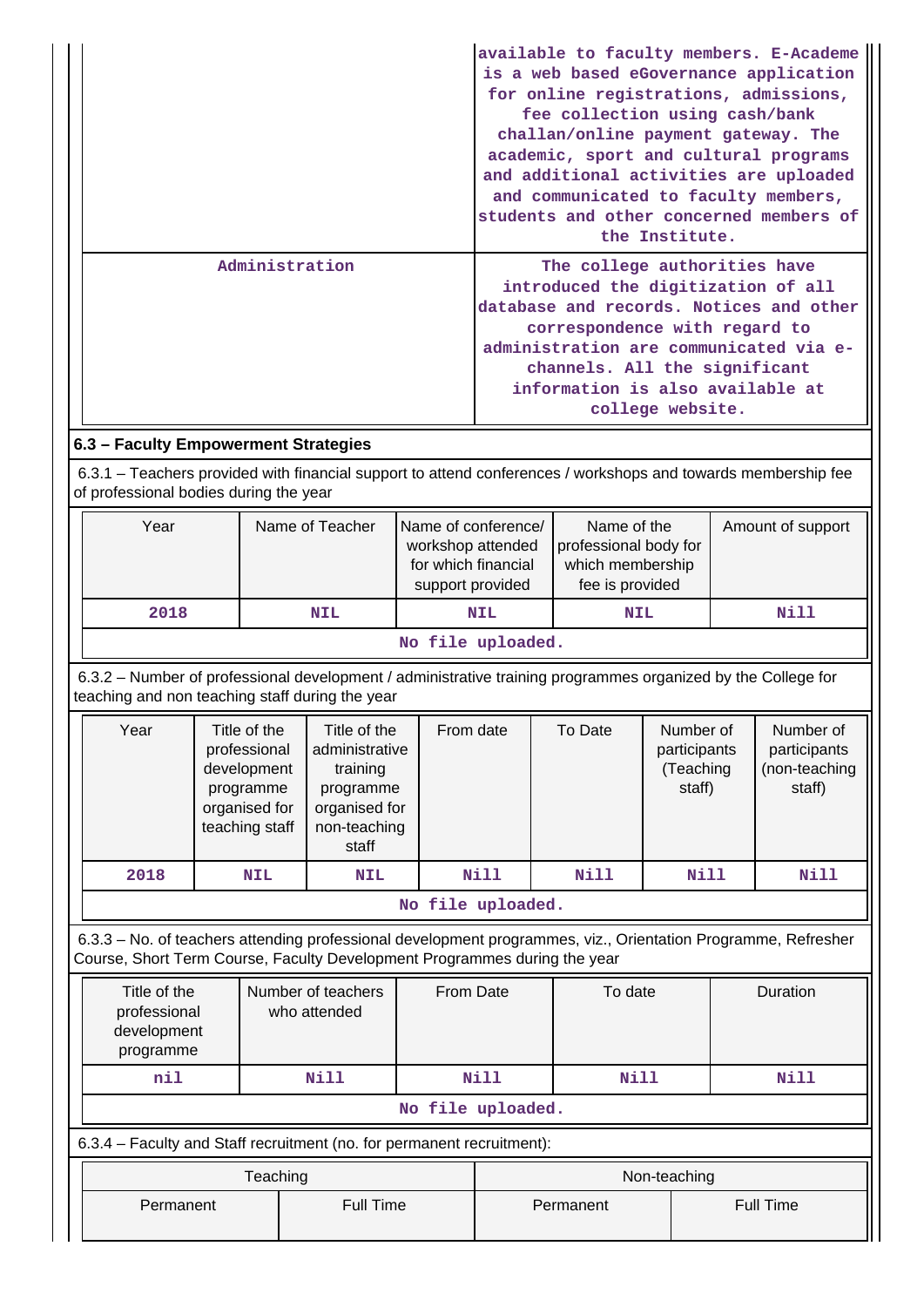| $\mathbf{0}$                                                                                                                                                                                                                                                                                                                                                                                                                                                                                                                                                                                                                                 |        | 0                      | 1                                   |        | 0                                                                                                                                                 |  |  |  |
|----------------------------------------------------------------------------------------------------------------------------------------------------------------------------------------------------------------------------------------------------------------------------------------------------------------------------------------------------------------------------------------------------------------------------------------------------------------------------------------------------------------------------------------------------------------------------------------------------------------------------------------------|--------|------------------------|-------------------------------------|--------|---------------------------------------------------------------------------------------------------------------------------------------------------|--|--|--|
| $6.3.5$ – Welfare schemes for                                                                                                                                                                                                                                                                                                                                                                                                                                                                                                                                                                                                                |        |                        |                                     |        |                                                                                                                                                   |  |  |  |
| Teaching                                                                                                                                                                                                                                                                                                                                                                                                                                                                                                                                                                                                                                     |        | Non-teaching           |                                     |        | <b>Students</b>                                                                                                                                   |  |  |  |
| Maternity leave, G.I.S,<br>G.P.F, Gratuity, Pension                                                                                                                                                                                                                                                                                                                                                                                                                                                                                                                                                                                          |        |                        | G.I.S, G.P.F, Gratuity,<br>Pension. |        | Scholarships from Govt,<br>flexible fees instalment,<br>book bank, merit<br>scholarship, minority<br>scholarship, diet money<br>for NSS students. |  |  |  |
| 6.4 - Financial Management and Resource Mobilization                                                                                                                                                                                                                                                                                                                                                                                                                                                                                                                                                                                         |        |                        |                                     |        |                                                                                                                                                   |  |  |  |
| 6.4.1 – Institution conducts internal and external financial audits regularly (with in 100 words each)                                                                                                                                                                                                                                                                                                                                                                                                                                                                                                                                       |        |                        |                                     |        |                                                                                                                                                   |  |  |  |
| The internal audit of all the students funds is carried out by the Bursar of<br>the college regularly. . The external audit of all govt. grants/other grants is<br>carried out by auditors of the AG Punjab. The last audit was done in 2012.<br>Being a Govt. institution the College complies with all the<br>suggestions/objections of the auditors. The College on its own arranges the<br>audit of all PTA and HEIS funds and UGC grants etc. which is carried out by<br>authorized chartered accountants.                                                                                                                              |        |                        |                                     |        |                                                                                                                                                   |  |  |  |
| year(not covered in Criterion III)                                                                                                                                                                                                                                                                                                                                                                                                                                                                                                                                                                                                           |        |                        |                                     |        | 6.4.2 – Funds / Grants received from management, non-government bodies, individuals, philanthropies during the                                    |  |  |  |
| Name of the non government<br>funding agencies /individuals                                                                                                                                                                                                                                                                                                                                                                                                                                                                                                                                                                                  |        |                        | Funds/ Grnats received in Rs.       |        | Purpose                                                                                                                                           |  |  |  |
| nil                                                                                                                                                                                                                                                                                                                                                                                                                                                                                                                                                                                                                                          |        |                        | Nill                                |        | Nill                                                                                                                                              |  |  |  |
|                                                                                                                                                                                                                                                                                                                                                                                                                                                                                                                                                                                                                                              |        |                        | No file uploaded.                   |        |                                                                                                                                                   |  |  |  |
| 6.4.3 - Total corpus fund generated                                                                                                                                                                                                                                                                                                                                                                                                                                                                                                                                                                                                          |        |                        |                                     |        |                                                                                                                                                   |  |  |  |
|                                                                                                                                                                                                                                                                                                                                                                                                                                                                                                                                                                                                                                              |        | 4903858                |                                     |        |                                                                                                                                                   |  |  |  |
| 6.5 - Internal Quality Assurance System                                                                                                                                                                                                                                                                                                                                                                                                                                                                                                                                                                                                      |        |                        |                                     |        |                                                                                                                                                   |  |  |  |
| 6.5.1 – Whether Academic and Administrative Audit (AAA) has been done?                                                                                                                                                                                                                                                                                                                                                                                                                                                                                                                                                                       |        |                        |                                     |        |                                                                                                                                                   |  |  |  |
| <b>Audit Type</b>                                                                                                                                                                                                                                                                                                                                                                                                                                                                                                                                                                                                                            |        | External               |                                     |        | Internal                                                                                                                                          |  |  |  |
|                                                                                                                                                                                                                                                                                                                                                                                                                                                                                                                                                                                                                                              | Yes/No | Agency                 |                                     | Yes/No | Authority                                                                                                                                         |  |  |  |
| Academic                                                                                                                                                                                                                                                                                                                                                                                                                                                                                                                                                                                                                                     | Yes    | University,<br>Patiala | Punjabi                             | Yes    | principal.                                                                                                                                        |  |  |  |
| Administrative                                                                                                                                                                                                                                                                                                                                                                                                                                                                                                                                                                                                                               | Yes    |                        | AG                                  | Yes    | principal and<br>office<br>superintendent                                                                                                         |  |  |  |
| 6.5.2 – Activities and support from the Parent – Teacher Association (at least three)                                                                                                                                                                                                                                                                                                                                                                                                                                                                                                                                                        |        |                        |                                     |        |                                                                                                                                                   |  |  |  |
| PTA aims to foster and promote good relationship between Parents and Teachers<br>through an Executive Body for the betterment of students. The institution has<br>an active PTA which is valuable asset and is instrumental in suggesting the<br>solutions for the institutional challenges. PTA is associated with the working<br>and administration of the college lending financial assistance to the various<br>activities held in our college. PTA supports in paying the salary of Guest<br>Faculty, conducting Annual Function and Convocation, Repair of Building,<br>Electric repair, Furniture repair and Printing and stationary. |        |                        |                                     |        |                                                                                                                                                   |  |  |  |

6.5.3 – Development programmes for support staff (at least three)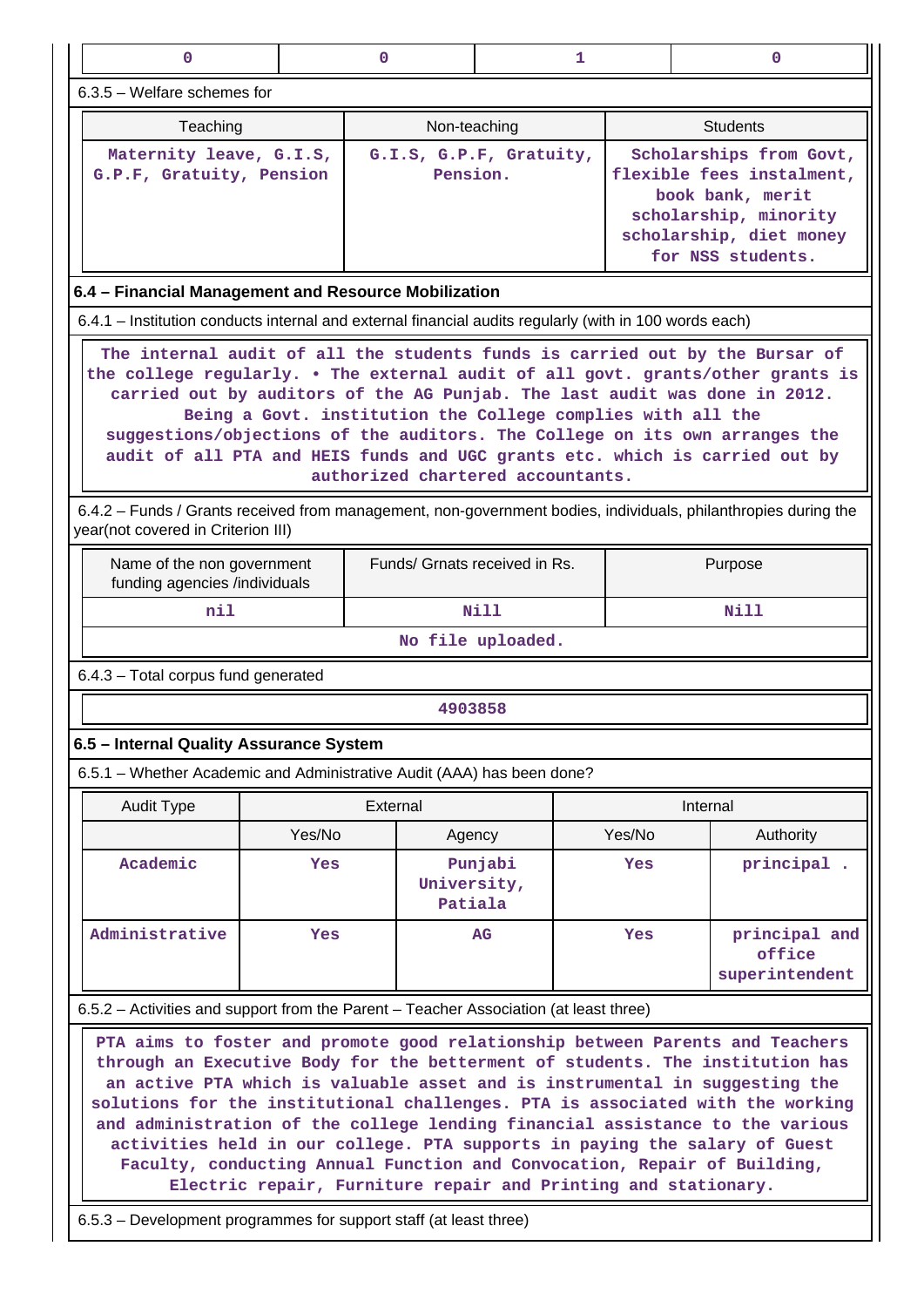**Regular meeting of support staff are held with Principal. They are honoured annually at the time of annual athletic meet.**

6.5.4 – Post Accreditation initiative(s) (mention at least three)

 **• During this session 25 kw roof top solar panel system was installed. The completion was on 08-05-2019. • During this session to make the campus ecofriendly, on 11-8-2018 Van Mahotsav (tree plantation) was organised. • On 14-8-2018 NSS Day was celebrated with theme Swachh Bharat Abhiyaan in which 119 Volunteers did March Past with posters and banners to spread awareness regarding cleanliness. • To inculcate the habit of planting saplings, various rallies were organised by NSS to save environment. • No use of plastic plates, glasses and polythene bags in the campus. • For CA examination, RO water was served in steel glasses in place of packed mineral water glasses to the students. • Students are supposed to study compulsory subject of environment as per UGC guidelines.**

6.5.5 – Internal Quality Assurance System Details

| a) Submission of Data for AISHE portal | Yes |
|----------------------------------------|-----|
| b) Participation in NIRF               | No  |
| c)ISO certification                    | No  |
| d)NBA or any other quality audit       | No  |

6.5.6 – Number of Quality Initiatives undertaken during the year

| Year              | Name of quality<br>initiative by IQAC                                     | Date of<br>conducting IQAC | Duration From | Duration To | Number of<br>participants |  |  |  |
|-------------------|---------------------------------------------------------------------------|----------------------------|---------------|-------------|---------------------------|--|--|--|
| 2018              | Orientation<br>Programme<br>for B.Com-1                                   | Nill                       | 20/07/2018    | 21/07/2018  | 275                       |  |  |  |
| 2019              | Happy<br>Healthy<br><b>Bikram</b>                                         | Nill                       | 20/03/2019    | 20/03/2019  | 96                        |  |  |  |
| 2019              | Maat<br>Bhasha Divas                                                      | Nill                       | 21/02/2019    | 21/02/2019  | 200                       |  |  |  |
| 2018              | <b>Buddy</b><br>Group<br>Formation (<br>225/groups)<br>say no to<br>drugs | Nill                       | 25/08/2018    | 25/08/2018  | 1026                      |  |  |  |
| No file uploaded. |                                                                           |                            |               |             |                           |  |  |  |

# **CRITERION VII – INSTITUTIONAL VALUES AND BEST PRACTICES**

### **7.1 – Institutional Values and Social Responsibilities**

 7.1.1 – Gender Equity (Number of gender equity promotion programmes organized by the institution during the year)

| Title of the<br>programme  | Period from | Period To  | Number of Participants |      |
|----------------------------|-------------|------------|------------------------|------|
|                            |             |            | Female                 | Male |
| Lecture on<br>Women safety | 03/08/2018  | 03/08/2018 | 300                    | 120  |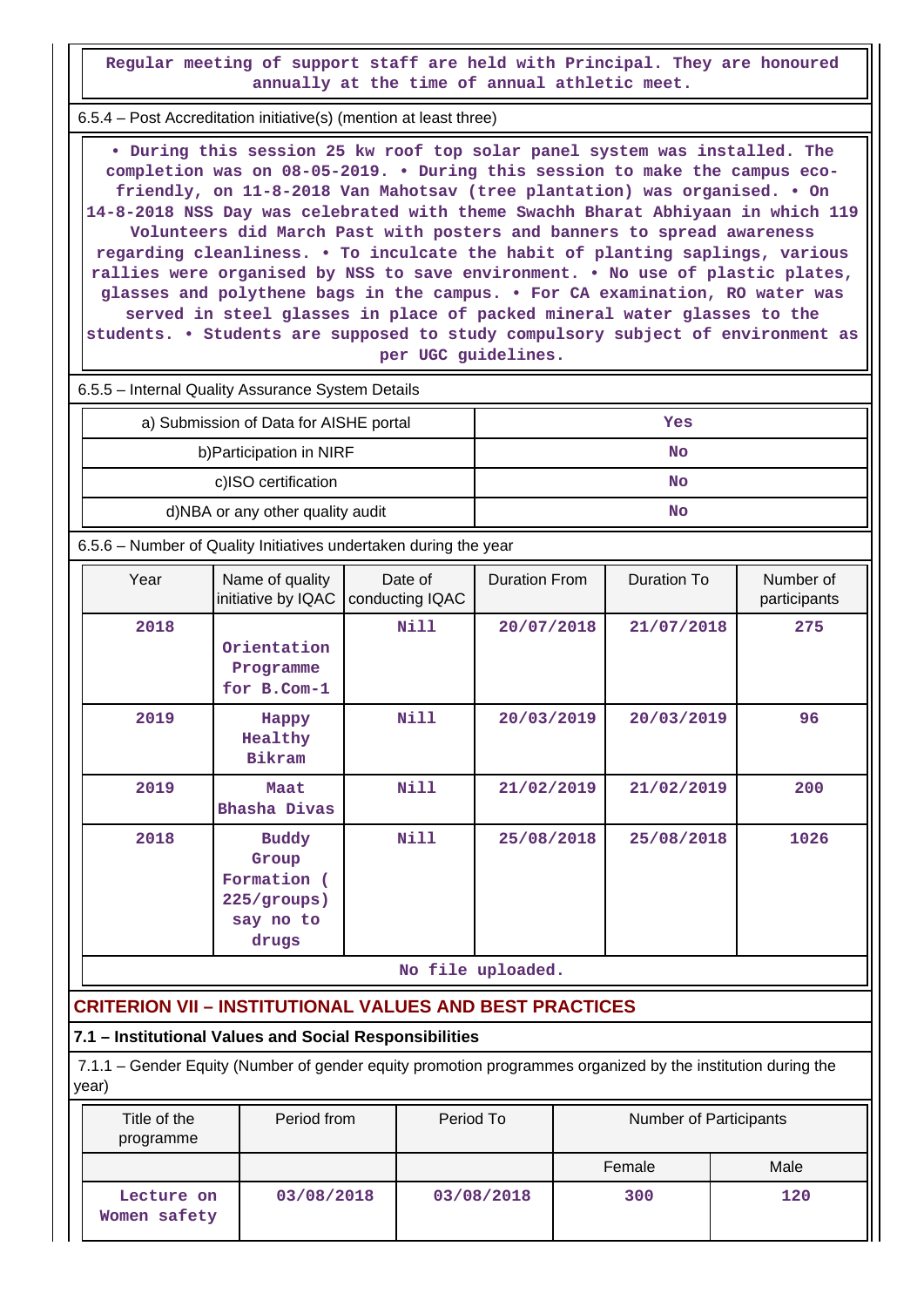| <b>Awareness</b><br>Programme on<br><b>HIV AIDS</b>                                                                                                                                                                                                                                                                                                                                                                                                          |                                                                                             | 02/11/2018                                                                                        |     |                | 02/11/2018   |          | 290                                         |                                                                                       | 160                                                 |  |
|--------------------------------------------------------------------------------------------------------------------------------------------------------------------------------------------------------------------------------------------------------------------------------------------------------------------------------------------------------------------------------------------------------------------------------------------------------------|---------------------------------------------------------------------------------------------|---------------------------------------------------------------------------------------------------|-----|----------------|--------------|----------|---------------------------------------------|---------------------------------------------------------------------------------------|-----------------------------------------------------|--|
| Lecture on<br>Job<br>Opportunities                                                                                                                                                                                                                                                                                                                                                                                                                           |                                                                                             | 09/08/2018                                                                                        |     |                | 09/08/2018   |          | 25                                          |                                                                                       | 10                                                  |  |
| Nukkar Natak<br>on Student's<br>Life                                                                                                                                                                                                                                                                                                                                                                                                                         |                                                                                             | 05/10/2018                                                                                        |     | 05/10/2020     |              | 400      |                                             | 180                                                                                   |                                                     |  |
| Oath taking<br>25/01/2019<br>Ceremony for<br>free an fair<br>Voting                                                                                                                                                                                                                                                                                                                                                                                          |                                                                                             |                                                                                                   |     | 25/01/2019     |              | 180      |                                             | 120                                                                                   |                                                     |  |
| 7.1.2 - Environmental Consciousness and Sustainability/Alternate Energy initiatives such as:                                                                                                                                                                                                                                                                                                                                                                 |                                                                                             |                                                                                                   |     |                |              |          |                                             |                                                                                       |                                                     |  |
|                                                                                                                                                                                                                                                                                                                                                                                                                                                              |                                                                                             |                                                                                                   |     |                |              |          |                                             | Percentage of power requirement of the University met by the renewable energy sources |                                                     |  |
| in the college campus with a capacity of 25 Kilowatt. (The system is as per<br>BIS/PEDA/MNRE specifications. It will help in reducing the electricity bills.<br>It will be sufficient to meet the required electricity requirements of the<br>college. 2. Installation of power saving LED lights in campus . 3. Initiative<br>to setup Botanical Garden. 4. Plantation of trees. of power requirement of the<br>university met by renewable energy sources. |                                                                                             |                                                                                                   |     |                |              |          |                                             |                                                                                       |                                                     |  |
| 7.1.3 - Differently abled (Divyangjan) friendliness<br>Number of beneficiaries                                                                                                                                                                                                                                                                                                                                                                               |                                                                                             |                                                                                                   |     |                |              |          |                                             |                                                                                       |                                                     |  |
| Item facilities<br>Yes/No<br>Ramp/Rails<br>Yes                                                                                                                                                                                                                                                                                                                                                                                                               |                                                                                             |                                                                                                   |     |                |              | 2        |                                             |                                                                                       |                                                     |  |
| <b>Rest Rooms</b>                                                                                                                                                                                                                                                                                                                                                                                                                                            |                                                                                             |                                                                                                   |     | Yes            |              |          |                                             | $\overline{2}$                                                                        |                                                     |  |
|                                                                                                                                                                                                                                                                                                                                                                                                                                                              | Any other similar<br>facility                                                               |                                                                                                   | Yes |                |              |          |                                             | $\overline{a}$                                                                        |                                                     |  |
|                                                                                                                                                                                                                                                                                                                                                                                                                                                              | 7.1.4 – Inclusion and Situatedness                                                          |                                                                                                   |     |                |              |          |                                             |                                                                                       |                                                     |  |
| Year                                                                                                                                                                                                                                                                                                                                                                                                                                                         | Number of<br>initiatives to<br>address<br>locational<br>advantages<br>and disadva<br>ntages | Number of<br>initiatives<br>taken to<br>engage with<br>and<br>contribute to<br>local<br>community |     | Date           | Duration     |          | Name of<br>initiative                       | <b>Issues</b><br>addressed                                                            | Number of<br>participating<br>students<br>and staff |  |
| 2018                                                                                                                                                                                                                                                                                                                                                                                                                                                         | 1                                                                                           | 1                                                                                                 |     | 14/08/2<br>018 | $\mathbf{1}$ |          | Cleanin<br>ess<br><b>Awareness</b><br>march | <b>Awareness</b><br>of Cleani<br>ness                                                 | 220                                                 |  |
| 2018                                                                                                                                                                                                                                                                                                                                                                                                                                                         | 1                                                                                           | 1                                                                                                 |     | 31/10/2<br>018 | 1            |          | National<br>unity day                       | Youth<br>awareness                                                                    | 275                                                 |  |
| 2018                                                                                                                                                                                                                                                                                                                                                                                                                                                         | $\mathbf{1}$                                                                                | $\mathbf{1}$                                                                                      |     | 12/08/2<br>018 | $\mathbf{1}$ |          | National<br>Youth day                       | Youth<br><b>Awarness</b>                                                              | 180                                                 |  |
| 2018                                                                                                                                                                                                                                                                                                                                                                                                                                                         | 1                                                                                           | 1                                                                                                 |     | 19/11/2<br>018 | 7            | Communal |                                             | Communal                                                                              | 710                                                 |  |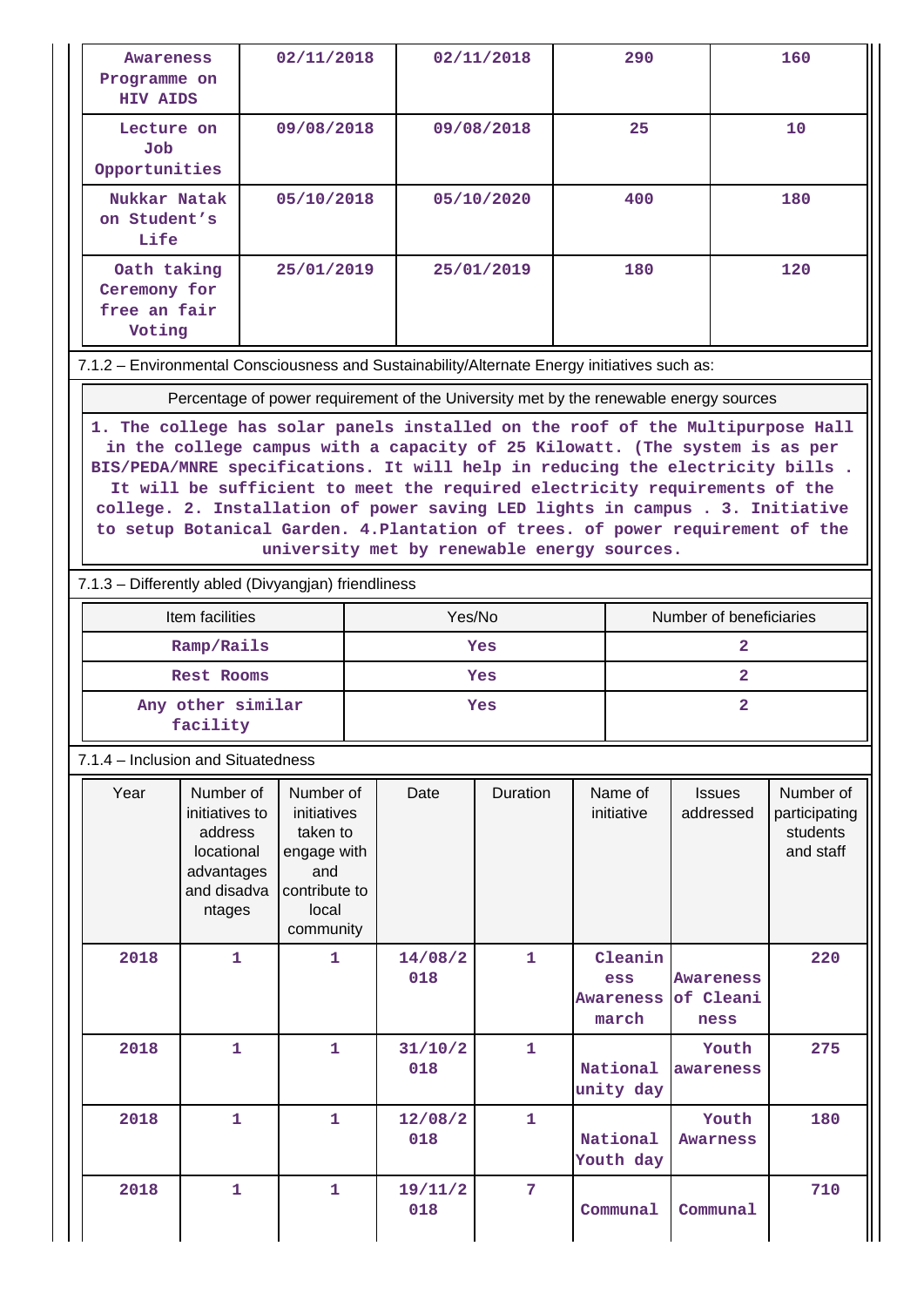|                   |                    |              |                                                                                                   |                                        |  | Harmony<br>week            | Harmony                                                                                                                                                                                                                                                                                                                                                                                                                                                                                                                                                                                                                                                                                                                                                                                                                                                            |     |
|-------------------|--------------------|--------------|---------------------------------------------------------------------------------------------------|----------------------------------------|--|----------------------------|--------------------------------------------------------------------------------------------------------------------------------------------------------------------------------------------------------------------------------------------------------------------------------------------------------------------------------------------------------------------------------------------------------------------------------------------------------------------------------------------------------------------------------------------------------------------------------------------------------------------------------------------------------------------------------------------------------------------------------------------------------------------------------------------------------------------------------------------------------------------|-----|
| 2019              | 1                  | $\mathbf{1}$ | 20/03/2<br>019                                                                                    | $\mathbf{1}$                           |  | Happy<br>Healthy<br>Bikram | Health                                                                                                                                                                                                                                                                                                                                                                                                                                                                                                                                                                                                                                                                                                                                                                                                                                                             | 800 |
| 2019              | 1                  | 1            | 21/02/2<br>019                                                                                    | 1                                      |  | Heritage<br>Walk           | Heritage<br>awareness                                                                                                                                                                                                                                                                                                                                                                                                                                                                                                                                                                                                                                                                                                                                                                                                                                              | 50  |
| 2019              | 1                  | 1            | 12/04/2<br>019                                                                                    | 1                                      |  | Donation<br>of shoes       | Aid for<br>suffering<br>Humanity                                                                                                                                                                                                                                                                                                                                                                                                                                                                                                                                                                                                                                                                                                                                                                                                                                   | 10  |
| No file uploaded. |                    |              |                                                                                                   |                                        |  |                            |                                                                                                                                                                                                                                                                                                                                                                                                                                                                                                                                                                                                                                                                                                                                                                                                                                                                    |     |
|                   |                    |              | 7.1.5 - Human Values and Professional Ethics Code of conduct (handbooks) for various stakeholders |                                        |  |                            |                                                                                                                                                                                                                                                                                                                                                                                                                                                                                                                                                                                                                                                                                                                                                                                                                                                                    |     |
|                   | <b>Title</b>       |              |                                                                                                   | Date of publication                    |  |                            | Follow up(max 100 words)                                                                                                                                                                                                                                                                                                                                                                                                                                                                                                                                                                                                                                                                                                                                                                                                                                           |     |
|                   | College prospectus |              | 7.1.6 - Activities conducted for promotion of universal Values and Ethics                         | 01/07/2018                             |  |                            | The college gets the<br>prospectus printed<br>annually. It has the<br>detailed information<br>about the institution,<br>its history, the faculty<br>, the courses offered,<br>subject combinations,<br>fee structure for every<br>course, reservation<br>policy, examination<br>rules, scholarship<br>schemrs, co-curricular<br>and cultural activities.<br>It also contains the<br>rules and regulations for<br>college colour and roll<br>of honour awards. The<br>outstanding students are<br>honoured by printing<br>their photos in the<br>prospectus. There is a<br>pictorial view of the<br>activities held in the<br>college in the previous<br>year. The prospectus<br>also has the admission<br>form and the anti-ragging<br>declaration form. thus<br>the prospectus is a type<br>of handbook promoting<br>code of conduct for<br>various stakeholders. |     |
| Activity          |                    |              | <b>Duration From</b>                                                                              | Duration To                            |  |                            | Number of participants                                                                                                                                                                                                                                                                                                                                                                                                                                                                                                                                                                                                                                                                                                                                                                                                                                             |     |
|                   | Vigilence Week     |              | 26/10/2018                                                                                        |                                        |  |                            |                                                                                                                                                                                                                                                                                                                                                                                                                                                                                                                                                                                                                                                                                                                                                                                                                                                                    |     |
| Integration Day   | National           |              | 19/11/2018                                                                                        | 01/11/2018<br>520<br>120<br>19/11/2018 |  |                            |                                                                                                                                                                                                                                                                                                                                                                                                                                                                                                                                                                                                                                                                                                                                                                                                                                                                    |     |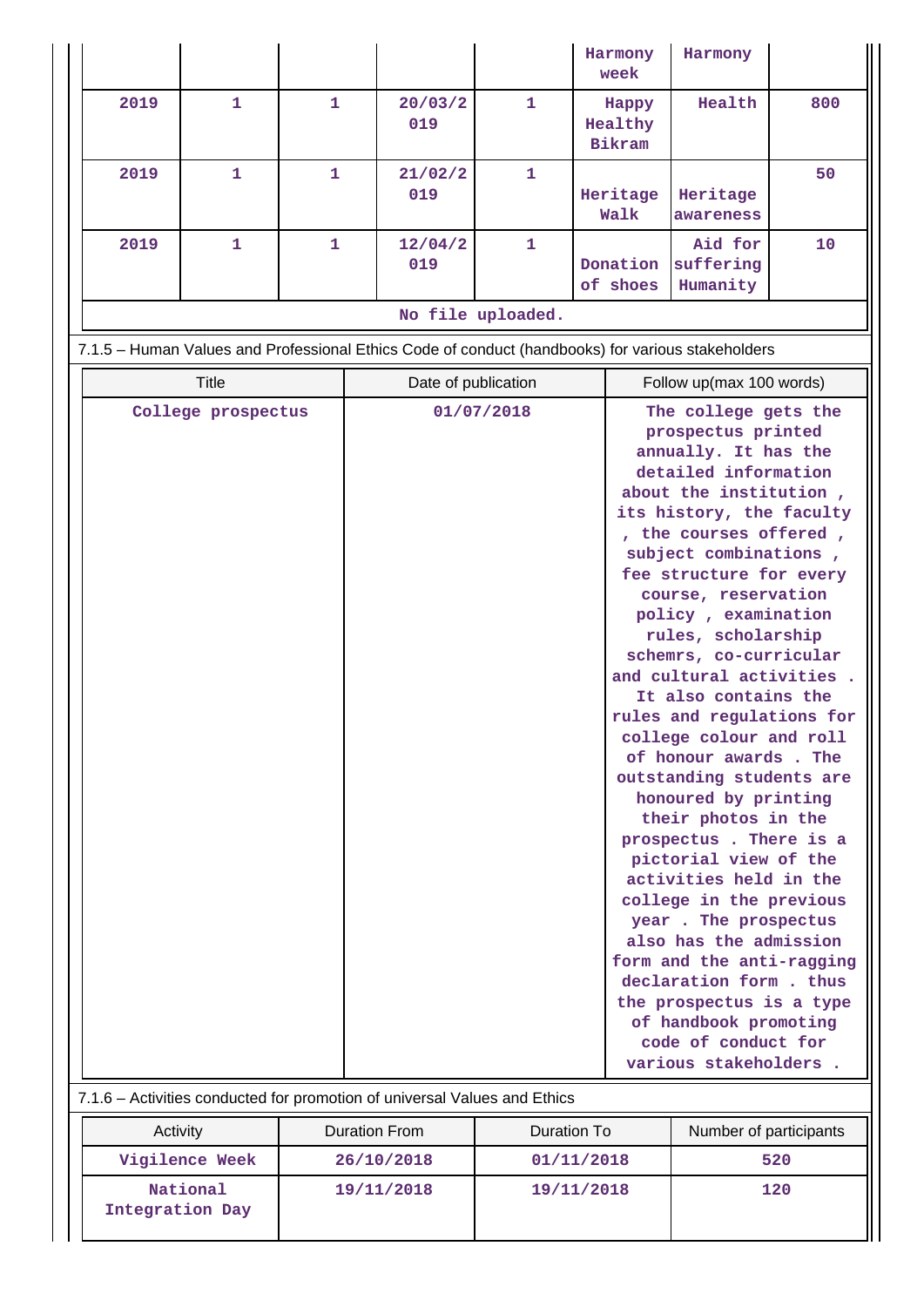| International<br>Youth Day            | 12/08/2018 | 12/08/2018 | 180 |
|---------------------------------------|------------|------------|-----|
| Communal Harmony<br>Week              | 19/11/2018 | 25/11/2018 | 710 |
| Awareness about<br>Women security app | 03/08/2018 | 03/08/2018 | 420 |
| Maat Bhasha Diwas                     | 21/02/2019 | 21/02/2019 | 220 |
| Swachh Bharat<br>Pakhwara             | 10/08/2018 | 24/08/2018 | 230 |
| National Flag day                     | 07/12/2018 | 07/12/2018 | 20  |
| National Voters<br>Day                | 25/01/2019 | 25/01/2019 | 120 |
| HIV/AIDS<br><b>Awareness</b>          | 02/11/2018 | 02/11/2018 | 160 |
|                                       |            | .          |     |

**No file uploaded.**

7.1.7 – Initiatives taken by the institution to make the campus eco-friendly (at least five)

 **1.Plantation drive on special occasions .The college has an active Eco- Club which has the teachers and the students as its members . It conducts numerous lectures for sensitizing the students about the importance of saving environment .**

**2. Proactive monitoring on saving electricity.**

**3.Installation of incinerator for disposal of sanitary napkins.**

**4. Use of energy efficient and star rated electrical equipments .**

**5. Construction of decomposing Pits.**

# **7.2 – Best Practices**

7.2.1 – Describe at least two institutional best practices

 **• Title of Best Practice- Social inclusion in education • The Context Social exclusion manifests in a pattern , where a small minority of the population enjoys considerable economic and social opportunities compared to the majority who are often left neglected and deprived . To bridge this gap , Govt. Bikram college of Commerce have been continually taking special initiatives to support the students coming from the weaker sections and rural areas of the community . • Objectives of this practice- 1. To ensure access to quality education to students from socially weaker sections and rural areas. 2. Equity on campus where all students have same opportunity and resources to participate in key learning activities. 1. The Practice- 1. The students irrespective of their background are granted admission in Govt. Bikram College of Commerce. 2. All eligible and deserving students get scholarships . 3. It is ensured that all students have a quality student life . 2. Advantage- 1. Students from the rural areas and socially weaker groups are able to develop strength in terms of knowledge , skills and a proactive attitude to be at par with their pees from privileged backgrounds 2. Enhancement of the confidence level and communication skills among students. • Evidence of success- 1. The number of students who come from under privileged backgrounds complete their degrees and get placements . ------------------------------------------------- 2. Title of Best Practice • Teaching in two languages • The context- Teaching in two languages helps in effective deliberation of the curriculum content as well as facilitates and multiplies learning capabilities of students. The students get access to better understanding of the curriculum content. At Govt. Bikram**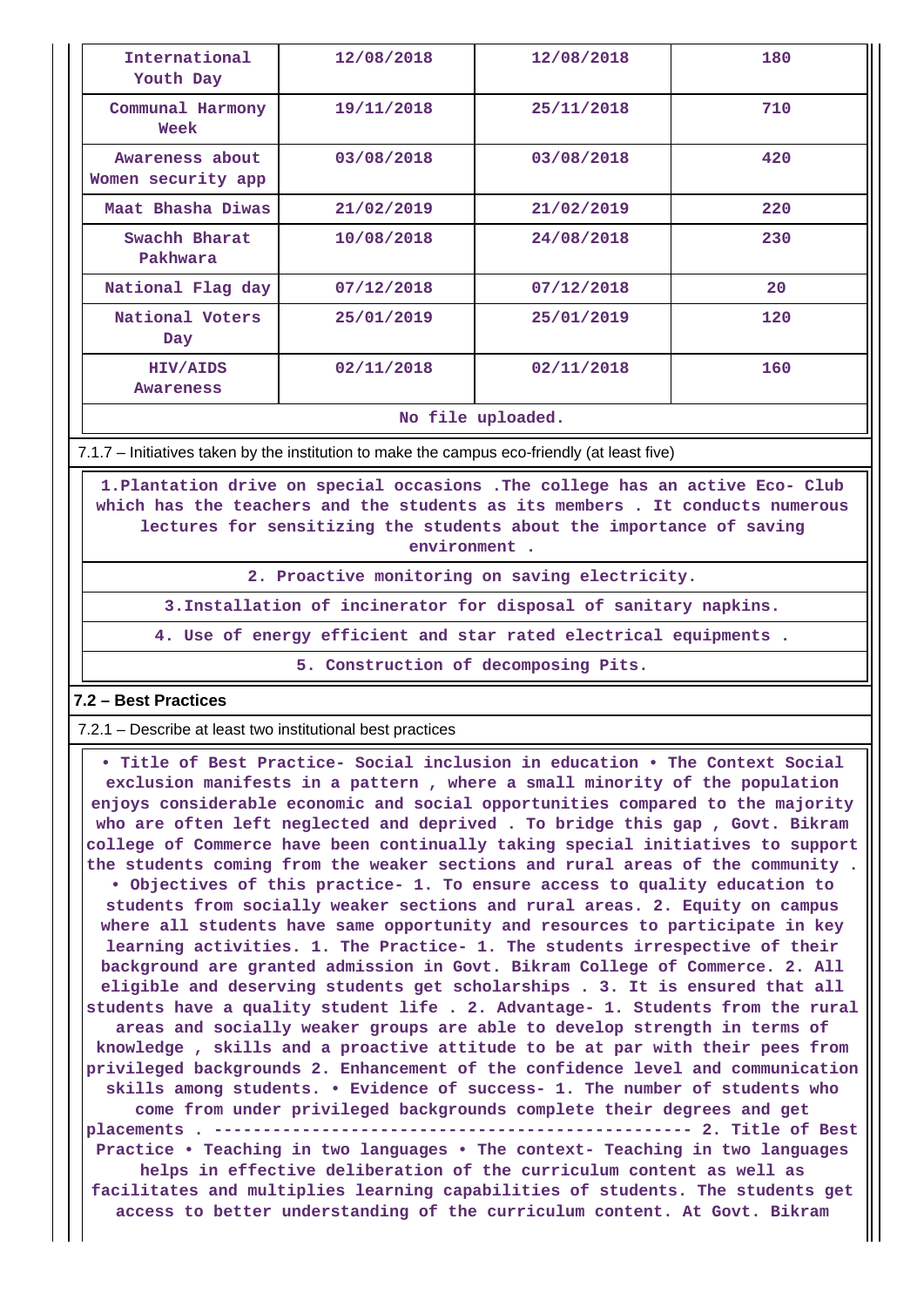**college of commerce, teaching in two languages has proven to be one of the best pedagogical approaches for delivering lectures in classrooms. Teaching in two languages facilitates and multiplies learning capabilities of students by allowing the latter to access appropriate guidance. 1. Objectives of this practice- 1. Promotes bilingual teaching pedagogy for better understanding and content delivery. 2. Develops easy access of the curriculum content to the students from the rural backgrounds. • The Practice- 1. The curriculum content is delivered by the teacher in two languages, English and Punjabi. Such a practice makes the curriculum content easier to understand. 2. A prior discussion, related to the topic is done before the curriculum is implemented. The discussion is held in two languages so that the content is delivered to each an every student coming from diversified regions. The topics are thoroughly discussed and rediscussed. 3. The students pay greater attention and the curriculum content is more accessible to them. The students show more concenteration. • Advantages- 1. It widens the platform of knowledge for those students also who have come from rural background who have difficulty in absorbing the content in English medium. 2. Enables better understanding of the curriculum content . 3. It improves student learning outcomes and interpersonal communication skills. • Evidence of success- 1. The students were able to clear their doubts if any more efficiently in the classroom. 2. Positive feedback received from the students about the understanding of the content being delivered. ------------------------------------------------- • Other best practices- 3. Outcome based education 4. Education beyond classroom 5. Student support 6. Mentorship**

 Upload details of two best practices successfully implemented by the institution as per NAAC format in your institution website, provide the link

[http://gbcpatiala.ac.in/images/BP\\_18-19.pdf](http://gbcpatiala.ac.in/images/BP_18-19.pdf)

#### **7.3 – Institutional Distinctiveness**

 7.3.1 – Provide the details of the performance of the institution in one area distinctive to its vision, priority and thrust in not more than 500 words

 **Giving back to society and environment-Education is for the overall development of the society. The college believes in high standards of academic, professional and societal performance. College life is not only about academics, games, friends and fun. It is about learning to interact with other people, being aware of social, Environmental, gender issues and inequities in the society. We provide an opportunity to every student to contribute to make the society a better place and to grow as better individuals. GBC has committed itself to the task of inculcating social values and responsibilities in its students. In line with its vision of working towards the socio-economic development of the country. GBC has taken utmost care to give back to the community. Along with professional education, the NSS unit plans activities like Tree Plantation, Field visits, awareness rallies, Heritage walks, Marathons to expose the students to the pressing issues in our society. The NSS unit undertakes various services to inculcate social values. The students undertake a plethora of activities ranging from street plays, cleanliness drives, donation camps, gender equity awareness programmes, Field visits and many more. Various clubs are formed in the college. The Red Ribbon Club, Eco-Club, Environment Club, Literacy Club etc. which arranges for a no. of events. The activities performed by the students that teach the student to pay back to the society include:- • Street plays to create awareness social evils like Corruption, Unemployment and Illiteracy. • Marathon runs to sensitize people about health issues. • Heritage Walks to keep heritage alive. • Traffic awareness rallies and lectures to make people know of the traffic rules. • International women Day is observed to tell the girl students about the power and importance of women in society. • To sensitize students and through them**